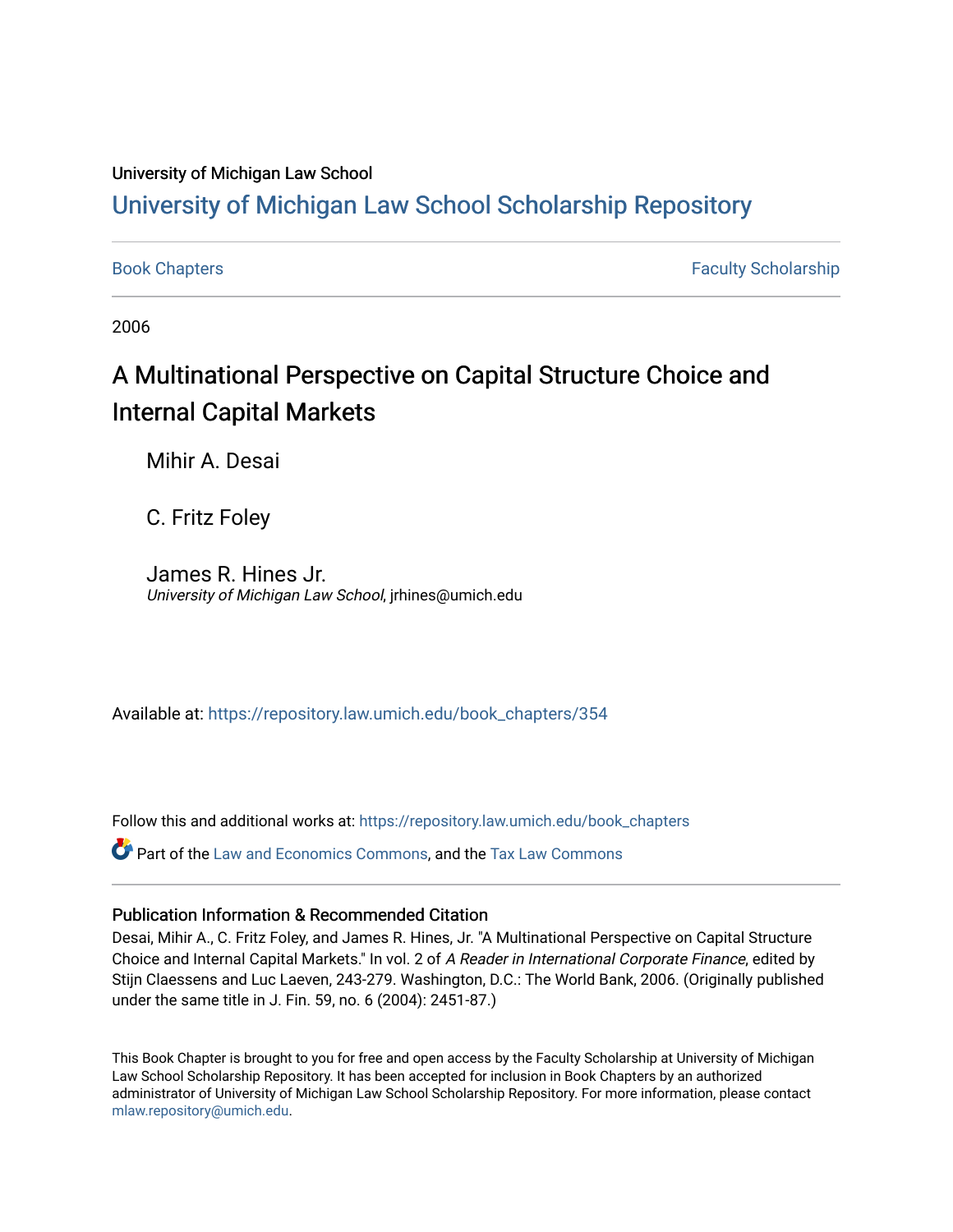THE JOURNAL OF FINANCE • VOL. LIX, NO. 6 • DECEMBER 2004

## **A Multinational Perspective on Capital Structure Choice and Internal Capital Markets**

MIHIR A. DESAI, C. FRITZ FOLEY, and JAMES R. HINES JR. ∗

### **ABSTRACT**

This paper analyzes the capital structures of foreign affiliates and internal capital markets of multinational corporations. Ten percent higher local tax rates are associated with 2.8% higher debt/asset ratios, with internal borrowing being particularly sensitive to taxes. Multinational affiliates are financed with less external debt in countries with underdeveloped capital markets or weak creditor rights, reflecting significantly higher local borrowing costs. Instrumental variable analysis indicates that greater borrowing from parent companies substitutes for three-quarters of reduced external borrowing induced by capital market conditions. Multinational firms appear to employ internal capital markets opportunistically to overcome imperfections in external capital markets.

TO WHAT EXTENT DOES CORPORATE BORROWING increase due to the tax deductibility of interest expenses and decline in response to costs imposed by capital market underdevelopment or unfavorable legal systems? Do firms use internal capital markets to substitute for external finance when the latter is costly, and if so, how extensive is such substitution? Empirical attempts to answer these fundamental questions face significant challenges. Limited variation in tax incentives within countries makes it difficult to identify the effects of taxes, and detailed information on the workings of internal capital markets is scarce. Recent efforts using cross-country samples exploit the rich variation that international comparisons offer, but frequently face problems associated with nonstandardized measurement across countries and limited statistical power due to small sample sizes.

Cross-country studies of capital structure commonly ignore the distinctive and illuminating features of multinational firms. These firms face differing tax incentives and legal regimes around the world, making it possible to identify the impact of these factors on financing choices. Analysis of the behavior of

∗Desai is from Harvard University and NBER, Foley is from Harvard University, and Hines is from the University of Michigan and NBER. The statistical analysis of firm-level data on U.S. multinational companies was conducted at the International Investment Division, Bureau of Economic Analysis, U.S. Department of Commerce under arrangements that maintain legal confidentiality requirements. The views expressed are those of the authors and do not ref lect official positions of the U.S. Department of Commerce. We thank various seminar participants, the referees, Richard Green, René Stulz, and William Zeile for helpful comments, as well as the Lois and Bruce Zenkel Research Fund at the University of Michigan and the Division of Research at Harvard Business School for financial support.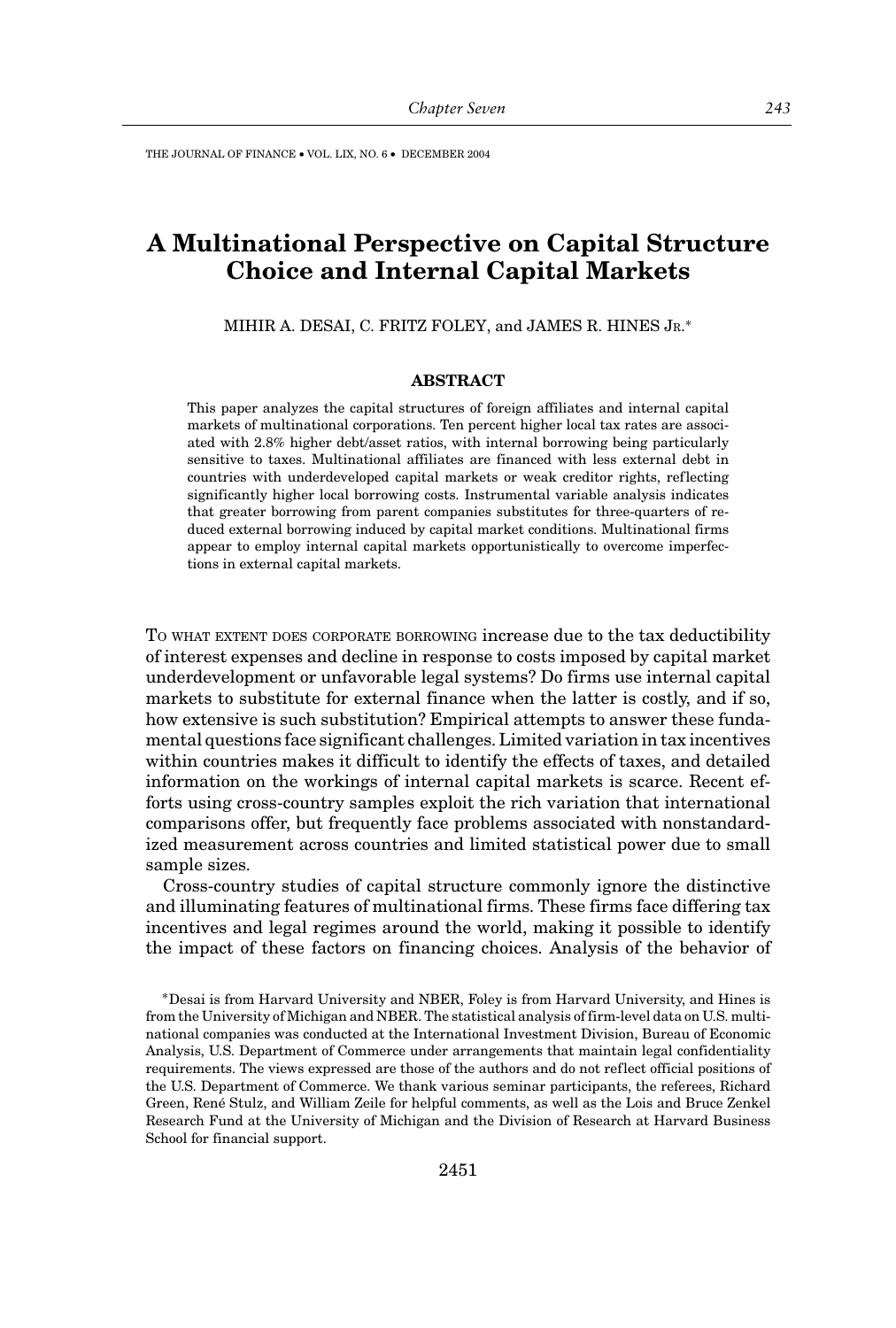multinational firms promises clean estimates of the sensitivity of capital structure choice to tax incentives, an understanding of the mechanisms by which weak capital markets affect financing choices, and insight into the ways in which internal capital markets can facilitate tax minimization and provide an alternate financing source when external financing is most costly.

This paper analyzes the determinants of the capital structures of foreign affiliates of U.S. multinational firms, thereby obtaining evidence of the workings of their internal capital markets. The use of confidential affiliate-level data makes it possible to distinguish the behavior of foreign affiliates of the *same* parent companies operating in markets with differing tax rates and capital market regimes and to differentiate the determinants of external borrowing and borrowing from parent companies. As a result, it is possible to obtain estimates of the impact of taxation and local capital market conditions, while implicitly controlling for considerations that are common to all affiliates of the same company. The sample includes information on the activities of roughly 3,700 U.S. multinational firms operating in more than 150 countries through approximately 30,000 affiliates in 1982, 1989, and 1994. Since all reporting follows generally accepted U.S. accounting principles, and all financial information is filed through U.S. entities familiar with such practices, it is not necessary to make problematic assumptions normally required in order to analyze financial information collected in different countries. Furthermore, since the data distinguish borrowing from external sources and borrowing from parent companies, it is possible to study aspects of capital markets that are internal to firms.

The analysis first examines the effect on total affiliate leverage of tax incentives and legal and capital market conditions. Then the analysis evaluates the determinants of borrowing from external sources and borrowing from parent companies, using legal and capital market conditions as instruments to measure the extent to which firms substitute loans from parent companies for loans from external sources. Next comes consideration of the effect of legal and capital market conditions on borrowing rates, including differences between interest rates on external debt and interest rates on loans from parent companies. The analysis concludes by measuring the extent to which induced variation in borrowing costs changes debt sourcing decisions of multinational affiliates.

Three main empirical findings emerge. First, there is strong evidence that affiliates of multinational firms alter the overall level and composition of debt in response to tax incentives. The estimates imply that 10% higher tax rates are associated with 2.8% greater affiliate debt as a fraction of assets, internal finance being particularly sensitive to tax differences. While the estimated elasticity of external borrowing with respect to the tax rate is 0.19, the estimated tax elasticity of borrowing from parent companies is 0.35.

Second, the level and composition of leverage are influenced by capital market conditions. In countries with weak creditor rights and shallow capital markets, affiliates borrow less externally and more from parent companies. This suggests that internal borrowing may substitute for costly external borrowing. Instrumental variables regressions in which creditor rights and capital market conditions serve as instruments for the quantity of external debt permit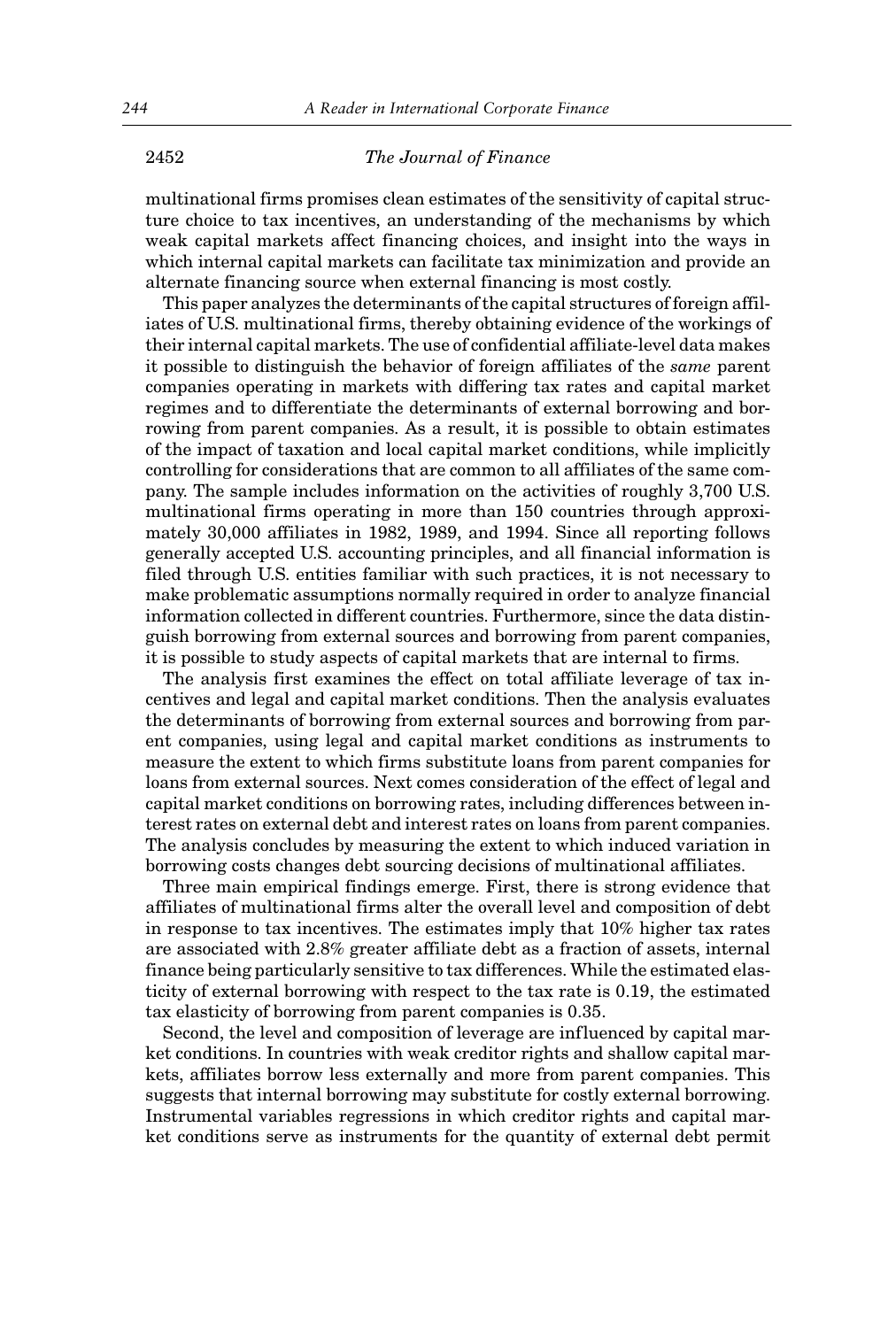identification of the degree to which affiliates substitute internal borrowing from parent companies for external debt. The results indicate that affiliates increase internal borrowing to offset approximately three-quarters of the reduction in external borrowing due to adverse legal and capital market conditions. All of these results control for other determinants of leverage and the composition of debt, including political risk and inf lation, that also appear to inf luence affiliate leverage and its composition. Increased political risk is associated with greater overall leverage in the form of expanded external borrowing, while inflation does not appear to affect overall leverage, though higher inflation is associated with greater external borrowing and reduced internal borrowing.

Third, the evidence indicates that external borrowing is more costly in environments in which creditor rights are weak and capital markets are shallow and that affiliates substitute parent for external borrowing in response to these costs. Interest rates on external debt differ for affiliates of the same American parent company located in different host countries in a manner that corresponds to measures of capital market depth and creditor rights; moreover, the wedge between the cost of borrowing from external lenders and the cost of borrowing from parent companies is larger where credit markets are poorly developed. Instrumental variables regressions in which creditor rights and capital market conditions serve as instruments for interest rates allow identification of the degree to which affiliates alter the mix of borrowing from external sources and parent companies in response to differences in borrowing costs. One percent higher interest rates on external debt due to legal and capital market conditions are associated with external borrowing that falls by 1.3% of assets and borrowing from parent companies that rises by 0.8% of assets.

Section I of the paper reviews the studies of the effect of tax incentives on capital structure, the impact of local capital market conditions on financing decisions, and the workings of internal capital markets. Section II describes the affiliate-level data and summarizes the leverage and interest rate measures used in the analysis. Section III analyzes the determinants of affiliate capital structure and the use of loans from parent companies to substitute for external sources of funds. Section IV concludes.

### **I. Motivation and Hypotheses**

The financing of foreign affiliates is likely to be inf luenced by the effect of local tax rates and capital market conditions on the after-tax cost of funds and by the ability of affiliates to obtain resources from parent companies. As a result, affiliate financing illuminates the importance of taxes in influencing capital structure, the impact of institutions on financing choices, and the workings of internal capital markets.

### *A. Taxes and Capital Structure*

Since interest payments to lenders usually are fully deductible from taxable income, while dividend payments to shareholders are not, tax systems typically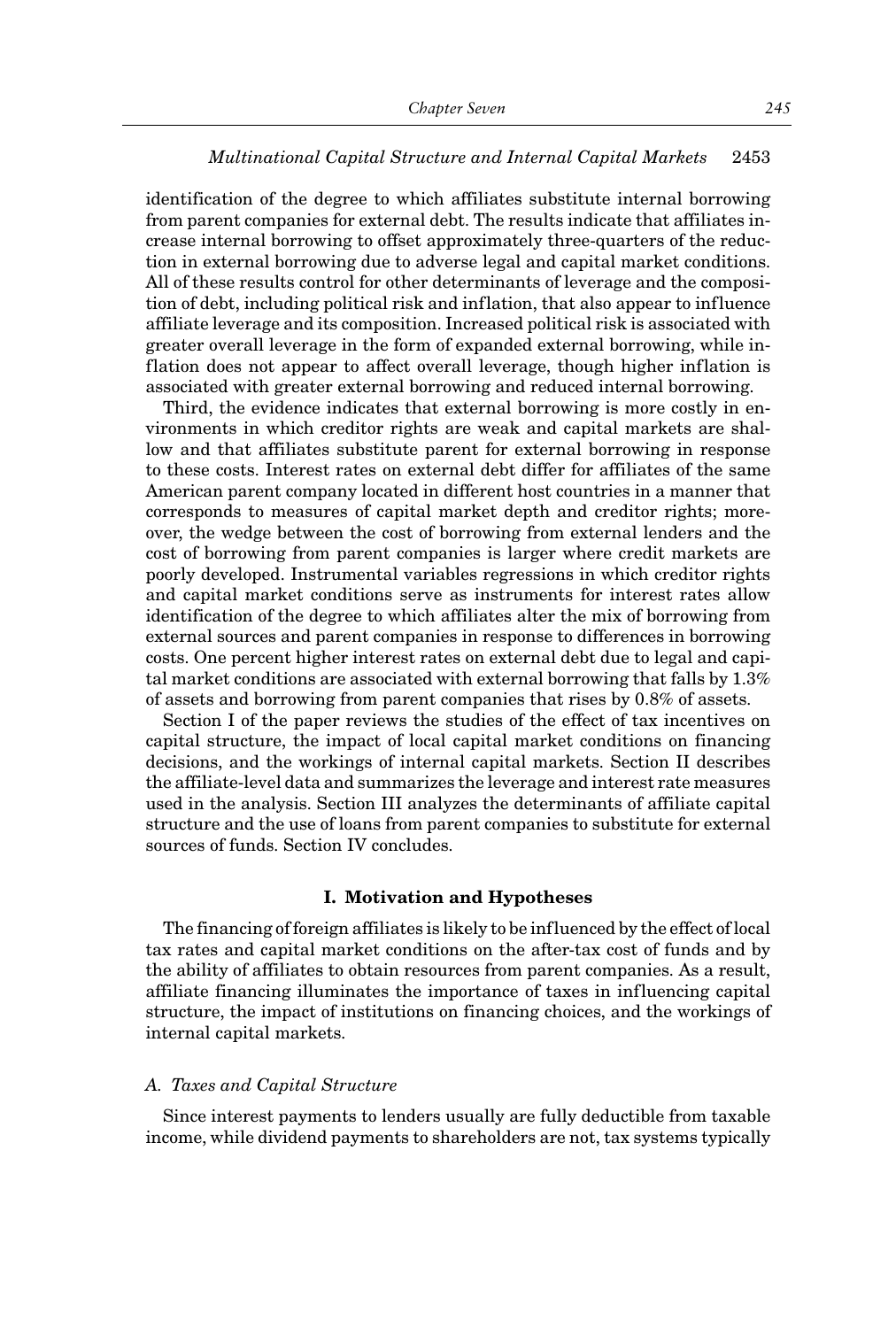encourage the use of debt rather than equity finance.<sup>1</sup> This incentive grows as the corporate tax rate rises, so high corporate tax rates are often expected to be associated with greater corporate indebtedness. As Auerbach (2002) and Graham (2003) note, however, estimating the sensitivity of capital structure to tax incentives has proven remarkably difficult, due in part to measurement problems. Consequently, it is not surprising that several studies find no effect or unexpected relationships between tax incentives and the use of debt.<sup>2</sup> One problem in identifying tax effects stems from the lack of variation in corporate tax rates. By focusing on whether a firm is near tax exhaustion, Mackie-Mason (1990) avoids this constraint and identifies evidence of tax effects, in which the deductibility of interest expenses appears to encourage firms to use greater leverage than they otherwise would. Graham (1996), Graham, Lemmon, and Schallheim (1998), and Graham (1999) employ a sophisticated measure of the marginal tax rate in the United States based on simulations and prevailing tax rules to investigate further the use of debt and the relevance of personal taxation. The use of cross-country evidence has the potential to contribute further evidence by analyzing the outcomes when firms simultaneously select capital structures in several tax environments. This approach is able to overcome some of the difficulties that arise in identifying the marginal investor in general equilibrium and in accounting for the numerous factors that might give rise to deviations from a Miller (1977) equilibrium.

Hodder and Senbet (1990) extend the logic of a Miller equilibrium to an international setting to suggest that, in an integrated world capital market, all firms will locate debt in the most tax-advantaged jurisdictions.<sup>3</sup> As it is reasonable to posit that multinational firms operate in integrated capital markets, a

 $1$ <sup>1</sup> There are subtle differences between the tax incentives of domestic and multinational firms. American multinational firms owe taxes to the United States on their foreign incomes, but they defer U.S. taxes until profits are repatriated and are entitled to claim credits for foreign income taxes paid. The upshot of this system is that American firms typically can arrange their finances to benefit from the deductibility of interest expenses in high-tax countries; for analyses, see Hines and Rice (1994) and Hines (1999).

<sup>2</sup> These results have also generated considerable skepticism on the importance of taxes to capital structure as evidenced in Myers et al. (1998). Such skepticism does not conform to the survey results reported in Graham and Harvey (2001), in which 45% of respondents indicate that tax implications are important or very important determinants of leverage, led only by the implications of borrowing for financial f lexibility, credit rating, and the volatility of earnings. Tax considerations were reported to be particularly salient for larger, public firms and for decisions concerning the financing of subsidiaries. Valuation effects of debt usage, as analyzed by Fama and French (1998) and Graham (2000), offer additional evidence of the impact of taxation but are less applicable to multinational affiliates, since they are usually not separately traded.

<sup>3</sup> While Hodder and Senbet (1990) predict extreme outcomes, there are other factors (some of which are considered below) that might constrain firms from corner solutions. Some countries impose "thin capitalization" rules that limit the tax deductibility of interest paid by firms deemed to have excessive debt. These rules are typically vaguely worded and seldom, though arbitrarily, imposed, making their effects difficult to analyze quantitatively; any impact they have is likely to reduce the estimated significance of factors influencing total indebtedness. Also, "thin capitalization" rules generally do not affect the choice between different kinds of debt. Other theoretical examinations of the effect of tax incentives on the use of debt within multinational firms include Hines (1994), Chowdry and Nanda (1994), and Chowdry and Coval (1998).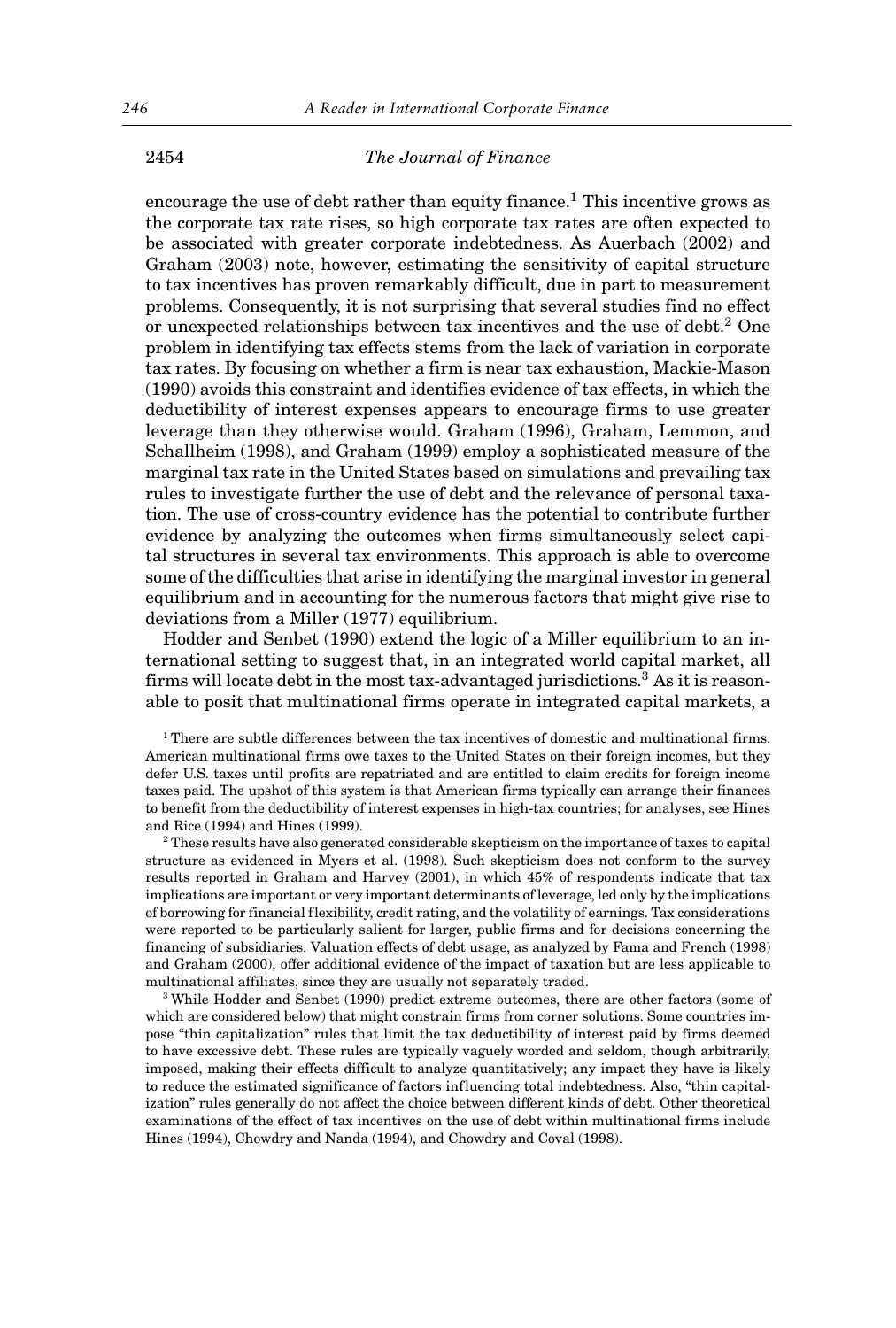multinational firm faces a single cost of capital, and therefore the relative tax advantage of debt in any market is simply a function of local tax rates. As a result, the sensitivity of foreign affiliate capital structure to foreign tax rates offers a powerful and clean test of the response of leverage to differential tax advantages to debt.<sup>4</sup>

### *B. Institutions, Markets, and External Borrowing Conditions*

A large body of work indicates that there are important differences in the ability of firms to raise capital in different countries. La Porta et al. (1998) trace these effects to differences in legal regimes, and create an index of creditor rights in bankruptcy for a large sample of countries. In La Porta et al. (1997), these authors show that legal regimes have large effects on the size and breadth of capital markets: countries with weak creditor rights have significantly smaller local debt markets. There is evidence of other important determinants of financial development (Rajan and Zingales (2003)), but there is little disagreement that financial development varies widely.

Weak local financial markets appear to be associated with lower rates of growth. Evidence of this effect is provided at the country level by King and Levine (1993), at the industry level by Rajan and Zingales (1998), and at the firm level by Demirguc-Kunt and Maksimovic (1998). However, existing work does not detail the extent to which weak capital market conditions affect the cost of external borrowing, capital structure choice, and the use of internal capital markets as substitutes for external capital markets. In their cross-country analysis of the determinants of capital structure choice, Rajan and Zingales (1995) focus on G-7 countries, finding limited evidence of systematic differences across these similar countries. Booth et al. (2001) analyze firms in 10 developing countries, finding that these firms use less long-term debt than do comparable firms in developed countries and that unspecified country factors are significant determinants of capital structure. These studies leave open questions of how capital market conditions might directly alter the cost of external debt and how these conditions might push firms to attempt to substitute for locally provided external capital.<sup>5</sup>

<sup>4</sup> Other studies examine specific aspects of the effect of taxation on the financing of multinational firms. See Froot and Hines (1995) and Newberry (1998) on the effects of limits to the deductibility of interest expenses due to the U.S. allocation rules, Desai and Hines (1999) on changes in joint venture capital structure in response to foreign tax credit limitations, Altshuler and Grubert (2003) on interaffiliate transactions motivated by tax rules, and Newberry and Dhaliwal (2001) on the decision to issue bonds through the parent or a foreign subsidiary as a function of foreign tax credit rules.

<sup>5</sup> Studies such as Eichengreen and Mody (2000a,b) examine the determinants of corporate borrowing spreads across countries and the impact of differing legal regimes on sovereign borrowing costs. The alternative of analyzing interest rates paid by multinational firms implicitly controls for a host of unobservable factors by comparing interest rates faced by the same company in different institutional environments. The absence of detailed data on affiliate borrowing makes it infeasible, however, to incorporate term structure considerations emphasized in papers such as Duffee (2002).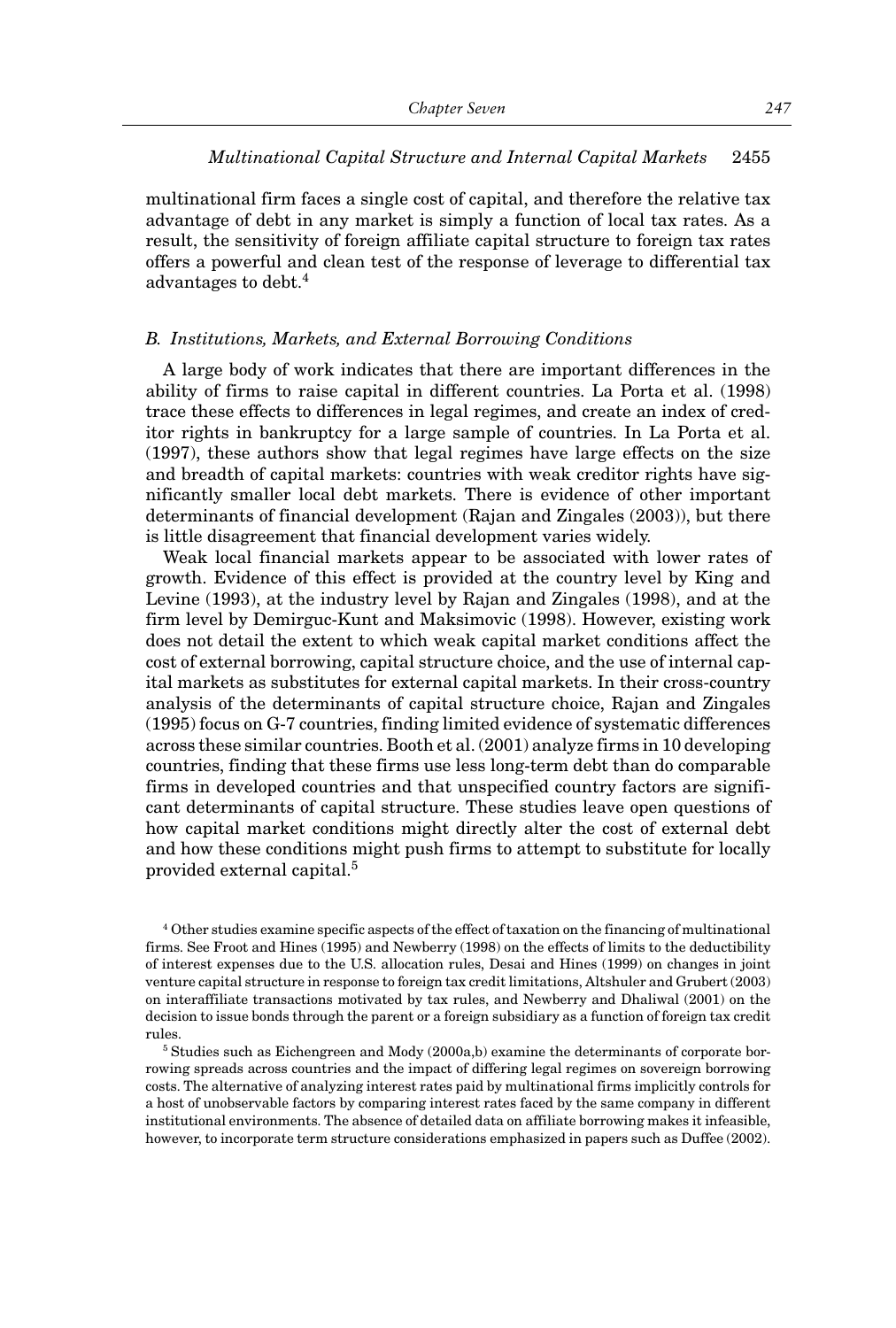In order for multinational affiliate capital structure decisions to illuminate the mechanisms by which local contracting conditions impact borrowing costs, multinational bankruptcies must follow local bankruptcy rules rather than the bankruptcy rules of the home country. This is generally the case. There is a remarkable void in the laws governing multinational bankruptcies, but respect for the laws of the country in which a firm is operating implies that local bankruptcy rules apply to the resolution of insolvency proceedings involving a multinational affiliate.<sup>6</sup>

Because local bankruptcy rules prevail, a multinational firm effectively is faced with the opportunity of borrowing across a variety of creditor rights' regimes. Real interest rates should be higher (all other things equal) in countries in which lenders have fewer rights in the event of default. Shleifer and Wolfenzon (2002) analyze the impact of creditor rights on economic outcomes, and Noe (2000) provides an equilibrium model of capital structure choice for multinational affiliates facing different legal regimes. The ability to renegotiate strategically with creditors in times of fiscal distress is attractive to the distressed firm but reduces its incentive to avoid bankruptcy, creating an agency problem that is reflected in higher borrowing rates.

Since shareholders bear agency costs, they have incentives to minimize renegotiation opportunities and can do so by concentrating their borrowing in jurisdictions providing strong creditor rights. Moreover, internal capital markets can be used to fund subsidiaries in jurisdictions providing weak creditor rights, drawing on capital from operations located in countries offering strong creditor rights. In addition to these predictions on the level and composition of affiliate debt, the interest rates paid by multinational firms should reflect the fact that lenders in countries with weak legal protections receive less in adverse states of the world than do lenders in countries offering strong legal protections. Furthermore, since there is adverse selection in the lending market, and moral hazard once borrowers receive loans, local banks and other lenders need to expend resources to investigate potential borrowers, monitor their behavior once loans are granted, and deploy legal resources to enforce contracts. These are real resource costs that should be reflected in still higher interest rates paid by borrowers and received by lenders in countries with weak creditor rights.

### *C. Internal Capital Markets*

The sensitivity of investment to internal cash flows noted since Meyer and Kuh (1957) has drawn attention to the role of internal capital markets and how they are used by firms in response to any differences between internal

 $6$  Desai et al. (2003) offer a detailed discussion of the workings of multinational bankruptcies and the reasons why local laws should dictate the bankruptcy terms of multinational affiliates. Additionally, Bebchuk and Guzman (1999) provide a useful analysis of the tension between local and universal principles for multinational bankruptcies with particular reference to the United States, and Tagashira (1994), Gitlin and Flaschen (1987), and Powers (1993) discuss various efforts at international bankruptcy cooperation and their shortcomings.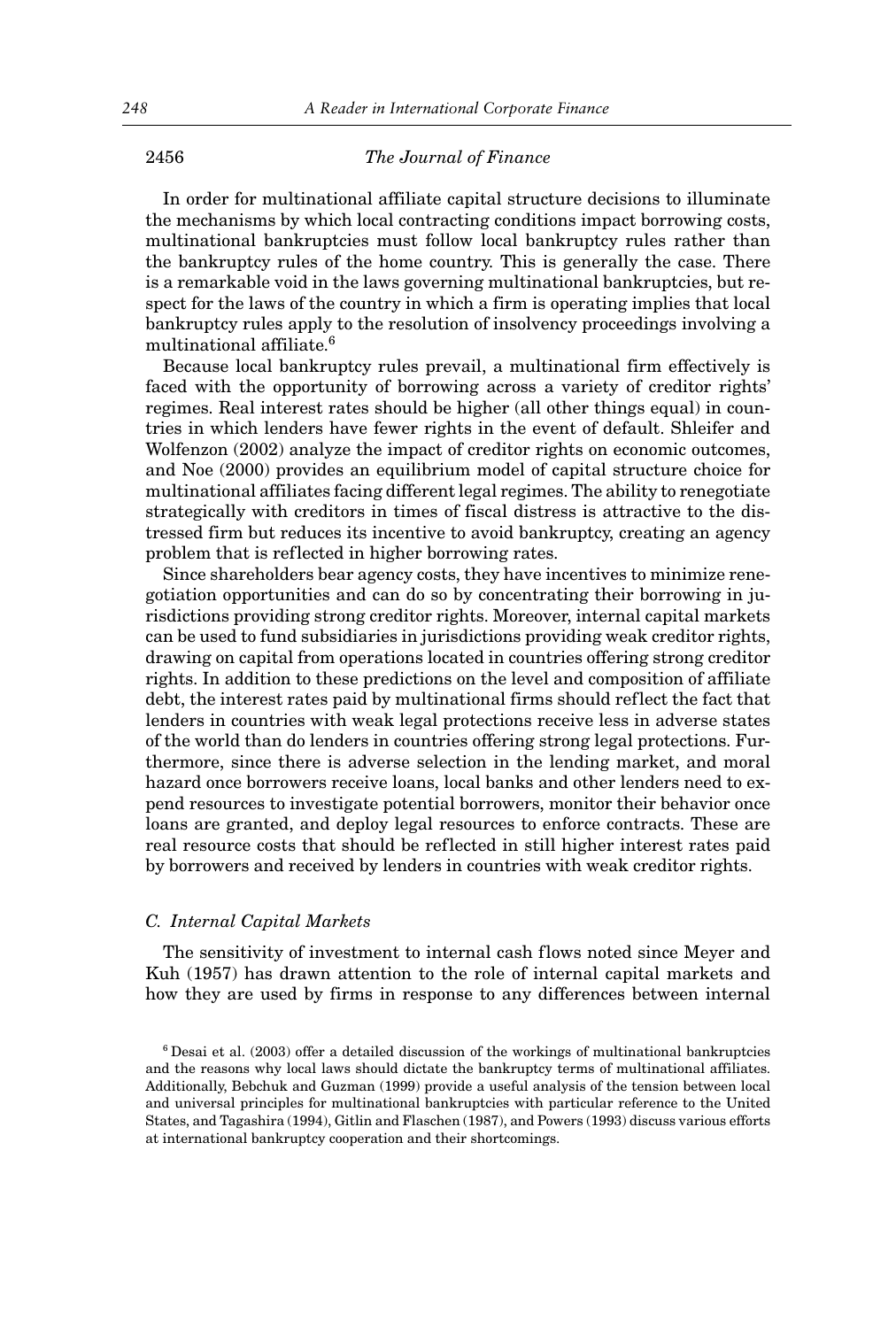and external costs of funds. Many efforts to examine the role of internal capital markets have been limited by relatively small samples, as in Blanchard, Lopezde-Silanes, and Shleifer (1994) and Lamont (1997), or, as noted by Kaplan and Zingales (1997), by questionable a priori assumptions about what characterizes firms that face sizable wedges between internal and external costs of funds. This paper considers a large sample of firms, looking across environments in which differences between internal and external costs of funds differ systematically for reasons related to the development of capital markets, analyzing the allocation of funds within firms in response to these costs.<sup>7</sup>

Tests of the extent of substitution of internal capital for external capital across different borrowing environments reveal the degree to which multinational firms can use internal markets to overcome shortcomings associated with external credit market conditions. These tests produce powerful evidence of whether weak local capital market conditions constrain local borrowers. If affiliates substitute parent-provided debt for external debt where creditor rights are weak and where locally provided debt is scarce or expensive, then the use of external debt must be a relatively unattractive option in those locations. If local firms rely primarily on local sources of debt, then access to large internal capital markets may give multinational affiliates cost advantages over local firms. Multinational firms are also able to respond to tax incentives by adjusting loans between parent companies and subsidiaries, thereby creating tax planning opportunities not available to local firms. The sensitivity of parent loans to tax rate differences indicates the extent to which firms manage their internal finances to exploit these opportunities.

### **II. Multinational Affiliate Data**

The empirical work analyzes data collected by the Bureau of Economic Analysis (BEA) for its Benchmark Survey of U.S. Direct Investment Abroad in 1982, 1989, and 1994, which includes information on the financial and operating characteristics of U.S. firms operating abroad. As a result of confidentiality assurances and penalties for noncompliance, BEA believes that coverage is close to complete and levels of accuracy are high. The surveys ask reporters for details on each affiliates' income statement, balance sheet, employment, and a variety of transactions between U.S. parents and their foreign affiliates. The foreign affiliate survey forms that U.S. multinational enterprises are required to complete vary depending on the year, the size of the affiliate, and the U.S. parent's percentage of ownership of the affiliate. In each of the benchmark years considered (1982, 1989, and 1994), all affiliates with sales, assets, or net income in excess of \$3 million in absolute value, and their parents, were required to file extensive reports. Reporters must abide by generally accepted U.S.

<sup>7</sup> Stein (1997), Shin and Stulz (1998), and Scharfstein and Stein (2000), among others, discuss how internal capital markets can either ameliorate or exacerbate other frictions. Hubbard and Palia (1999) emphasize empirically how conglomerates may use internal capital markets opportunistically in response to costly external financing.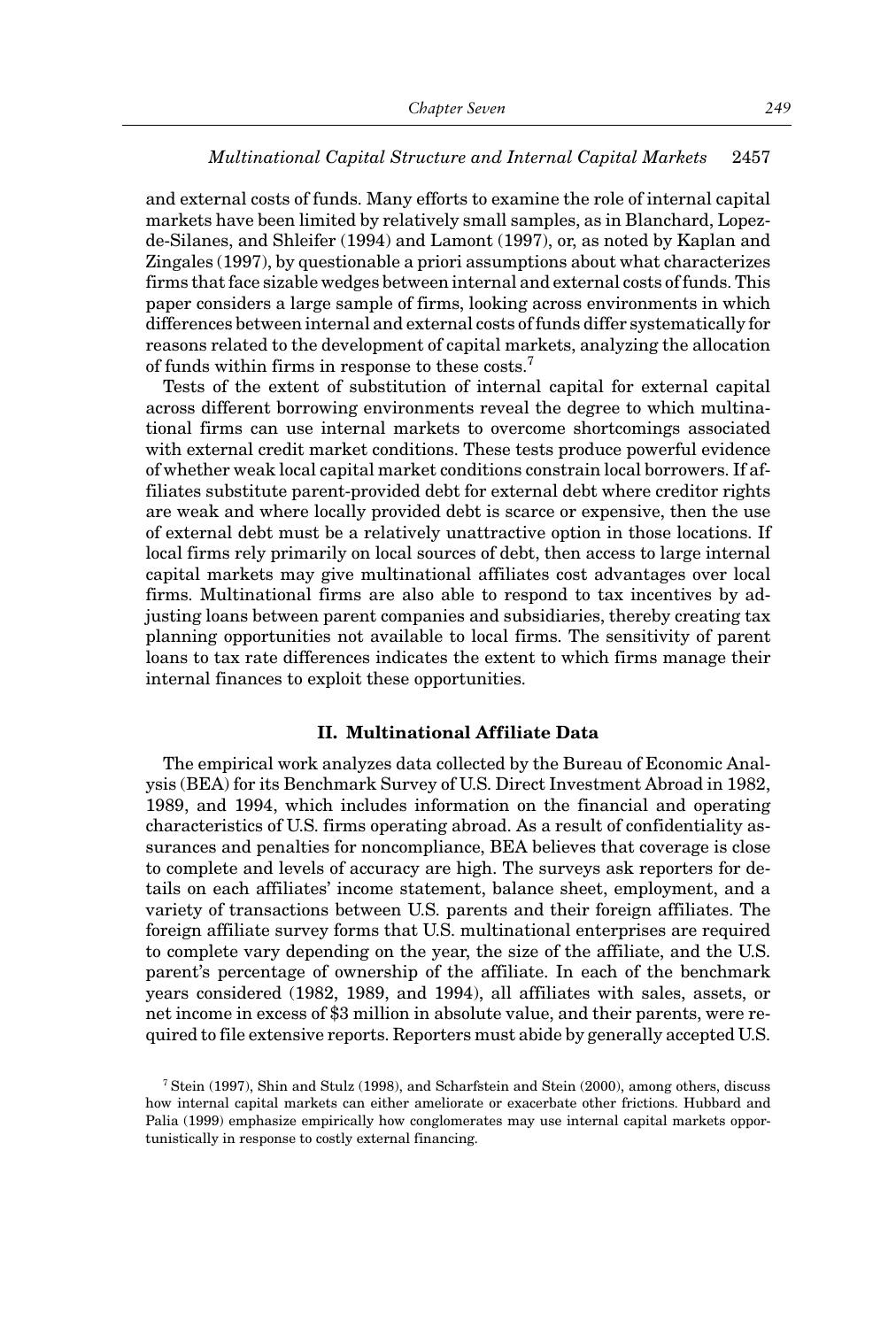accounting principles and follow FASB 52 when dealing with foreign currency translations.<sup>8</sup>

The top panel of Table I displays the descriptive statistics for the sample of affiliates in each of the three benchmark years. In 1994, 17,898 affiliates of 2,373 parent firms filed forms, and these affiliates had mean and median assets of \$74 million and \$13 million, respectively. The main measure of affiliate leverage used in the analysis that follows is the ratio of current liabilities and long-term debt to affiliate assets. This measure has a mean and median of approximately 0.55 over the sample period. The main reason for focusing the analysis on this measure of leverage is that the data allow this measure to be disaggregated into the amount owed to an affiliate's corporate parent and the amount owed to other lenders. Nonetheless, the analysis in Table II considers a more narrow definition of leverage that removes trade credit, and the ratio of this restricted definition of debt to assets has a mean value of 0.35 over the period.

As the data in Table I indicate, the vast majority of debt comes from nonparent sources. Borrowing from the parent/assets is the ratio of the difference between the level of current liabilities and long-term debt an affiliate borrows from, and lends to, its U.S. parent to total affiliate assets. This variable has a mean of approximately 0.08 over the sample period, and a median that is just larger than zero. External borrowing/assets, the ratio of the level of current liabilities and long-term debt an affiliate borrows from nonparent sources to total affiliate assets, has a mean of 0.44 and a median of 0.41 for the benchmark years. On average, less than 20% of current liabilities and long-term debt comes from parent sources.<sup>9</sup>

The BEA data also contain information on the interest expense associated with affiliate debt, and it is possible to use this information to calculate an affiliate's average interest rate in a year. Because the data do not contain detailed information on interest rates charged on individual loans or on which types of debt are interest-bearing, the analysis uses two estimates of interest rates. The first measure is the interest rate on external borrowing, which is calculated

<sup>&</sup>lt;sup>8</sup> Majority-owned affiliates were required to report a broader set of accounting items than were minority-owned affiliates. Larger affiliates were required to file longer forms than were smaller affiliates in 1989 and 1994. Additional information on the BEA data can be found in Mataloni (1995) and Desai et al. (2003).

<sup>9</sup> Three data shortcomings potentially limit identification of external and parent borrowing. First, there is no information on the extent to which parent companies guarantee affiliate loans. Second, back-to-back loans, in which a parent lends to a multinational bank which in turn lends to an affiliate through a branch located abroad, are recorded as external debt despite significant parent involvement. Third, loans made by an affiliate to another affiliate of the same parent are classified as external borrowing. Since these shortcomings blur the distinction between external and parent borrowing, they may reduce the measured differences between these two forms of debt. As a result, tests that distinguish the responsiveness of external and parent debt to taxes and borrowing conditions that use these data, if anything, underestimate true differences, and tests of the substitution of parent provided debt for external debt, if anything, underestimate the extent of substitution.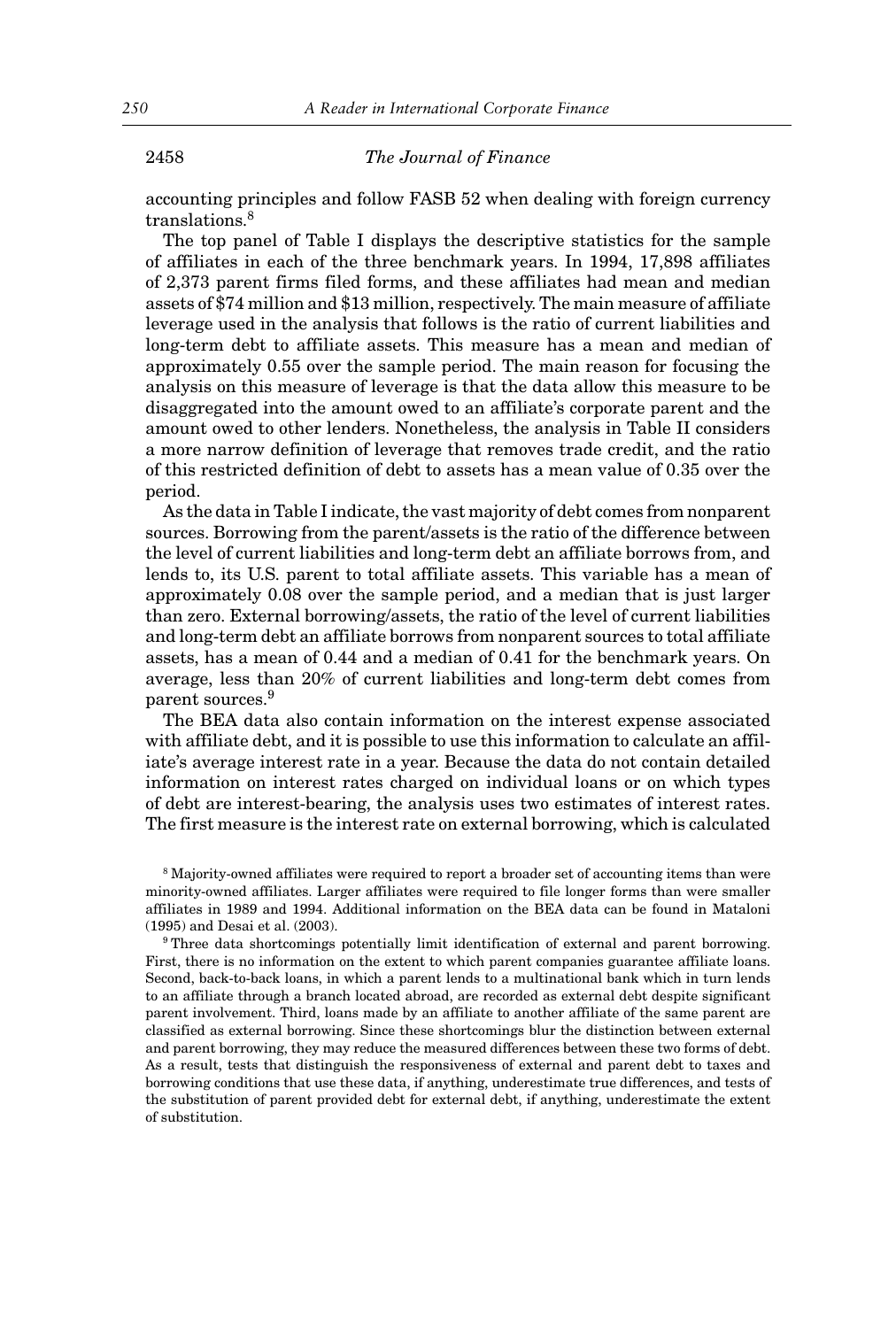### **Table I**

### **Descriptive Statistics for Affiliates of U.S. Multinationals in 1982, 1989, and 1994**

The top panel provides descriptive statistics for dependent variables for all affiliates of U.S. multinationals by year and for the entire sample. Affiliate leverage is the ratio of affiliate current liabilities and long-term debt to total affiliate assets. Affiliate nontrade account leverage is the ratio of affiliate current liabilities and long-term debt, less trade accounts and trade notes payable, to total affiliate assets. External borrowing/assets is the ratio of current liabilities and long-term debt an affiliate borrows from nonparent sources to total affiliate assets. Borrowing from the parent/assets is the ratio of net current liabilities and long-term debt an affiliate borrows from its U.S. parent to total affiliate assets. The interest rate on external borrowing is the ratio of the affiliate interest payments to nonparents to current liabilities and long-term debt borrowed from nonparent sources. The interest rate on nontrade account borrowing is the ratio of total affiliate interest payments to current liabilities and long-term debt, excluding trade accounts and trade notes payable. The bottom panel reports descriptive statistics for control variables for all affiliates across all years. Country Tax Rate is the median tax rate in an affiliate's host country measured on an annual basis in the manner described in the text. Private credit is the ratio of private credit lent by deposit money banks to GDP, as provided in Beck et al. (1999). Creditor rights is an index of the strength of creditor rights developed in LaPorta et al. (1998); higher levels of the measure, which ranges from 0 to 4, indicate stronger legal protections. Net PPE/assets is the ratio of affiliate net property, plant, and equipment to total affiliate assets. EBITDA/assets is the ratio of affiliate earnings before interest, taxes, depreciation and amortization to total affiliate assets. Log of sales is the natural log of affiliate sales. Political risk is the annual average of the monthly index of political risk presented in the International Country Risk Guide, rescaled to lie between 0 and 1 with higher numbers indicating higher risks. Rate of inflation is the contemporaneous percentage change in the GDP def lator of an affiliate's host country. Growth options is the compound annual growth rate of total affiliate sales in an affiliate's country and industry until the following benchmark year. Share of debt from nonparent sources is the share of affiliate current liabilities and long-term debt owed to lenders other than the affiliate's parent.

|                                     |         | Benchmark Years |         |           |
|-------------------------------------|---------|-----------------|---------|-----------|
|                                     | 1982    | 1989            | 1994    | All Years |
| Number of affiliates                | 14,918  | 15,243          | 17,898  | 32,342    |
| Number of parents                   | 1,902   | 1,989           | 2,373   | 3,680     |
| Assets                              |         |                 |         |           |
| Mean                                | 39,213  | 57,209          | 73,762  | 57,861    |
| Median                              | 8,401   | 10,987          | 12,704  | 10,597    |
| Standard deviation                  | 181,507 | 290,062         | 356,849 | 291,098   |
| Affiliate leverage                  |         |                 |         |           |
| Mean                                | 0.5707  | 0.5434          | 0.5446  | 0.5518    |
| Median                              | 0.5574  | 0.5256          | 0.5277  | 0.5364    |
| Standard deviation                  | 0.2893  | 0.3000          | 0.3131  | 0.3023    |
| Affiliate nontrade account leverage |         |                 |         |           |
| Mean                                | 0.3435  | 0.3540          | 0.3627  | 0.3499    |
| Median                              | 0.2779  | 0.2989          | 0.3149  | 0.2885    |
| Standard deviation                  | 0.2856  | 0.2779          | 0.2749  | 0.2816    |
| External borrowing/assets           |         |                 |         |           |
| Mean                                | 0.4626  | 0.4433          | 0.4306  | 0.4439    |
| Median                              | 0.4329  | 0.4098          | 0.3840  | 0.4074    |
| Standard deviation                  | 0.2798  | 0.2916          | 0.3008  | 0.2921    |

(*continued* )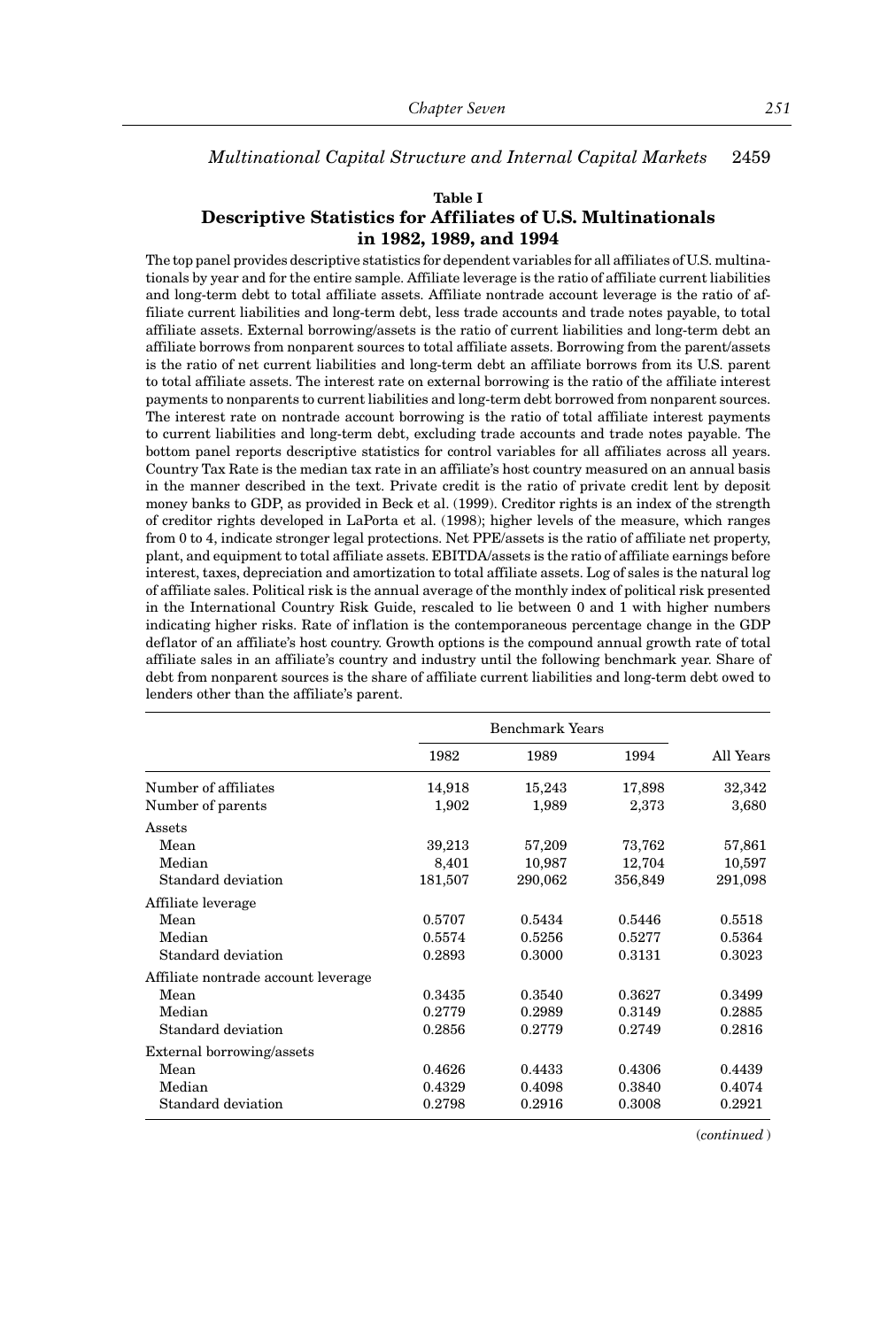|                                                |        | <b>Benchmark Years</b> |        |           |
|------------------------------------------------|--------|------------------------|--------|-----------|
|                                                | 1982   | 1989                   | 1994   | All Years |
| Borrowing from the parent/assets               |        |                        |        |           |
| Mean                                           | 0.0845 | 0.0705                 | 0.0846 | 0.0801    |
| Median                                         | 0.0077 | 0.0032                 | 0.0022 | 0.0041    |
| Standard deviation                             | 0.2464 | 0.2357                 | 0.2616 | 0.2490    |
| Interest rate on external borrowing            |        |                        |        |           |
| Mean                                           | 0.0595 | 0.0435                 | 0.0298 | 0.0493    |
| Median                                         | 0.0231 | 0.0138                 | 0.0099 | 0.0163    |
| Standard deviation                             | 0.1010 | 0.0883                 | 0.0642 | 0.0922    |
| Interest rate on nontrade account borrowing    |        |                        |        |           |
| Mean                                           | 0.0919 | 0.0659                 | 0.0485 | 0.0765    |
| Median                                         | 0.0397 | 0.0269                 | 0.0180 | 0.0299    |
| Standard deviation                             | 0.1463 | 0.1196                 | 0.0974 | 0.1322    |
| Descriptive Statistics for All Affiliate Years | Mean   | Median                 | SD     |           |
| Country tax rate                               | 0.3431 | 0.3404                 | 0.1228 |           |
| Private credit                                 | 0.7927 | 0.7945                 | 0.4478 |           |
| Creditor rights                                | 1.9953 | 2.0000                 | 1.3211 |           |
| Net PPE/assets                                 | 0.2360 | 0.1623                 | 0.2357 |           |
| EBITDA/assets                                  | 0.1479 | 0.1378                 | 0.2138 |           |
| Log of sales                                   | 9.5549 | 9.5540                 | 2.0431 |           |
| Political risk                                 | 0.2359 | 0.2050                 | 0.1215 |           |
| Rate of inflation                              | 0.5572 | 0.0571                 | 3.1066 |           |
| Growth options                                 | 0.0726 | 0.0613                 | 0.1788 |           |
| Share of debt from nonparent sources           | 0.8148 | 0.9706                 | 0.2795 |           |

### **Table I***—Continued*

by dividing affiliate interest payments to nonparents by current liabilities and long-term debt borrowed from nonparent sources. This variable has a mean of approximately 0.05 and a median of approximately 0.02 over the sample period. One of the reasons that these average interest rates appear low is that the broad measure of debt used in this calculation includes trade credit, which is often noninterest bearing.<sup>10</sup>

In order to ensure that the interest rate regressions do not produce spurious results driven by differences in the use of trade credit, the dependent variable in several of the regressions is the interest rate on nontrade account borrowing, which is the ratio of total interest paid to a measure of current liabilities

<sup>10</sup> Interest rates are based on current interest payments, and therefore exclude payments to creditors in the event of default. Capital market equilibrium implies that interest rates measured in this way should be higher in jurisdictions in which creditor rights are weaker, and expected default payments are lower. Interest payments are recorded in U.S. dollars. The currency denomination of debt may be important to financial decision making within a multinational firm, but it is impossible to tell from the BEA data in which currency debt is formally denominated. See Kedia and Mazumdar (2003) and Allayannis, Brown, and Klapper (2003) for analyses of the determinants of the currency denomination of debt.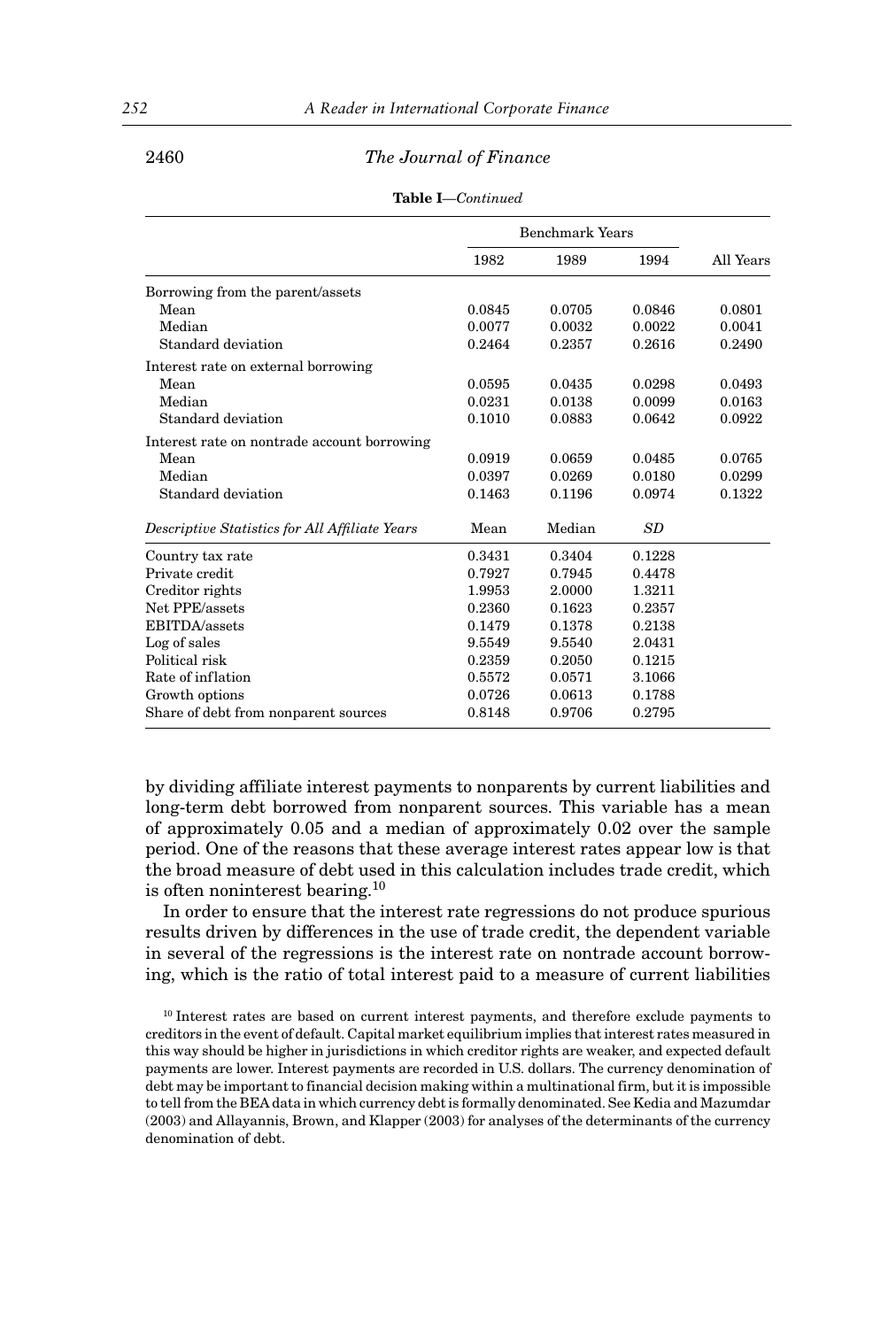and long-term debt that excludes trade accounts and trade notes payable. This alternative interest rate variable has a mean of 0.08 and a median of 0.03. This variable includes interest payments to parents and external sources in the numerator and total debt in the denominator.

The bottom panel of Table I provides summary statistics for independent variables used in the regression analysis. Included among these variables are measures of affiliate characteristics that other studies (Titman and Wessels (1988), Rajan and Zingales (1995)) have shown to be correlated with leverage. These are all drawn from BEA data and include a measure of the tangibility of affiliate assets (the ratio of affiliate net property, plant, and equipment to assets), the cash flow generating capacity of underlying assets (the ratio of affiliate EBITDA to assets), affiliate size (the natural logarithm of affiliate sales), and the scope of growth options (as proxied by future sales growth within a country/industry grouping).<sup>11</sup> In addition, the relevant country-level measures of tax incentives, capital market depth, legal protections, and macroeconomic and political stability are summarized. Tax rates are calculated from BEA data by taking the ratio of foreign income taxes paid to foreign pretax income for each affiliate and using the medians of these rates as country-level observations for each country and year.<sup>12</sup> Mean and median country tax rates are equal to approximately 34% over the sample period. Private credit is the ratio of private credit lent by deposit money banks to GDP, as provided in Beck, Demirguc-Kunt, and Levine (1999). Creditor rights is an index of the strength of creditor rights developed in La Porta et al. (1998) that ranges from 0 to 4, with higher levels indicating stronger legal protections. Political risk is the annual average of monthly assessments from the International Country Risk Guide, rescaled to lie between 0 and 1, with higher values indicating greater risk. Since data for 1982 are unavailable, 1984 values are used in their place. The rate of inf lation is the contemporaneous percentage change in a host country's GDP deflator.

### **III. Results**

The first set of regressions reported in this section considers the determinants of total affiliate leverage, emphasizing the effects of local tax rates and

 $11$  The growth options variable is the compound annual rate of sales growth for all affiliates in a country/industry cell between the current and following BEA benchmark survey. For example, an observation for an affiliate in Germany in drug manufacturing in 1982 would have a corresponding growth options value equal to the annual percentage rate of sales growth for German drug manufacturing affiliates between 1982 and 1989. While this is not an ideal measure of growth options, standard alternatives, such as market-to-book ratios, are not feasible in the multinational setting.

 $12$  Affiliates with negative net income are excluded for the purposes of calculating country tax rates. For a more comprehensive description of the calculation of affiliate tax rates, see Desai et al. (2001). In particular, these income tax rates do not include withholding taxes on cross-border interest payments to related parties, since such taxes are endogenous to interest payments and in any case immediately creditable against home-country tax liabilities. Desai and Hines (1999) report that adjusting country tax rates for withholding taxes does not affect the estimated impact of taxation on affiliate borrowing, due to the combination of creditability and low withholding tax rates on related-party interest payments.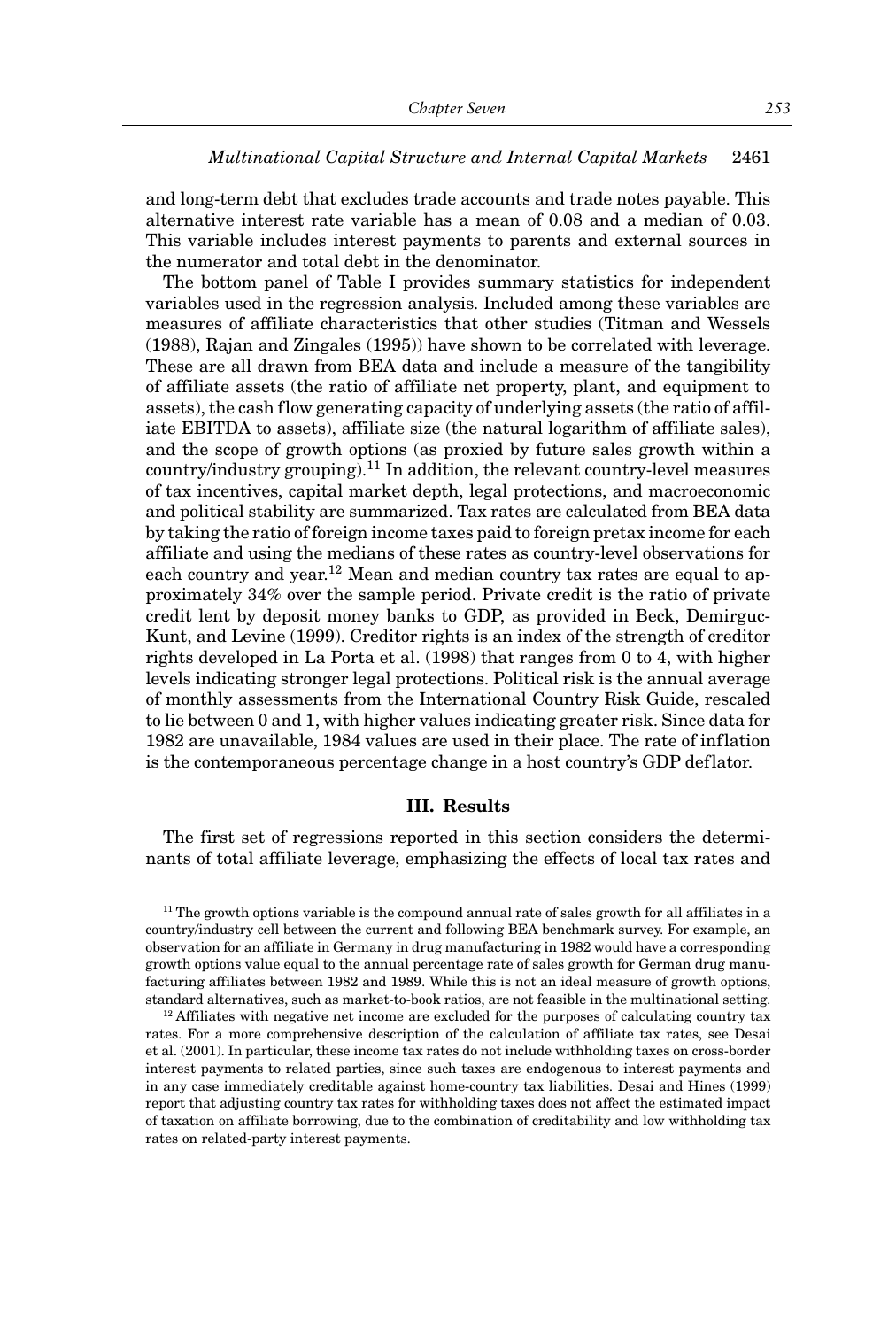credit market conditions. This framework is then employed to examine whether these determinants have differential effects on internal and external borrowing and to test if affiliates substitute borrowing from parent companies for external borrowing in response to poorly functioning capital markets. Finally, the analysis considers how legal protections and capital depth affect the cost of external borrowing and tests if the composition of affiliate borrowing reflects the variation in these costs.

### *A. Determinants of Affiliate Leverage*

Affiliates in countries with high local corporate tax rates face the strongest incentives to finance their investments with debt rather than equity. Figure 1 depicts the relationship between country tax rates and U.S. affiliate leverage in 1994. Leverage is the ratio of aggregate current liabilities and long-term debt to aggregate assets in each host country as measured in the 1994 BEA benchmark survey and reported by the U.S. Department of Commerce (1998). Figure 1 indicates that affiliates in high-tax countries generally make greater use of debt to finance their assets than do affiliates in low-tax countries. Affiliates in tax havens such as Bermuda and Barbados have aggregate leverage ratios of 0.30 or less, while affiliates in high-tax countries such as Japan and Italy have aggregate leverage ratios that exceed 0.53. Although the scatter plot in



**Figure 1. The relationship between tax rates and affiliate leverage, 1994.** The figure provides a scatter plot of the relationship between affiliate leverage, on the y-axis, and local tax rates, on the x-axis, for 1994. Affiliate leverage is the ratio of current liabilities and long-term debt to total assets, as measured in the aggregate in the 1994 Benchmark Survey, and the tax rate is measured as the median tax rate, as defined in the text, for affiliates in a given country.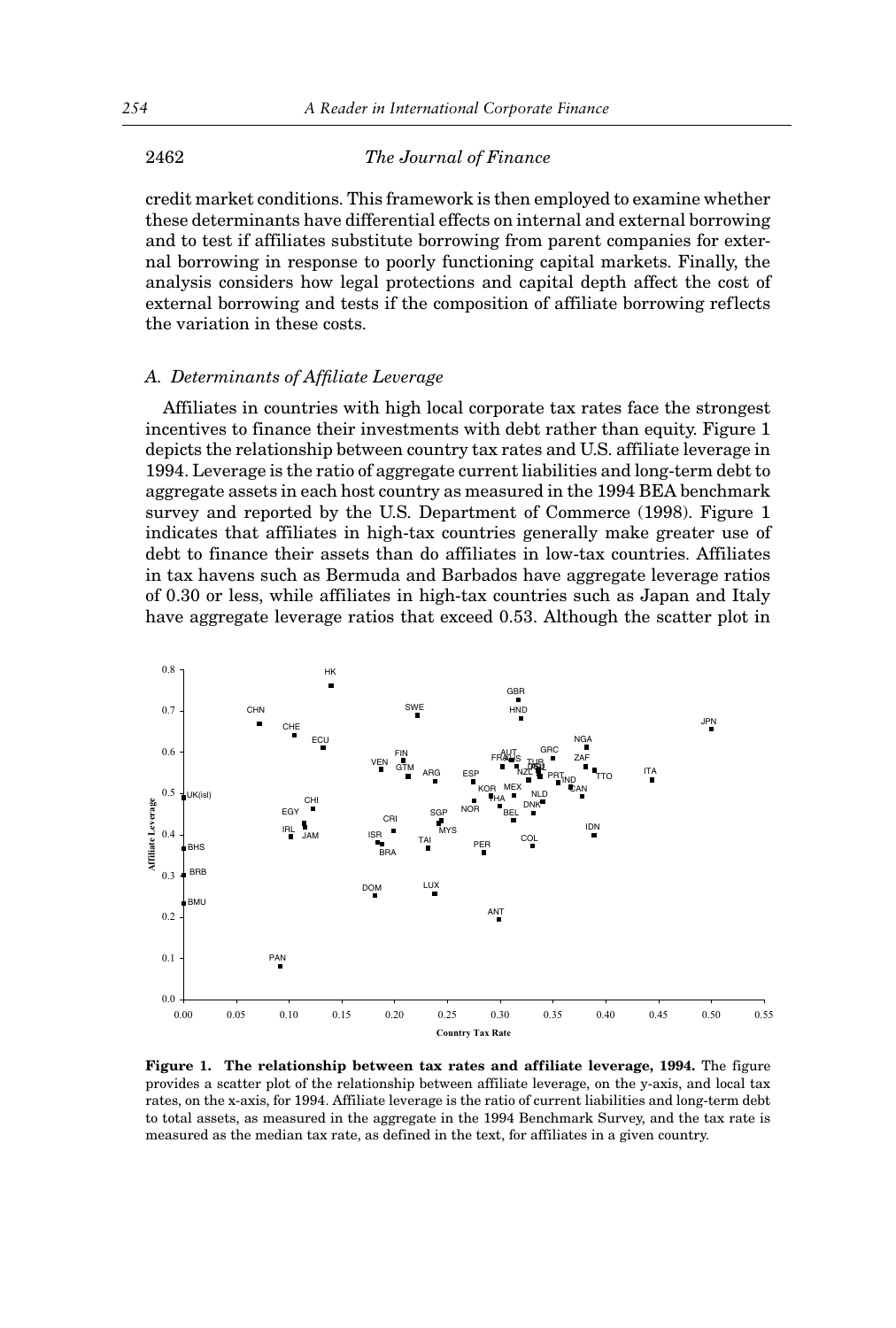

*Multinational Capital Structure and Internal Capital Markets* 2463

**Figure 2. The relationship between capital market depth and affiliate leverage, 1994.** The figure provides a scatter plot of the relationship between affiliate leverage, on the y-axis, and the ratio of private credit to GNP, on the x-axis, for 1994. Affiliate leverage is the ratio of current liabilities and long-term debt to total assets, as measured in the aggregate in the 1994 Benchmark Survey, and the ratio of private credit to GNP is the ratio of private credit lent by deposit money banks to GNP, as provided in Beck et al. (1999).

Figure 1 does not control for characteristics of affiliates or nontax features of host countries, it does provide suggestive evidence that multinational parents capitalize their affiliates differentially in response to the incentives associated with the relative tax advantage of debt.

Figure 2 provides a similar descriptive scatter plot but emphasizes the relationship between capital market depth, measured as the ratio of private credit lent by deposit money banks in the host country to GDP, and aggregate leverage ratios of U.S. affiliates in 1994. The upward-sloping pattern in Figure 2 suggests that there is a positive correlation between levels of affiliate leverage and the local availability of credit. U.S. affiliates exhibit high leverage ratios in countries such as Japan and Switzerland, which have very deep credit markets, and considerably lower leverage ratios in countries such as Peru, the Dominican Republic, and Panama, where domestic private credit is scarce. There are exceptions to this pattern: affiliates have high leverage ratios in Honduras, Ecuador, Nigeria, Venezuela, and some other countries in which they seem to overcome shortcomings in local credit markets. In order to isolate more carefully the relationship between affiliate leverage, corporate tax incentives, and the strength of local credit markets, while also controlling for conflating factors, it is helpful to run regressions, the results of which are presented in Table II.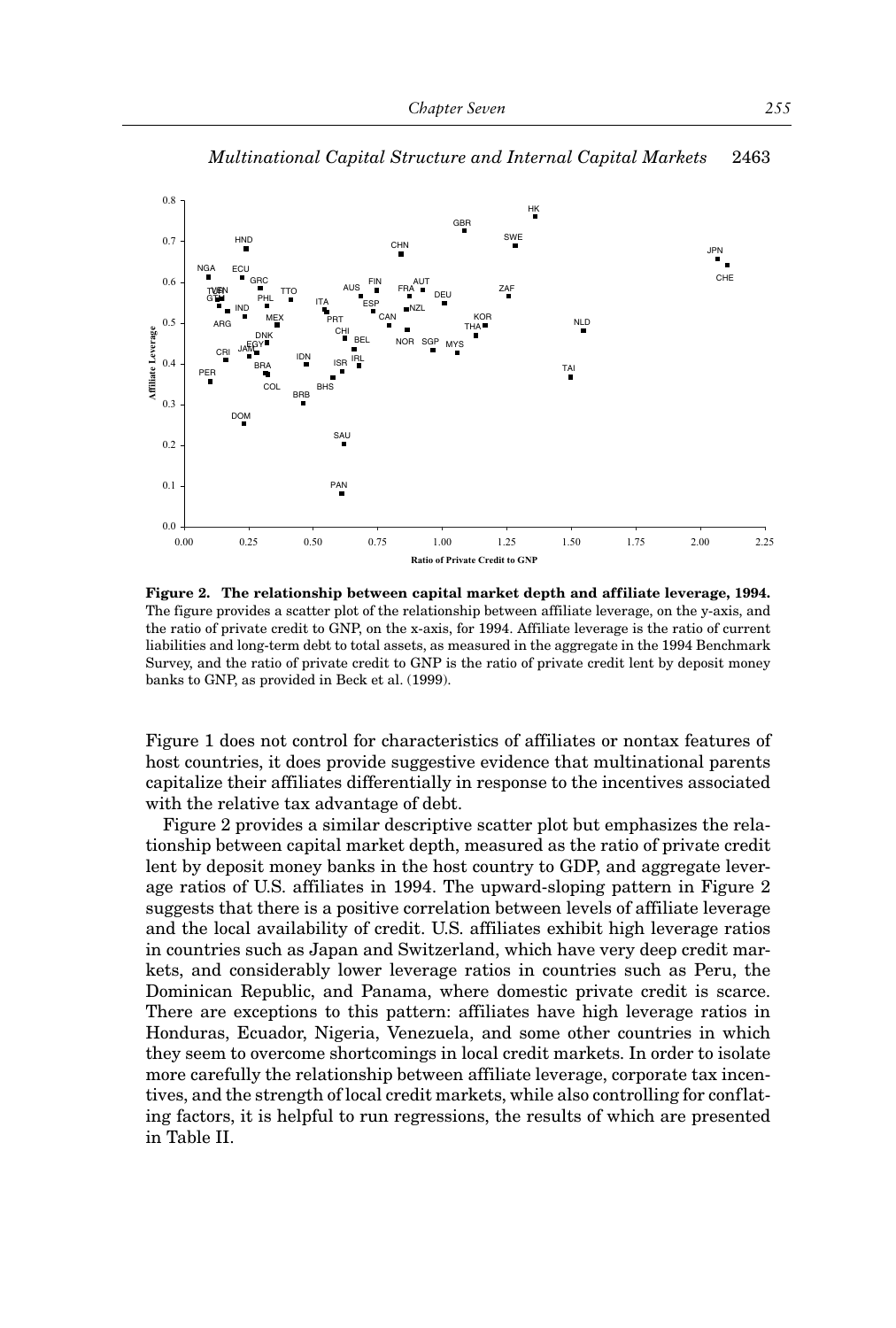**The Impact of Taxes and Capital Market Conditions on Multinational Affiliate Leverage<br>The dependent variable in columns 1 to 5 is the ratio of affiliate current liabilities and long-term debt to total affiliate assets; i** Benchmark year. Standard errors that correct for clustering of errors across observations in country/industry cells are presented in parentheses.

| Dependent Variables |                    |                       | Affiliate Leverage |                       |                    |                       | Affiliate Nontrade Account Leverage |                    |                       |                    |  |
|---------------------|--------------------|-----------------------|--------------------|-----------------------|--------------------|-----------------------|-------------------------------------|--------------------|-----------------------|--------------------|--|
|                     | $\bf (1)$          | (2)                   | (3)                | (4)                   | (5)                | (6)                   | (7)                                 | (8)                | (9)                   | (10)               |  |
| Constant            | 0.6827<br>(0.0665) | 0.6878<br>(0.0799)    | 0.5782<br>(0.0496) | 0.2906<br>(0.1043)    | 0.4745<br>(0.1558) | $-0.2114$<br>(0.0855) | 0.1470<br>(0.1659)                  | 0.7448<br>(0.0986) | 0.5849<br>(0.0598)    | 0.6976<br>(0.0681) |  |
| Country tax rate    | 0.2646<br>(0.0205) | 0.2608<br>(0.0235)    | 0.3206<br>(0.0226) | 0.2446<br>(0.0328)    | 0.2698<br>(0.0314) | 0.1281<br>(0.0225)    | 0.1257<br>(0.0257)                  | 0.1714<br>(0.0249) | 0.1297<br>(0.0274)    | 0.1640<br>(0.0270) |  |
| Private credit      |                    | $-0.0051$<br>(0.0052) |                    | $-0.0050$<br>(0.0076) |                    |                       | $-0.0086$<br>(0.0059)               |                    | $-0.0011$<br>(0.0072) |                    |  |

256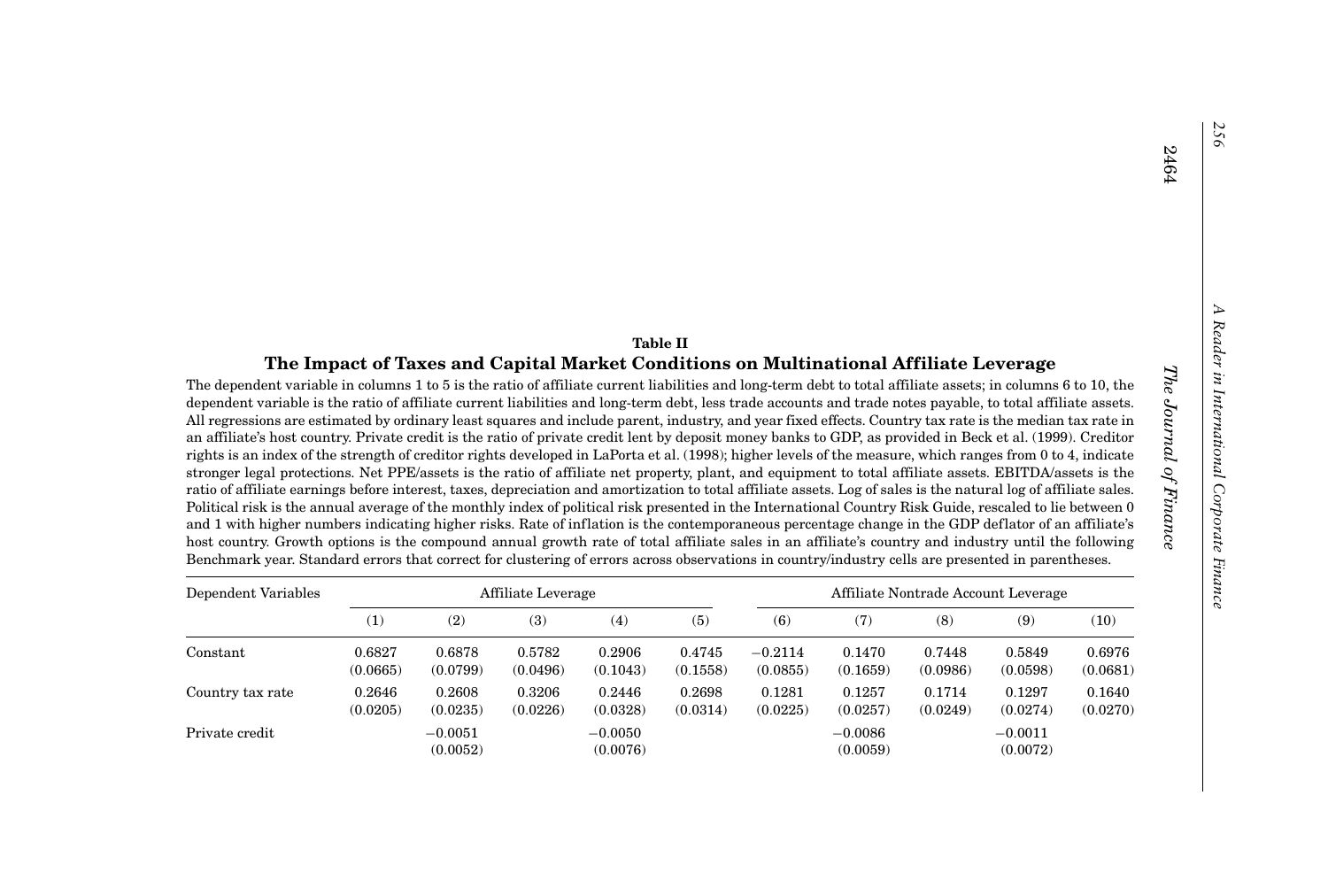| Creditor rights                              |                  |                  | 0.0082<br>(0.0020) |                       | 0.0047<br>(0.0024)    |                  |                  | 0.0044<br>(0.0018) |                       | 0.0033<br>(0.0019)    |   |
|----------------------------------------------|------------------|------------------|--------------------|-----------------------|-----------------------|------------------|------------------|--------------------|-----------------------|-----------------------|---|
| Net PPE/assets                               |                  |                  |                    | $-0.0207$<br>(0.0169) | $-0.0242$<br>(0.0176) |                  |                  |                    | 0.0717<br>(0.0156)    | 0.0679<br>(0.0163)    | Э |
| EBITDA/assets                                |                  |                  |                    | $-0.4304$<br>(0.0171) | $-0.4377$<br>(0.0175) |                  |                  |                    | $-0.2755$<br>(0.0148) | $-0.2764$<br>(0.0150) |   |
| Log of sales                                 |                  |                  |                    | 0.0017<br>(0.0023)    | 0.0028<br>(0.0023)    |                  |                  |                    | $-0.0047$<br>(0.0021) | $-0.0037$<br>(0.0021) |   |
| Political risk                               |                  |                  |                    | 0.1171<br>(0.0277)    | 0.1441<br>(0.0277)    |                  |                  |                    | 0.0797<br>(0.0254)    | 0.0703<br>(0.0239)    |   |
| Rate of inflation                            |                  |                  |                    | $-0.0018$<br>(0.0008) | $-0.0013$<br>(0.0008) |                  |                  |                    | $-0.0006$<br>(0.0008) | 0.0000<br>(0.0008)    |   |
| Growth options                               |                  |                  |                    | 0.0202<br>(0.0173)    | 0.0061<br>(0.0174)    |                  |                  |                    | 0.0077<br>(0.0162)    | $-0.0027$<br>(0.0166) |   |
| Parent, industry, and<br>year fixed effects? | Y                | Y                | Y                  | Y                     | Y                     | Y                | Y                | Y                  | Y                     | Y                     |   |
| No. of obs.<br>$R^2$                         | 44,460<br>0.2286 | 42,639<br>0.2329 | 39,995<br>0.2460   | 18,109<br>0.3411      | 17,527<br>0.3516      | 26,580<br>0.2240 | 25,179<br>0.2253 | 23,795<br>0.2375   | 18,775<br>0.2859      | 18,132<br>0.2933      |   |

Multi *Multinational Capital Structure and Internal Capital Markets* Ę.  $\tilde{C}_\zeta$ itral St.  $\mathcal{L}_1$ d Internal Capital Markets 2465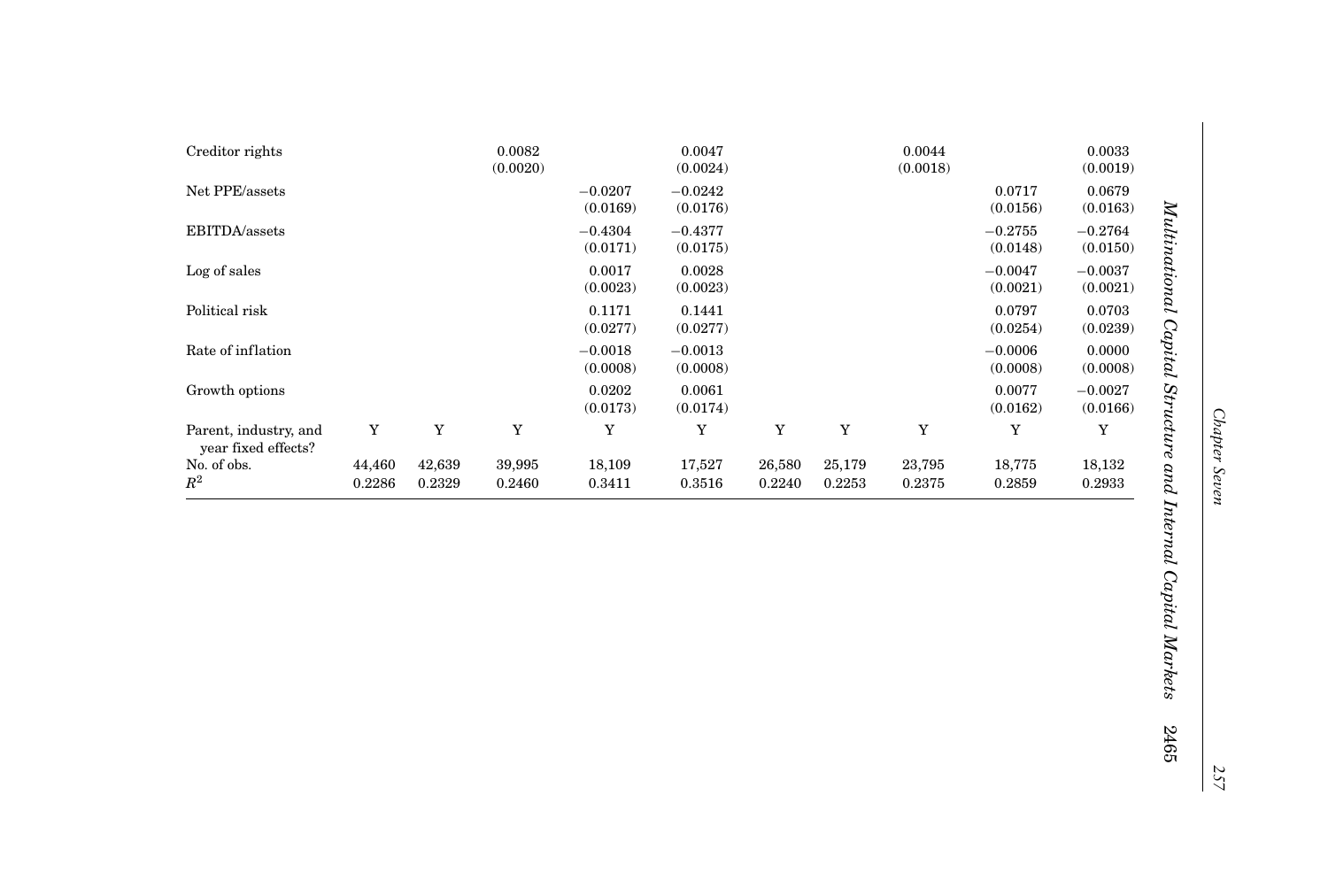The dependent variable in the specifications reported in columns 1 to 5 of Table II is the same measure of leverage employed in Figures 1 and 2 but is constructed at the affiliate level, so it equals the ratio of affiliate current liabilities and long-term debt to total assets. The data consist of affiliate-year observations for affiliates of U.S. firms in 1982, 1989, and 1994. Given that many potential determinants of affiliate leverage, particularly those that vary between companies and over time, might conflate this analysis, Table II reports the estimated coefficients from regressions that include a full set of year dummy variables, parent company dummy variables, and affiliate industry dummy variables. As a result, firm-specific considerations and industry-specific considerations implicitly do not affect the estimates reported in Table II (or those reported in subsequent tables); Desai et al. (2003) report the estimates of the same regression specifications without fixed effects, the results of which are broadly consistent with those reported in Tables II to VI. All regressions treat each affiliate-year observation in the panel as a separate observation; the standard errors in all of the tables correct for clustering of errors across observations in country/industry cells.

The regression reported in column 1 of Table II suggests that affiliate leverage responds strongly to local tax incentives. The 0.2646 estimated coefficient on the country tax rate implies that 10% higher tax rates are associated with affiliate leverage that is 2.6% greater as a fraction of assets. The specifications presented in columns 2 to 5 of Table II also consider the effect of capital market development and investor protections on levels of affiliate leverage. The specification reported in column 2 indicates that the level of private credit has a negative, but insignificant, effect on aggregate leverage. In contrast, the regression reported in column 3 indicates that stronger legal protections for creditors are associated with significantly greater use of debt. In the regression reported in column 3, a one-point increase in the (five-point) creditor rights index is associated with 0.82% greater affiliate leverage as a fraction of assets.

These regressions may in part reflect the impact of heterogeneous affiliate and country characteristics that are unrelated to tax rates and creditor rights, but happen to be correlated with them. It is possible to control for relevant observable aspects of heterogeneity, such as the tangibility of affiliate assets, the cash flow generating capacity of underlying assets, affiliate size, the scope of growth options, the political risk associated with operating in the affiliate's host country, and the annual inflation rate in the affiliate's host country. The regressions reported in columns 4 and 5 of Table II add these variables to the specifications reported in columns 2 and 3. The sample size in these specifications is significantly smaller because information required to construct the additional controls is collected only for a smaller set of affiliates.<sup>13</sup>

 $13$  The reduced sample includes all majority-owned affiliates that report in 1982, and all majorityowned affiliates that are large enough to file the long form in 1989 and 1994. As a result of reporting requirements, smaller samples are also used for many specifications in Tables III to VI.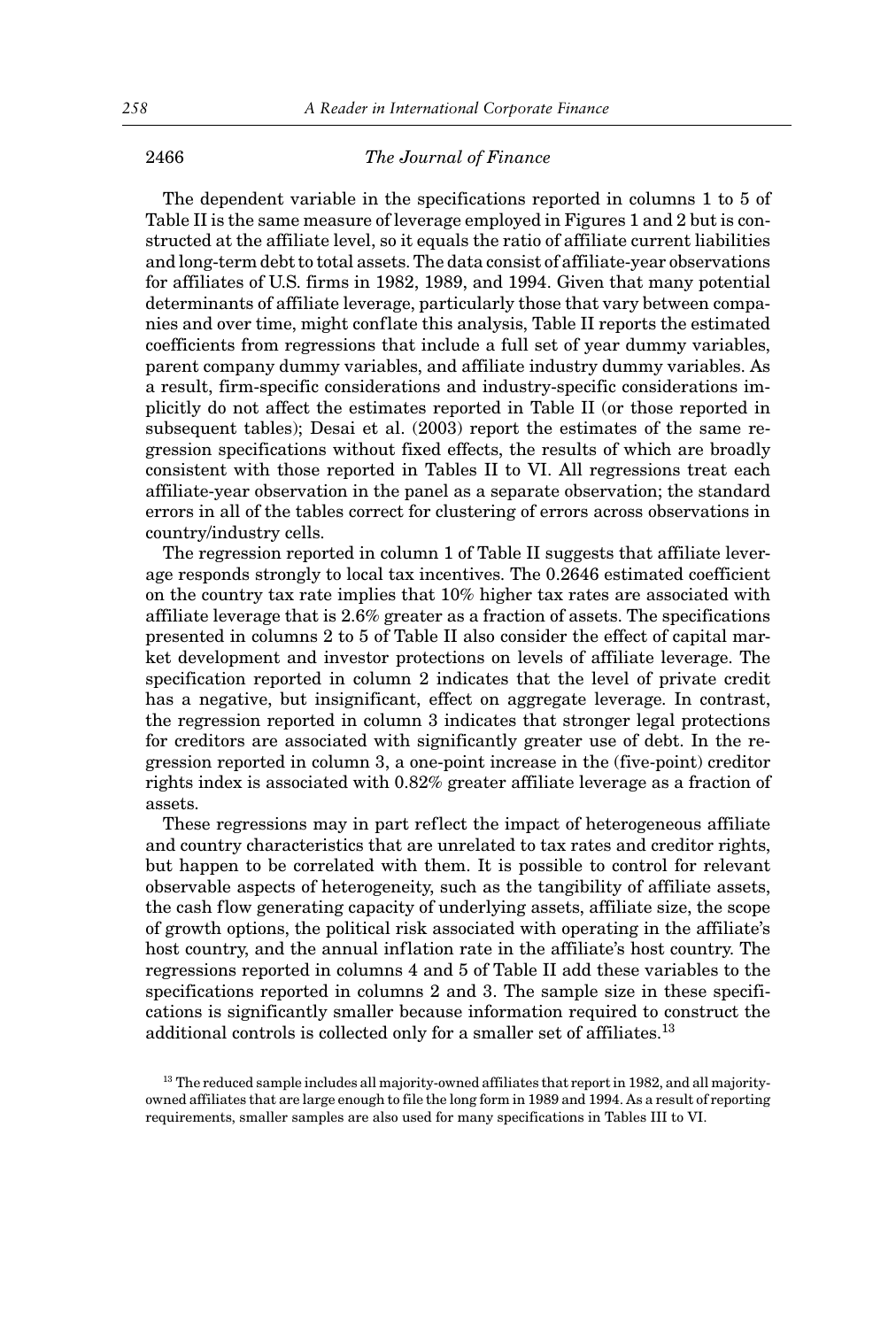These other affiliate and country characteristics appear also to influence leverage ratios. Affiliates with greater shares of assets in tangible property use less debt, but this effect is not statistically significant. Affiliates characterized by greater cash flow generating capacity have significantly lower levels of affiliate leverage, while inflation has only a modest effect on affiliate leverage. Multinationals use greater debt in politically risky countries, which is consistent with other evidence such as Novaes's (1998) study of foreign affiliates in Brazil. Finally, an affiliate's growth potential has limited influence on capital structure, suggesting, as one might expect, that the debt-overhang problem is ameliorated for subsidiaries of multinational parents. The inclusion of these additional affiliate and country variables has little effect on the estimated impact of taxation and creditor rights on affiliate leverage.<sup>14</sup>

The measure of affiliate leverage employed in columns 1 to 5 includes a component associated with trade credit. Given the distinct features of trade credit, it is useful to conduct similar analysis with trade credit stripped out of the numerator of the affiliate leverage measure, making it comparable to the nontrade account measures of leverage common in the literature. Unfortunately, this restriction comes at some cost, as this nontrade account measure of leverage can be calculated only for a subset of affiliates and cannot be broken into debt from external sources and debt from parents. Nonetheless, it is useful to repeat the analysis reported in columns 1–5, using this measure of debt as the dependent variable. The estimated sensitivity of borrowing to taxes, capital market depth, and creditor rights in the regressions reported in columns 6 to 10 of Table II are all consistent with those obtained using the more inclusive measure of debt as the dependent variable. Indeed, the only notable and significant distinction between the previous results and the results for the nontrade account measure of leverage is the impact of the tangibility of assets, as this variable now has a positive and significant coefficient. The negative estimated coefficients on the measure of asset tangibility in the regressions reported in columns 4 and 5 most likely ref lect that affiliates within some industries that provide considerable trade credit also have low levels of tangible assets (e.g., manufacturing affiliates engaging in some wholesale trade), so the right panel of Table II provides clearer evidence of the link between asset tangibility and leverage, by emphasizing nontrade account borrowing. The similarity of the results with and without trade account credit as a component of leverage suggests that the subsequent analysis of borrowing from parents and external sources, for which data limitations make it impossible to strip out trade credit, is unlikely to harbor important biases.

<sup>14</sup> As an alternative to pooling observations across years and using year fixed effects, it is possible to conduct the same analysis for each year separately. Doing so significantly reduces the degrees of freedom in these regressions because each includes a full set of parent and industry fixed effects and because sample sizes are limited by reporting restrictions on the EBITDA variable. The regressions were rerun on annual cross-sections, using return on equity in place of EBITDA in order to obtain larger samples, and the results are broadly consistent with those reported in Tables II to VI.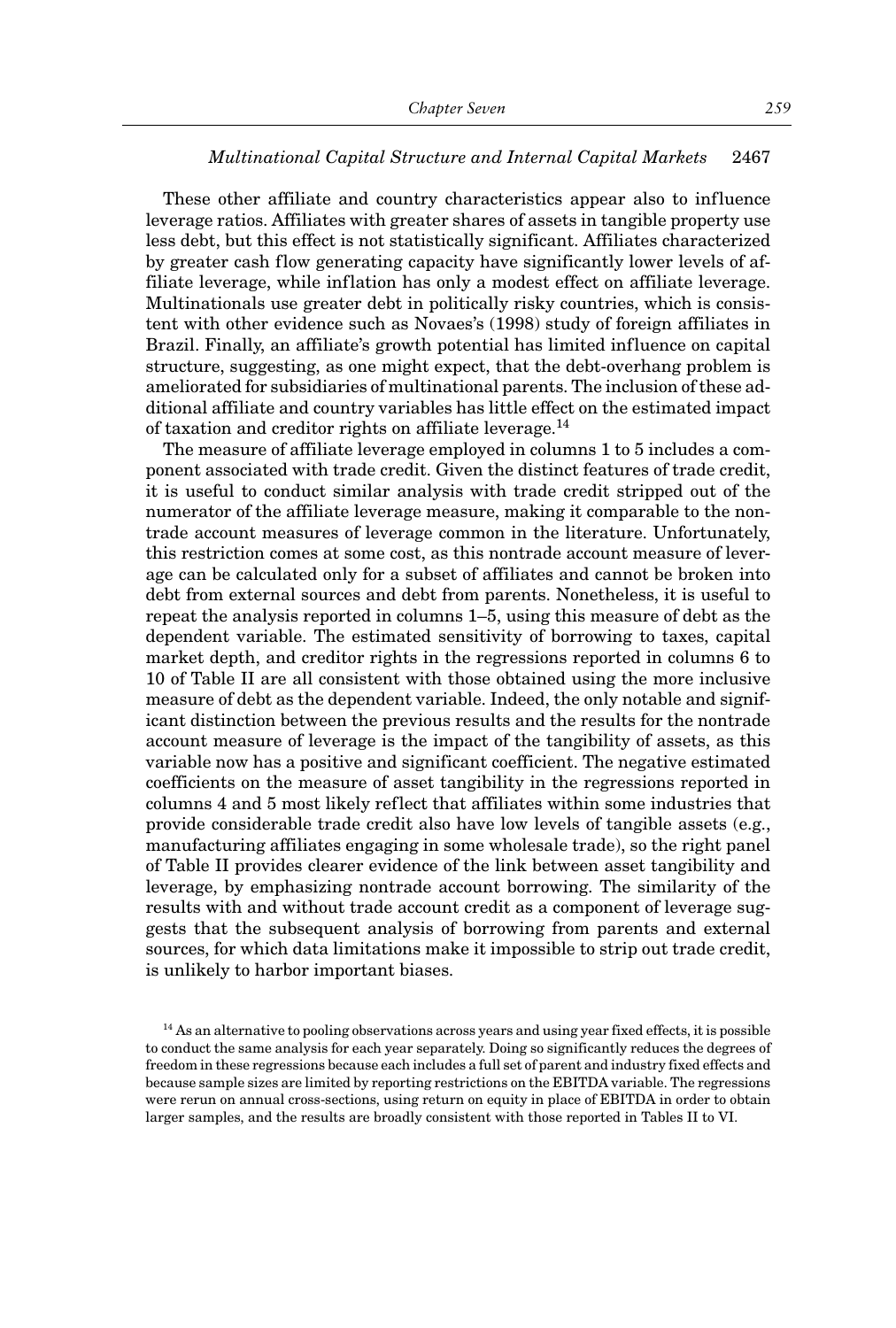### *B. The Composition of Affiliate Leverage and Substitutions in Quantities*

The finding that aggregate affiliate leverage responds to tax incentives and capital market conditions may mask divergent responses of external borrowing and borrowing from parent companies. The evidence presented in Figures 3 and 4 suggests that legal and capital market conditions inf luence these two types of borrowing very differently. Figure 3 displays the relationship between the depth of local credit markets and aggregate borrowing from nonparent sources. The scatter plot implies a positive relationship between capital market depth and external borrowing. Comparing Figures 2 and 3 suggests that borrowing from nonparent sources is more sensitive to local capital market conditions than is total leverage. Affiliates located in many of the countries with weak credit markets, such as Honduras, Ecuador, Guatemala, Argentina, and Venezuela, rely heavily on their parents for debt.

Figure 4 offers additional evidence of the effect of the borrowing environment on the composition of debt by graphing the relationship between creditor rights and different types of debt. There is a subtle rise in the ratio of total current liabilities and long-term debt to assets as the creditor rights' index increases from 0 to 4. However, this aggregate measure obscures divergent effects of creditor rights on borrowing from parents and borrowing from nonparent sources. The



**Figure 3. The relationship between capital market depth and external borrowing, 1994.** The figure provides a scatter plot of the relationship between the ratio of external borrowing to assets, on the y-axis, and the ratio of private credit to GNP, on the x-axis, for 1994. The ratio of external borrowing to assets is the ratio of borrowings from unrelated parties to total assets, as measured in the aggregate in the 1994 Benchmark Survey, and the ratio of private credit to GNP is the ratio of private credit lent by deposit money banks to GNP, as provided in Beck et al. (1999).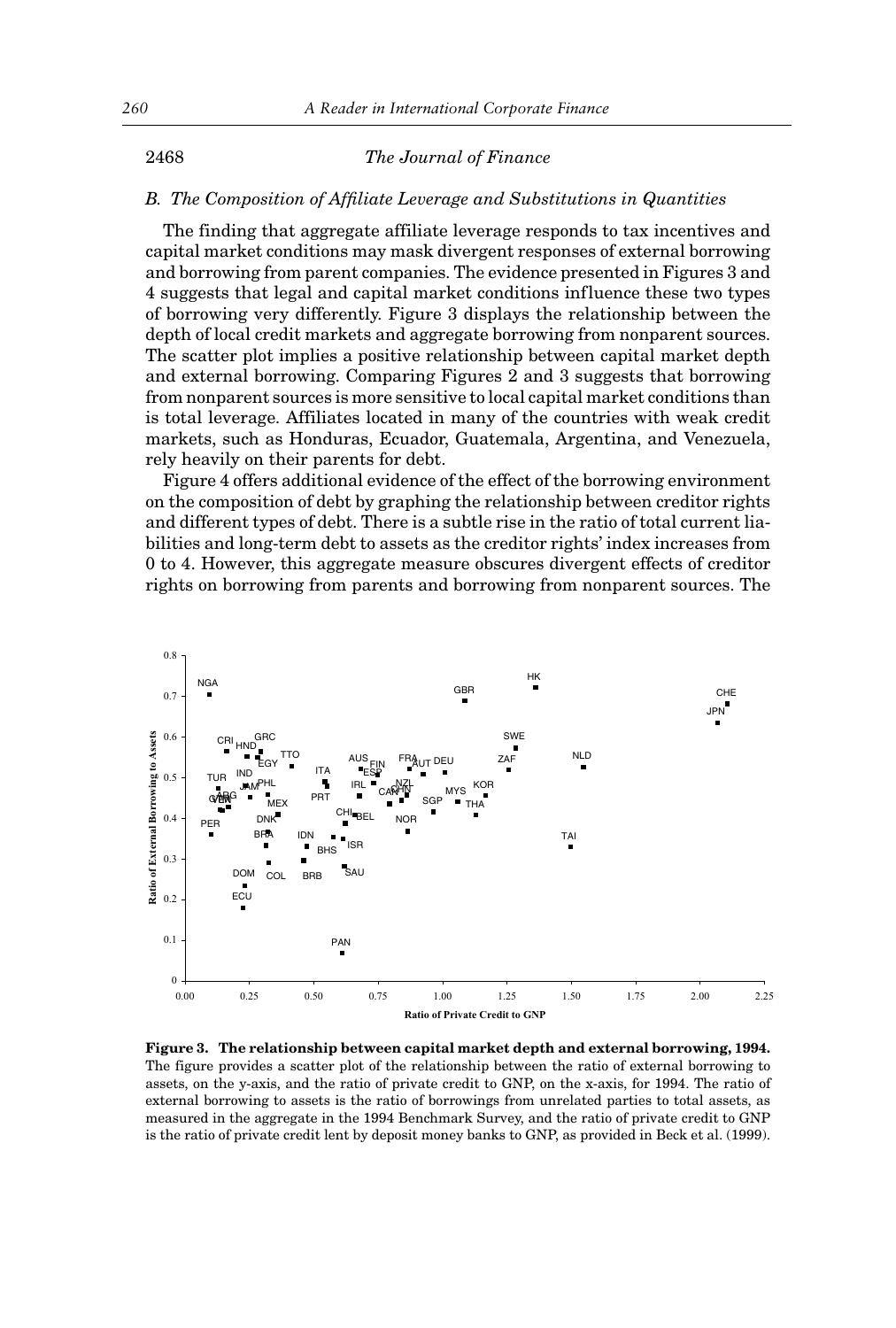

*Multinational Capital Structure and Internal Capital Markets* 2469

**Figure 4. The relationship between creditor rights and affiliate leverage, 1994.** The figure provides the median affiliate leverage ratio, median ratio of borrowing from the parent to assets, and median ratio of external borrowing to assets in 1994 by rating for creditor rights. Affiliate Leverage is the ratio of current liabilities and long-term debt to total affiliate assets, as measured in the aggregate in the 1994 Benchmark Survey. Borrowing from the Parent/Assets is the ratio of net current liabilities and long-term debt affiliates borrowed from U.S. parents to total assets, as measured in the aggregate in the 1994 Benchmark Survey. External Borrowing/Assets is the ratio of current liabilities and long-term debt borrowed from nonparent sources to total assets, as measured in the aggregate in the 1994 Benchmark Survey.

ratio of net parent borrowing to assets decreases as creditor rights improve, while the ratio of aggregate external borrowing to aggregate assets increases as creditor rights improve.

In order to analyze these differences, the two panels of Table III present regressions that evaluate the impact of tax incentives and measures of capital market depth on external borrowing and borrowing from parent companies. In the regressions reported in columns 1 to 5 of Table III, the dependent variable is the ratio of current liabilities and long-term debt owed to nonparents to total affiliate assets. In the regressions reported in columns 6 to 10 of Table III, the dependent variable is the ratio of the difference between the current liabilities and long-term debt an affiliate owes to and borrows from its parent to total affiliate assets. All specifications employ parent, industry, and year fixed effects so that firm-specific and industry-specific considerations implicitly do not affect the estimates.

The regressions reported in columns 1 and 6 indicate that borrowing from external sources and borrowing from parents are both sensitive to tax incentives; the regressions reported in columns 2 to 5 and 7 to 10 indicate that adding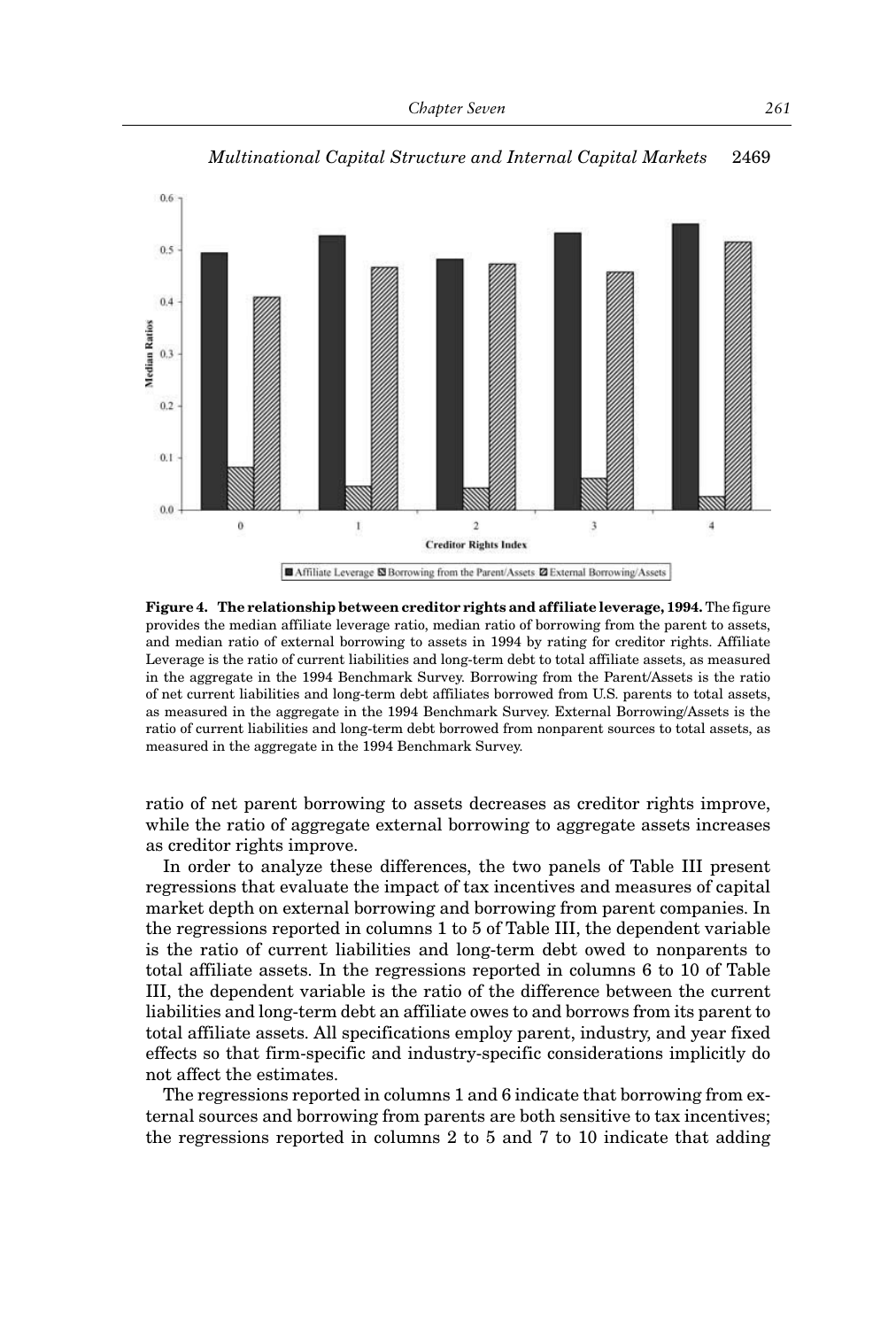The dependent variable in columns 1 to 5 is the ratio of current liabilitions on the Composition of Leverage<br>The dependent variable in columns 1 to 5 is the ratio of current liabilities and long-term debt an affiliate bor industry until the following benchmark year. Standard errors that correct for clustering of errors across observations in country/industry cells are presented in parentheses.

| Dependent Variables |                     |                    | External Borrowing/Assets |                    |                    |                       | Borrowing from the Parent/Assets |                    |                       |                    |  |
|---------------------|---------------------|--------------------|---------------------------|--------------------|--------------------|-----------------------|----------------------------------|--------------------|-----------------------|--------------------|--|
|                     | $\scriptstyle{(1)}$ | (2)                | (3)                       | (4)                | (5)                | (6)                   | (7)                              | (8)                | (9)                   | (10)               |  |
| Constant            | 0.2535<br>(0.0292)  | 0.2706<br>(0.0298) | 0.5963<br>(0.0633)        | 0.4088<br>(0.1449) | 0.6867<br>(0.0976) | $-0.1683$<br>(0.1691) | $-0.0649$<br>(0.0387)            | 0.1000<br>(0.0806) | 0.2552<br>(0.0452)    | 0.1736<br>(0.0599) |  |
| Country tax rate    | 0.2831<br>(0.0197)  | 0.2472<br>(0.0226) | 0.3218<br>(0.0229)        | 0.2100<br>(0.0327) | 0.2461<br>(0.0323) | 0.0515<br>(0.0156)    | 0.0689<br>(0.0162)               | 0.0501<br>(0.0190) | 0.0841<br>(0.0249)    | 0.0822<br>(0.0272) |  |
| Private credit      |                     | 0.0218<br>(0.0053) |                           | 0.0131<br>(0.0079) |                    |                       | $-0.0314$<br>(0.0038)            |                    | $-0.0192$<br>(0.0063) |                    |  |

262

2470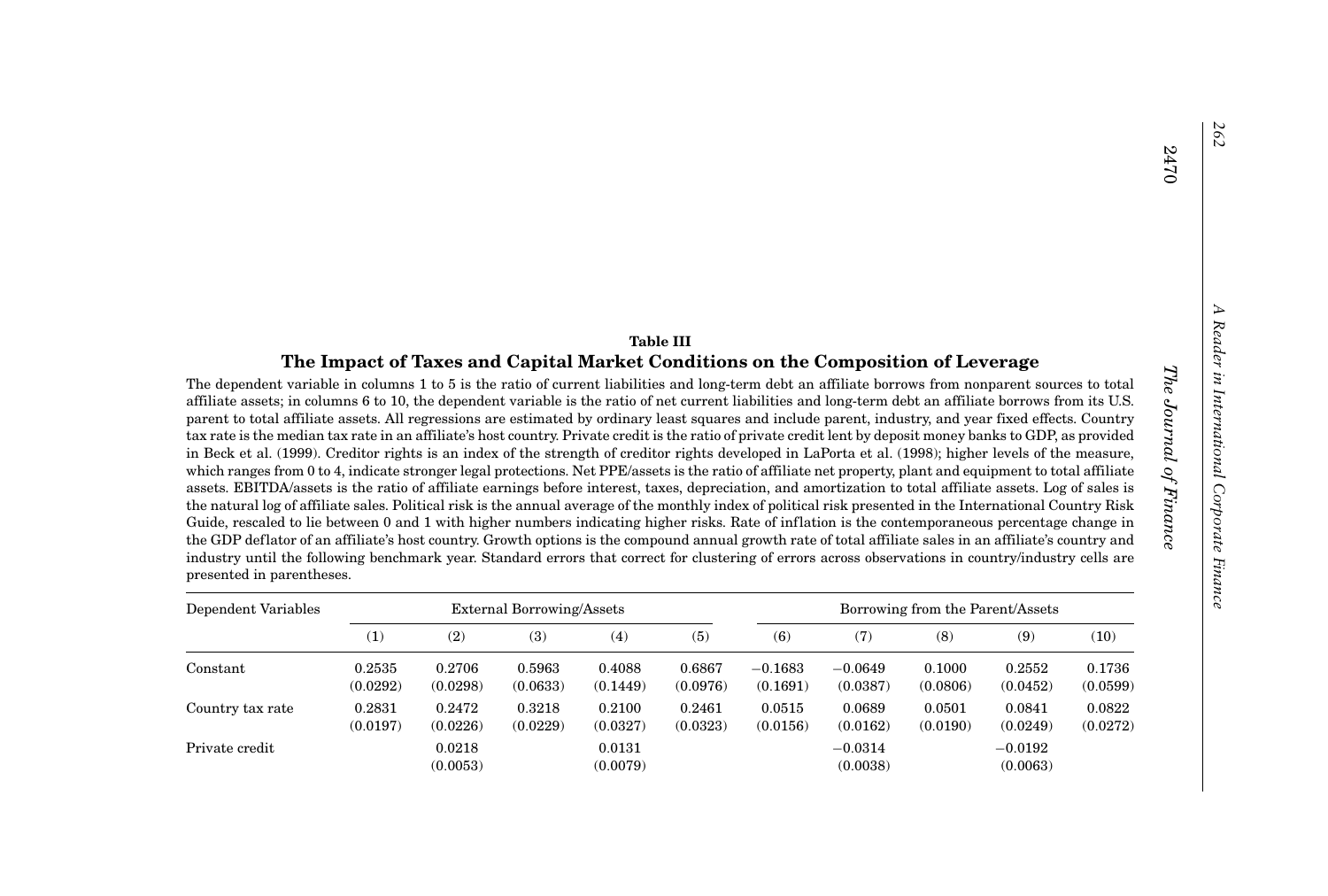| Creditor rights                              |                  |                  | 0.0107<br>(0.0024) |                       | 0.0057<br>(0.0029)    |                  |                  | $-0.0042$<br>(0.0013) |                       | $-0.0035$<br>(0.0017) |
|----------------------------------------------|------------------|------------------|--------------------|-----------------------|-----------------------|------------------|------------------|-----------------------|-----------------------|-----------------------|
| Net PPE/assets                               |                  |                  |                    | $-0.0251$<br>(0.0168) | $-0.0236$<br>(0.0176) |                  |                  |                       | 0.1047<br>(0.0152)    | 0.0959<br>(0.0155)    |
| EBITDA/assets                                |                  |                  |                    | $-0.2535$<br>(0.0168) | $-0.2592$<br>(0.0171) |                  |                  |                       | $-0.2132$<br>(0.0136) | $-0.2068$<br>(0.0136) |
| Log of sales                                 |                  |                  |                    | 0.0063<br>(0.0021)    | 0.0066<br>(0.0022)    |                  |                  |                       | $-0.0027$<br>(0.0020) | $-0.0032$<br>(0.0018) |
| Political risk                               |                  |                  |                    | 0.0678<br>(0.0293)    | 0.0704<br>(0.0286)    |                  |                  |                       | 0.0566<br>(0.0208)    | 0.0750<br>(0.0231)    |
| Rate of inflation                            |                  |                  |                    | $-0.0026$<br>(0.0007) | $-0.0024$<br>(0.0007) |                  |                  |                       | 0.0012<br>(0.0007)    | 0.0014<br>(0.0007)    |
| Growth options                               |                  |                  |                    | 0.0432<br>(0.0172)    | 0.0278<br>(0.0178)    |                  |                  |                       | $-0.0397$<br>(0.0142) | $-0.0420$<br>(0.0148) |
| Parent, industry, and<br>year fixed effects? | $\mathbf Y$      | Y                | Y                  | Y                     | Y                     | Y                | Y                | Y                     | Y                     | Y                     |
| No. of obs.<br>$R^2$                         | 45,152<br>0.2293 | 43,290<br>0.2339 | 40,568<br>0.2453   | 18,242<br>0.3013      | 17,649<br>0.3077      | 46,713<br>0.2235 | 44,595<br>0.2352 | 41,702<br>0.2504      | 18,883<br>0.2868      | 18,238<br>0.2921      |

Multinational Capital Structure and Internal Capital Markets *Multinational Capital Structure and Internal Capital Markets* 2471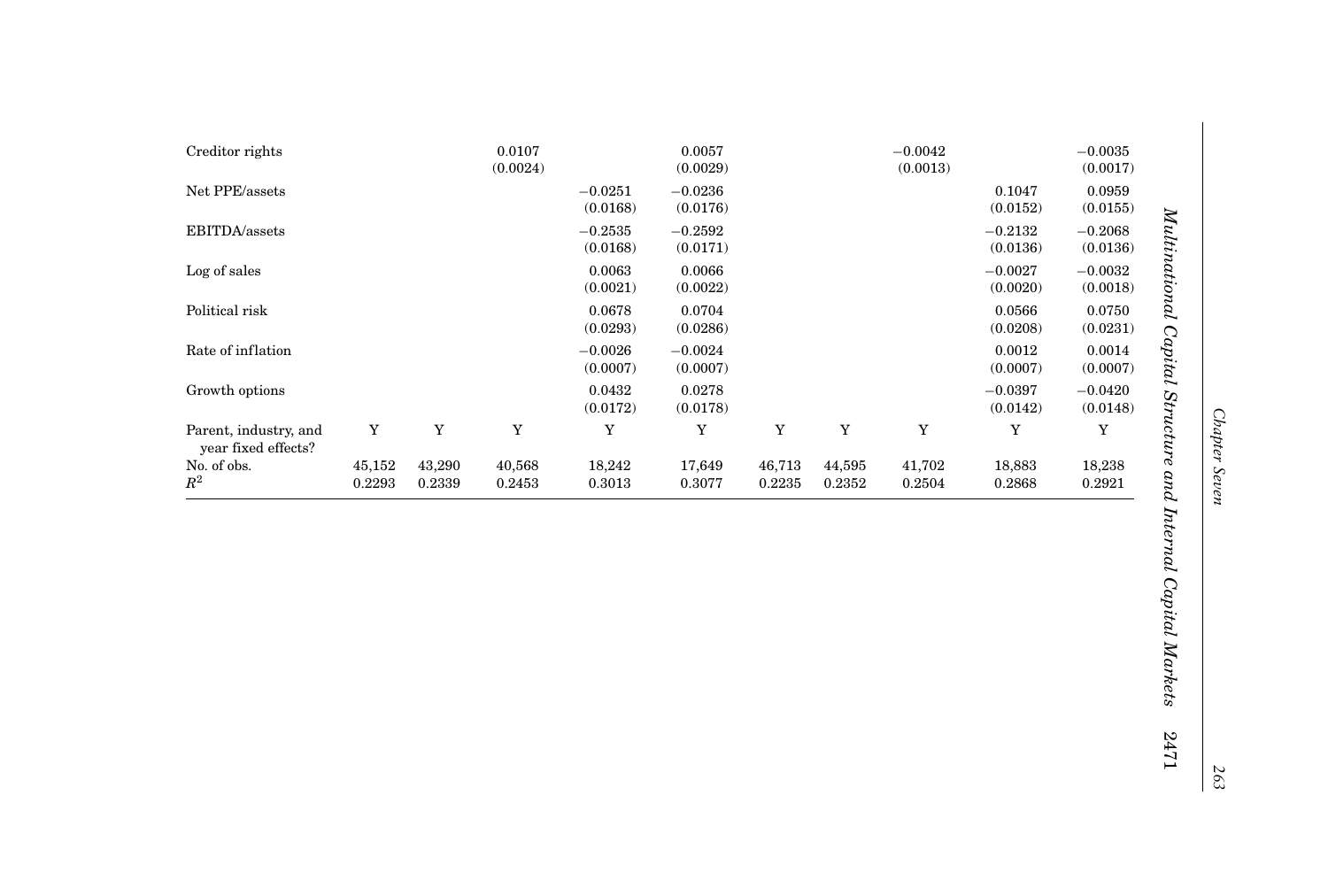variables that capture capital market conditions and other affiliate controls does not change this result. Given the distinct shares of external and internal borrowing, it is useful to translate these coefficient estimates into corresponding elasticities in order to make them comparable. The 0.2461 estimated tax rate coefficient in the regression reported in column 5 of Table III, together with a sample mean external borrowing-to-assets ratio of 0.4439, and a sample mean tax rate of 0.3431, implies a tax elasticity of external borrowing equal to 0.19. While the estimated 0.0822 tax rate coefficient in the parent borrowing regression reported in column 10 of Table III is significantly smaller, the implied elasticity of parent borrowing is 0.35, ref lecting the much smaller (0.0801) ratio of parent borrowing to total assets. The greater tax rate sensitivity of parent borrowing than external borrowing is consistent with the hypothesis that multinational firms fine-tune their internal financial transactions to avoid taxes.

While external and parent borrowing respond to tax incentives with different magnitudes but in similar ways, they respond to capital market depth and creditor rights in distinct ways. For example, the 0.0057 estimated coefficient reported in column 5 of Table III indicates that a one unit increase in the creditor rights' index raises borrowing from external sources by 0.57% of assets. In contrast, the −0.0035 estimated coefficient reported in column 10 of Table V implies that a one unit increase in the creditor rights' index is associated with borrowing from parents that falls by 0.35% of assets. A similar pattern appears in the regressions using capital market depth as the explanatory variable. These regressions imply that the aggregate borrowing behavior considered in the regressions reported in Table II masks distinct and contrary effects of capital market conditions on the components of borrowing. Estimated coefficients on other control variables are comparable between the regressions explaining external and parent borrowing with a few exceptions. Net PPE/Assets has a positive and significant coefficient in the specifications explaining parent borrowing but is insignificant in explaining external borrowing. One possible interpretation of this difference is that it ref lects the purchase and financing of capital goods from multinational parents. Finally, external borrowing increases with affiliate size, while internal borrowing does not, suggesting that large affiliates are better able to access capital markets.

The fact that multinational affiliates use less external debt and more related party debt as capital markets weaken suggests that these forms of finance are substitutes. The extent to which firms substitute parent debt for external debt can be measured directly, and that is the purpose of the regressions reported in Table IV, in which borrowing from parent companies is the dependent variable and external borrowing is an independent variable. In this setting, a coefficient of −1.0 on external borrowing would correspond to perfect substitutability between parent and external debt. The regressions reported in columns 1 and 2 of Table IV imply a smaller, though statistically significant, degree of substitutability: borrowing from parent companies offsets between 12 and 16% of changes in external borrowing.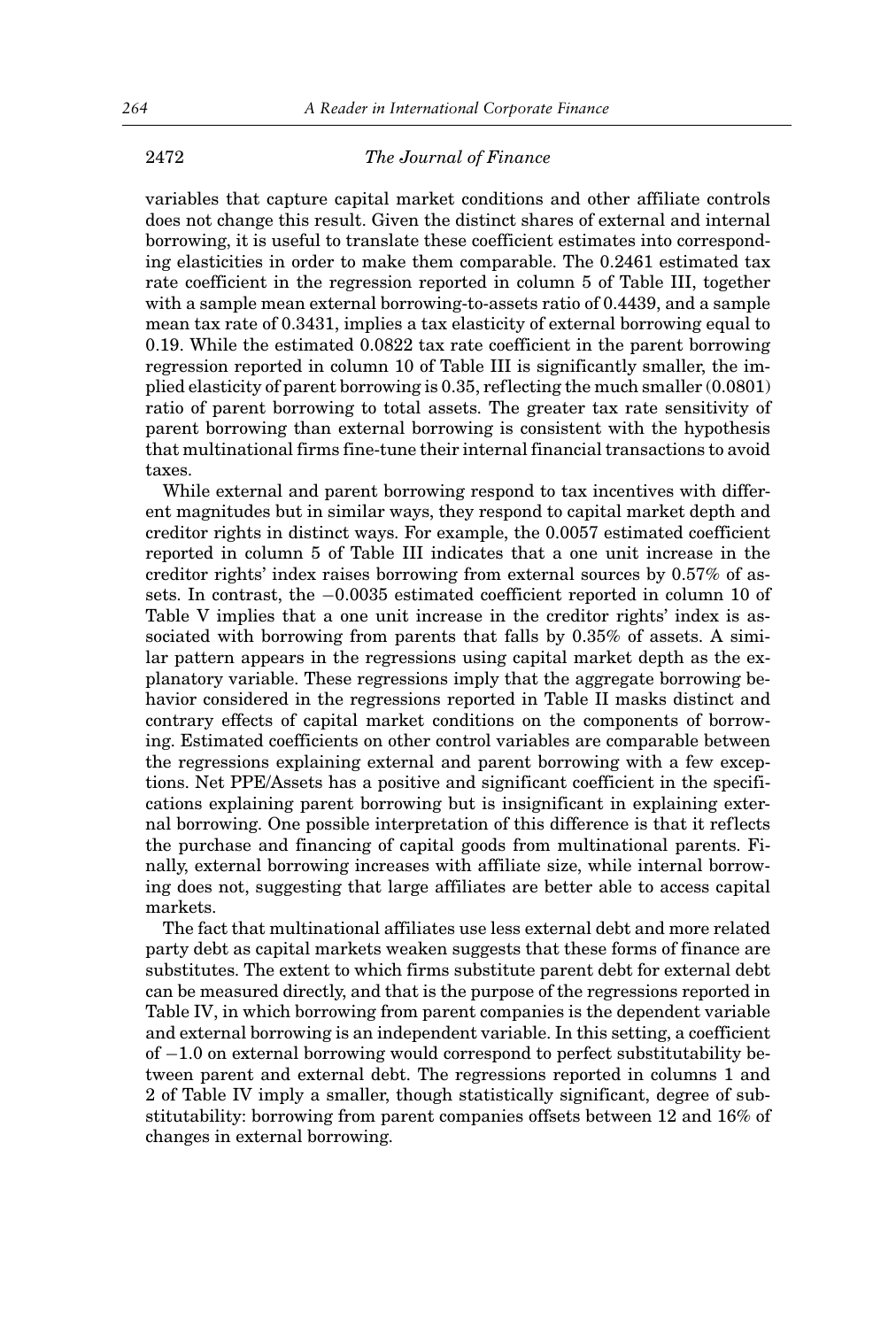### **Table IVThe Substitutability of Parent and External Debt**

The dependent variable is the ratio of net current liabilities and long-term debt an affiliate borrows from its U.S. parent to total affiliate assets. The specifications in columns 1 and 2 are estimated by ordinary least squares, and all specifications include parent, industry, and year fixed effects. External borrowing/assets is the ratio of current liabilities and long-term debt an affiliate borrows from nonparent sources to total affiliate assets. The specifications in columns 3 and 4 instrument for external borrowing/assets using private credit. Private credit is the ratio of private credit lent by deposit money banks to GDP, as provided in Beck et al. (1999). The specifications in columns 5 and 6 instrument for external borrowing/assets using creditor rights. Creditor rights is an index of the strength of creditor rights developed in LaPorta et al. (1998); higher levels of the measure, which ranges from 0 to 4, indicate stronger legal protections. The specificiations in columns 7 and 8 instrument for external borrowing/assets using both private credit and creditor rights. Country tax rate is the median tax rate in an affiliate's host country. Net PPE/assets is the ratio of affiliate net property, plant, and equipment to total affiliate assets. EBITDA/assets is the ratio of affiliate earnings before interest, taxes, depreciation, and amortization to total affiliate assets. Log of sales is the natural log of affiliate sales. Political risk is the annual average of the monthly index of political risk presented in the International Country Risk Guide, rescaled to lie between 0 and 1 with higher numbers indicating higher risks. Rate of inflation is the contemporaneous percentage change in the GDP deflator of an affiliate's host country. Growth options is the compound annual growth rate of total affiliate sales in an affiliate's country and industry until the following benchmark year. Standard errors are presented in parentheses, and in columns 1 and 2 these errors correct for clustering of errors across observations in country/industry cells.

| Dependent Variable        |                       | Borrowing from the Parent/Assets |                       |                       |                       |                       |                       |                       |  |  |  |
|---------------------------|-----------------------|----------------------------------|-----------------------|-----------------------|-----------------------|-----------------------|-----------------------|-----------------------|--|--|--|
|                           | $\bf (1)$             | (2)                              | (3)                   | (4)                   | (5)                   | (6)                   | (7)                   | (8)                   |  |  |  |
| Constant                  | 0.0824<br>(0.0178)    | 0.3204<br>(0.1845)               | 0.2478<br>(0.2276)    | 1.3236<br>(0.6527)    | 0.0588<br>(0.1683)    | 0.0349<br>(0.4131)    | 0.1110<br>(0.1771)    | $-0.0160$<br>(0.4295) |  |  |  |
| External borrowing/assets | $-0.1177$<br>(0.0063) | $-0.1619$<br>(0.0099)            | $-0.9693$<br>(0.1224) | $-1.5245$<br>(0.6913) | $-0.4758$<br>(0.0944) | $-0.6309$<br>(0.2356) | $-0.6111$<br>(0.0690) | $-0.7557$<br>(0.1612) |  |  |  |
| Country tax rate          |                       | 0.1085<br>(0.0245)               |                       | 0.4007<br>(0.1479)    |                       | 0.2263<br>(0.0588)    |                       | 0.2388<br>(0.0390)    |  |  |  |

(*continued*)

*Chapter Seven*

Chapter Seven

2473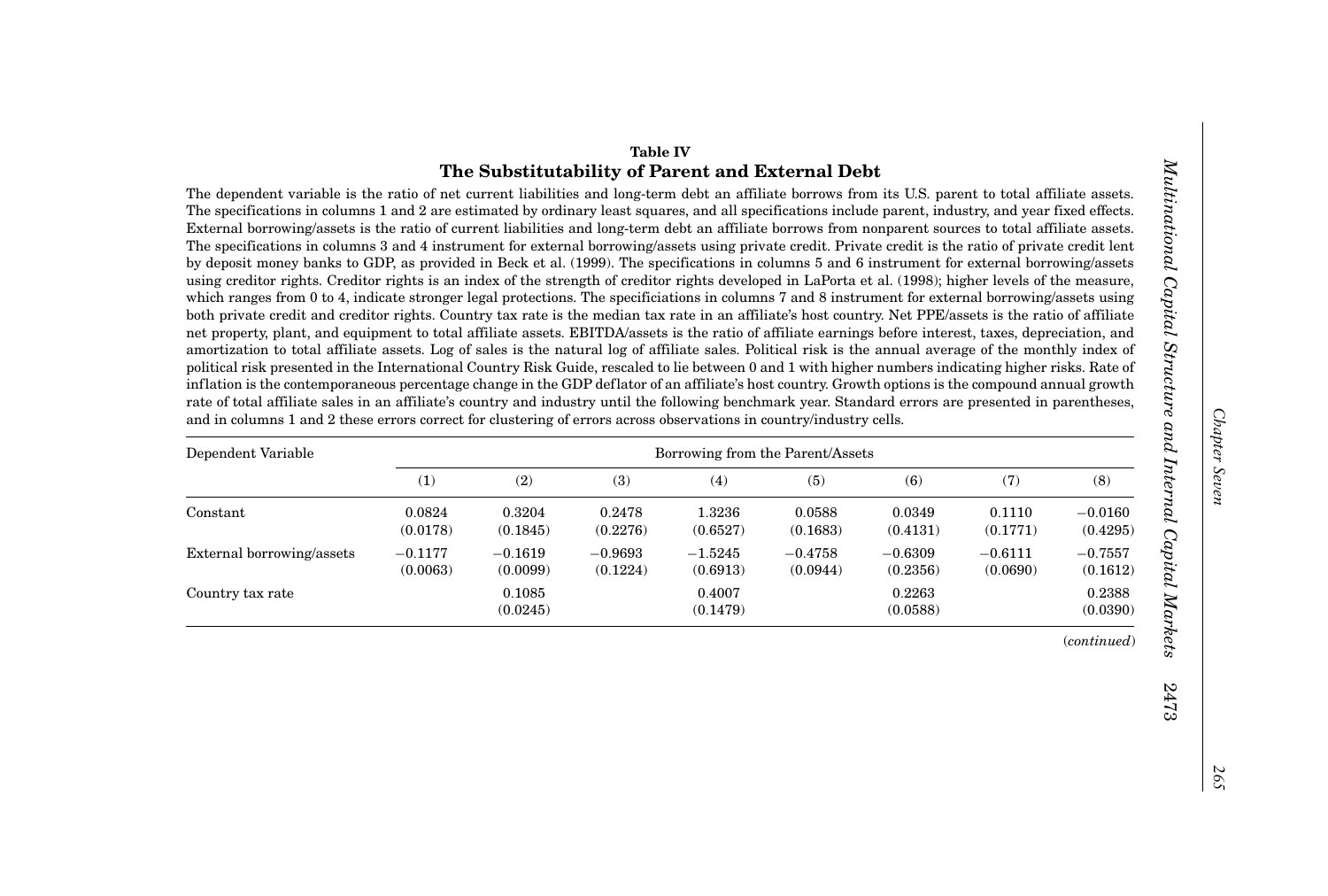|                                              |                                  |                       | <b>Table IV</b> —Continued |                       |        |                       |        |                       |  |  |
|----------------------------------------------|----------------------------------|-----------------------|----------------------------|-----------------------|--------|-----------------------|--------|-----------------------|--|--|
| Dependent Variable                           | Borrowing from the Parent/Assets |                       |                            |                       |        |                       |        |                       |  |  |
|                                              | (1)                              | (2)                   | (3)                        | (4)                   | (5)    | (6)                   | (7)    | (8)                   |  |  |
| Net PPE/assets                               |                                  | 0.1111<br>(0.0162)    |                            | 0.0636<br>(0.0262)    |        | 0.0779<br>(0.0128)    |        | 0.0719<br>(0.0131)    |  |  |
| EBITDA/assets                                |                                  | $-0.2645$<br>(0.0140) |                            | $-0.6240$<br>(0.1837) |        | $-0.3893$<br>(0.0641) |        | $-0.4222$<br>(0.0448) |  |  |
| Log of sales                                 |                                  | $-0.0012$<br>(0.0022) |                            | 0.0064<br>(0.0050)    |        | 0.0008<br>(0.0021)    |        | 0.0015<br>(0.0018)    |  |  |
| Political risk                               |                                  | 0.0782<br>(0.0207)    |                            | 0.1574<br>(0.0445)    |        | 0.1169<br>(0.0241)    |        | 0.1348<br>(0.0242)    |  |  |
| Rate of inflation                            |                                  | 0.0013<br>(0.0007)    |                            | $-0.0028$<br>(0.0022) |        | 0.0000<br>(0.0009)    |        | $-0.0005$<br>(0.0008) |  |  |
| Growth options                               |                                  | $-0.0296$<br>(0.0151) |                            | 0.0282<br>(0.0373)    |        | $-0.0260$<br>(0.0151) |        | $-0.0163$<br>(0.0156) |  |  |
| Parent, industry, and year<br>fixed effects? | Y                                | Y                     | Y                          | Y                     | Y      | Y                     | Y      | Y                     |  |  |
| IV w/private credit?                         | ${\bf N}$                        | N                     | Y                          | Y                     | N      | N                     | Y      | Y                     |  |  |
| IV w/creditor rights?                        | N                                | N                     | N                          | N                     | Y      | Y                     | Y      | Y                     |  |  |
| No. of obs.<br>$\mathbb{R}^2$                | 44,855<br>0.2490                 | 18,705<br>0.3180      | 42,996                     | 18,200                | 40,293 | 17,612                | 39,651 | 17,237                |  |  |

266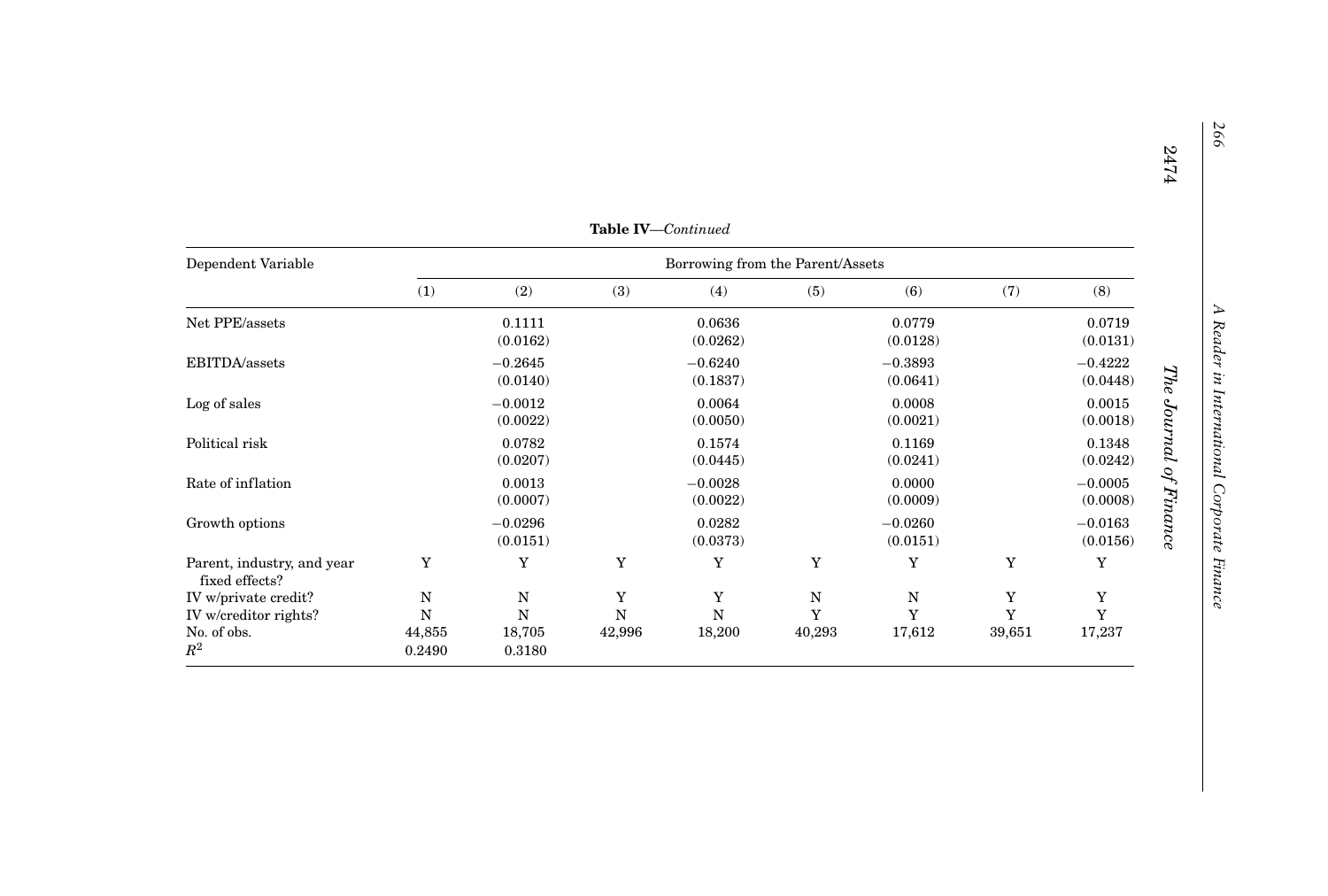Since borrowing from external sources and borrowing from parent companies are jointly determined, it is essential to instrument for the level of external borrowing in order to obtain unbiased measures of their degree of substitutability. Failure to do so, as in the regressions reported in columns 1 and 2 of Table IV, is likely to produce estimates that understate the true extent of substitution, given the many omitted variables that can be expected to affect external and parent company loans in the same direction. Fortunately, measures of capital market depth and creditor rights are suitable as instruments for external borrowing, since they affect the cost of external borrowing but are unlikely to affect the cost of borrowing from parent companies. Parent companies need not rely on local legal regimes in order to obtain appropriate compensation from their own affiliates, and they face internal costs of funds that are not functions of capital market conditions in individual foreign countries.<sup>15</sup> The instrumental variables regressions reported in columns 3 to 8 of Table IV impose that the estimated coefficients ref lect the degree to which parent borrowing responds to changes in external borrowing induced by capital market depth or legal protections for creditors.<sup>16</sup>

The −0.9693 coefficient reported in column 3 of Table IV implies that parent debt substitutes almost perfectly for external debt. This estimated degree of substitution comes from using private credit as an instrument for the availability of external borrowing, and is larger (though still statistically indistinguishable from unity) once affiliate and country controls are included, as in the regression reported in column 4. Use of the creditor rights' variable as an alternative instrument produces estimated coefficients of −0.48 and −0.63 in the regressions reported in columns 5 and 6, corresponding to partial substitutability, in which parent lending makes up for roughly half of any external debt reduction due to weak legal protections. The regressions reported in columns 7 and 8 of Table IV use both instruments. The −0.7557 estimated coefficient on external borrowing/assets in column 8 implies that 75% of changes in external borrowing due to capital market conditions is compensated by parent lending. All of the specifications imply significant substitutability of parent borrowing for external borrowing in response to local capital market conditions. By

<sup>15</sup> One potential concern is that capital market conditions may influence borrowing from the parent through other channels. For example, it is possible that parents, like local credit providers, are reluctant to lend to firms in environments where it is difficult for lenders to recover their loans. This effect would increase the correlation of borrowing from parents and measures of credit market conditions. In this case, the estimated coefficient on external borrowing/assets would be biased upward, thereby reducing the estimated degree of substitutability. In order for bias to induce evidence of substitutability, it would have to be the case that parents would want to lend to affiliates in countries with poor capital markets for reasons other than the difficulties associated with obtaining external debt. This seems unlikely. As a result, potential shortcomings of the instruments should, if anything, reduce the estimated degree of substitutability between borrowing sources.

 $16$   $F$ -tests of the significance of the first-stage specifications, which are similar to those shown in the left panel of Table III, are all significant at the 1% level. The right panel of Table III effectively provides a reduced-form version of the instrumental variable analysis that is provided in Table IV. This reduced form has the virtue of making more transparent the differences between the determinants of external and parent borrowing.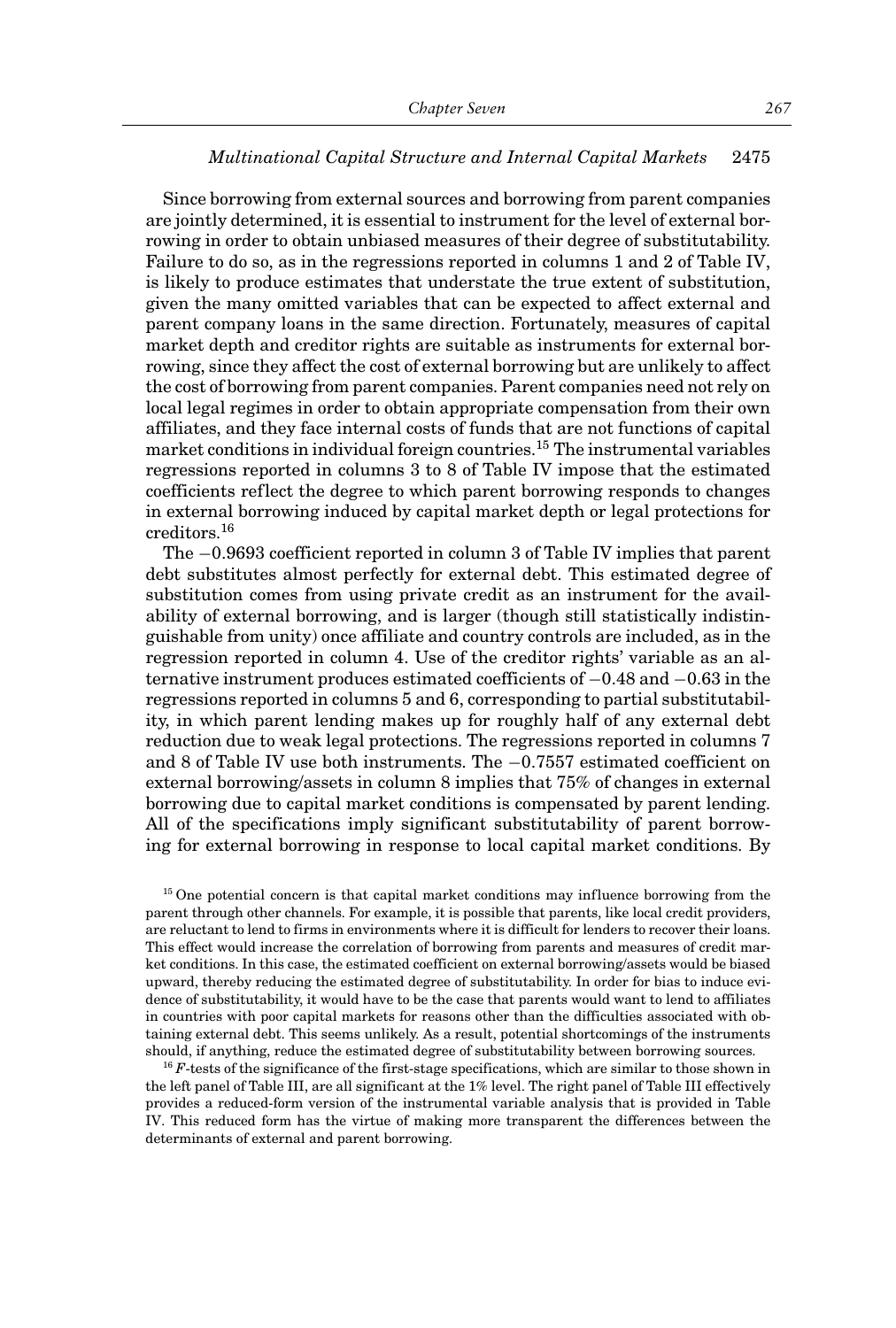implication, local firms not affiliated with multinational parent companies, and without access to alternate sources of capital, face more difficulty obtaining credit.

Given that the measures of internal and external borrowing used in the regressions reported in Table IV are normalized by assets, and debt levels are highly correlated with total assets, it is conceivable that the measured substitutability of parent for external debt might simply be a function of the way in which the variables are constructed. For example, if all assets were financed with debt (which is not the case), then the sum of the parent debt ratio and the external debt ratio would equal 1, and the estimated coefficient in an OLS regression of parent debt on external debt would be −1. This issue does not arise in the instrumental variables estimates, which exploit only the part of the variation in external debt that is attributable to capital market considerations, but it is nevertheless useful to consider alternative specifications for which the concern would not arise even in an OLS setting. The Appendix Table I of Desai et al. (2003) presents regressions using specifications similar to those presented in Table IV, with the main difference that the parent and external debt measures are normalized by affiliate owners' equity instead of affiliate assets. The results are consistent with those reported in Table IV, suggesting that the measured substitutability of parent for external debt in the regressions reported in Table IV is not the product of the way in which the variables are constructed.

### *C. The Determinants of Interest Rates and Substitution in Response to Prices*

To the extent that legal protections for creditors and capital market conditions inf luence the use of external debt and parent debt, they must do so by affecting the relative cost of external finance. This implication can be tested directly by measuring the impact of legal protections and capital market conditions on pretax interest rates faced by affiliates of the same parent and by examining whether affiliates substitute internal for external debt in response to these cost differences.

Table V presents estimated coefficients from regressions with interest rates as dependent variables. The dependent variable in columns 1 to 4 is the interest rate on external borrowing. Again, all specifications include parent, industry, and year fixed effects, and the reported standard errors control for clustering at the country/industry level. Since not all affiliates report every item to BEA, the sample used in these specifications is limited by data availability.

The estimated −0.0385 coefficient reported in column 1 indicates that 10% greater host country use of private credit as a fraction of GDP is associated with  $0.4\%$  lower interest rates. The results presented in column 2 suggest that stronger legal protections for creditors reduce interest rates, a one-point improvement in legal protections being associated with 0.9% lower interest rates. Columns 3 and 4 include controls for local tax rates and country-level variation in political risk and inflation. Greater private credit availability and stronger creditor rights continue to be associated with lower interest rates, though the magnitudes of the estimated effects are somewhat smaller in these regressions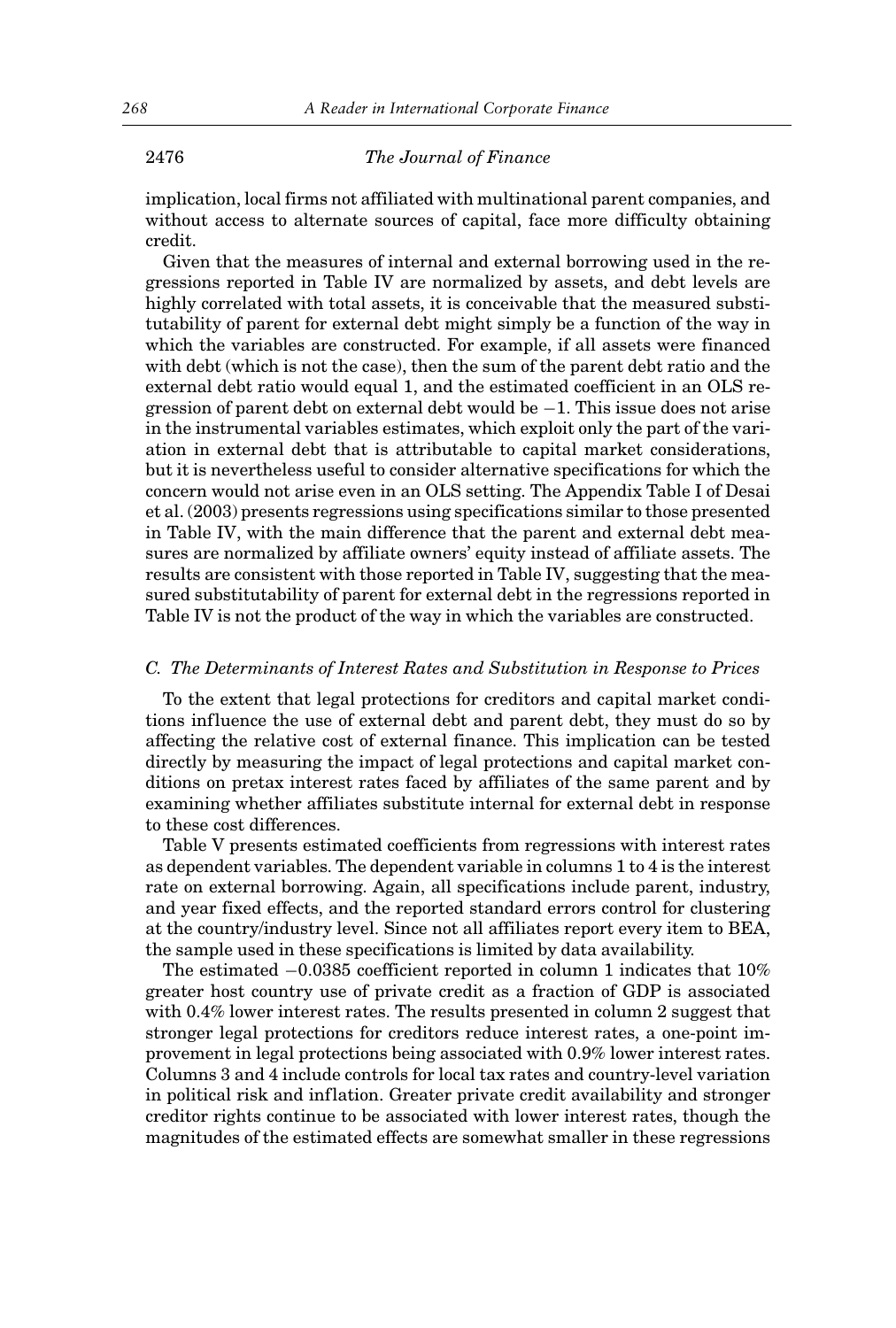| and long-term debt, excluding trade accounts and trade notes payable. All regressions are estimated by ordinary least squares and include parent,<br>industry, and year fixed effects. Country tax rate is the median tax rate in an affiliate's host country. Private credit is the ratio of private credit lent<br>by deposit money banks to GDP, as provided in Beck et al. (1999). Creditor rights is an index of the strength of creditor rights developed in LaPorta<br>et al. (1998); higher levels of the measure, which ranges from 0 to 4, indicate stronger legal protections. Political risk is the annual average of the<br>monthly index of political risk presented in the International Country Risk Guide, rescaled to lie between 0 and 1 with higher numbers indicating<br>higher risks. Rate of inflation is the contemporaneous percentage change in the GDP deflator of an affiliate's host country. Standard errors that<br>correct for clustering of errors across observations in country/industry cells are presented in parentheses. |                       |                    |                                     |                       |                       |                                                                   |                       |                       |
|-----------------------------------------------------------------------------------------------------------------------------------------------------------------------------------------------------------------------------------------------------------------------------------------------------------------------------------------------------------------------------------------------------------------------------------------------------------------------------------------------------------------------------------------------------------------------------------------------------------------------------------------------------------------------------------------------------------------------------------------------------------------------------------------------------------------------------------------------------------------------------------------------------------------------------------------------------------------------------------------------------------------------------------------------------------------|-----------------------|--------------------|-------------------------------------|-----------------------|-----------------------|-------------------------------------------------------------------|-----------------------|-----------------------|
| Dependent Variables                                                                                                                                                                                                                                                                                                                                                                                                                                                                                                                                                                                                                                                                                                                                                                                                                                                                                                                                                                                                                                             |                       |                    | Interest Rate on External Borrowing |                       |                       | Interest Rate on Nontrade Account Borrowing<br>(from all sources) |                       |                       |
|                                                                                                                                                                                                                                                                                                                                                                                                                                                                                                                                                                                                                                                                                                                                                                                                                                                                                                                                                                                                                                                                 | (1)                   | (2)                | (3)                                 | (4)                   | (5)                   | (6)                                                               | (7)                   | (8)                   |
| Constant                                                                                                                                                                                                                                                                                                                                                                                                                                                                                                                                                                                                                                                                                                                                                                                                                                                                                                                                                                                                                                                        | $-0.0387$<br>(0.0337) | 0.0254<br>(0.0223) | $-0.0689$<br>(0.0362)               | 0.0538<br>(0.0253)    | $-0.0690$<br>(0.0383) | 0.0617<br>(0.0212)                                                | 0.0051<br>(0.0331)    | $-0.0202$<br>(0.0215) |
| Country tax rate                                                                                                                                                                                                                                                                                                                                                                                                                                                                                                                                                                                                                                                                                                                                                                                                                                                                                                                                                                                                                                                |                       |                    | $-0.0277$<br>(0.0117)               | $-0.0275$<br>(0.0127) | $-0.0149$<br>(0.0139) | $-0.0092$<br>(0.0148)                                             | $-0.0177$<br>(0.0139) | $-0.0093$<br>(0.0147) |
| Private credit                                                                                                                                                                                                                                                                                                                                                                                                                                                                                                                                                                                                                                                                                                                                                                                                                                                                                                                                                                                                                                                  | $-0.0385$<br>(0.0034) |                    | $-0.0119$<br>(0.0023)               |                       | $-0.0099$<br>(0.0034) |                                                                   | 0.0074<br>(0.0085)    |                       |
|                                                                                                                                                                                                                                                                                                                                                                                                                                                                                                                                                                                                                                                                                                                                                                                                                                                                                                                                                                                                                                                                 |                       |                    |                                     |                       |                       |                                                                   |                       | (continued)           |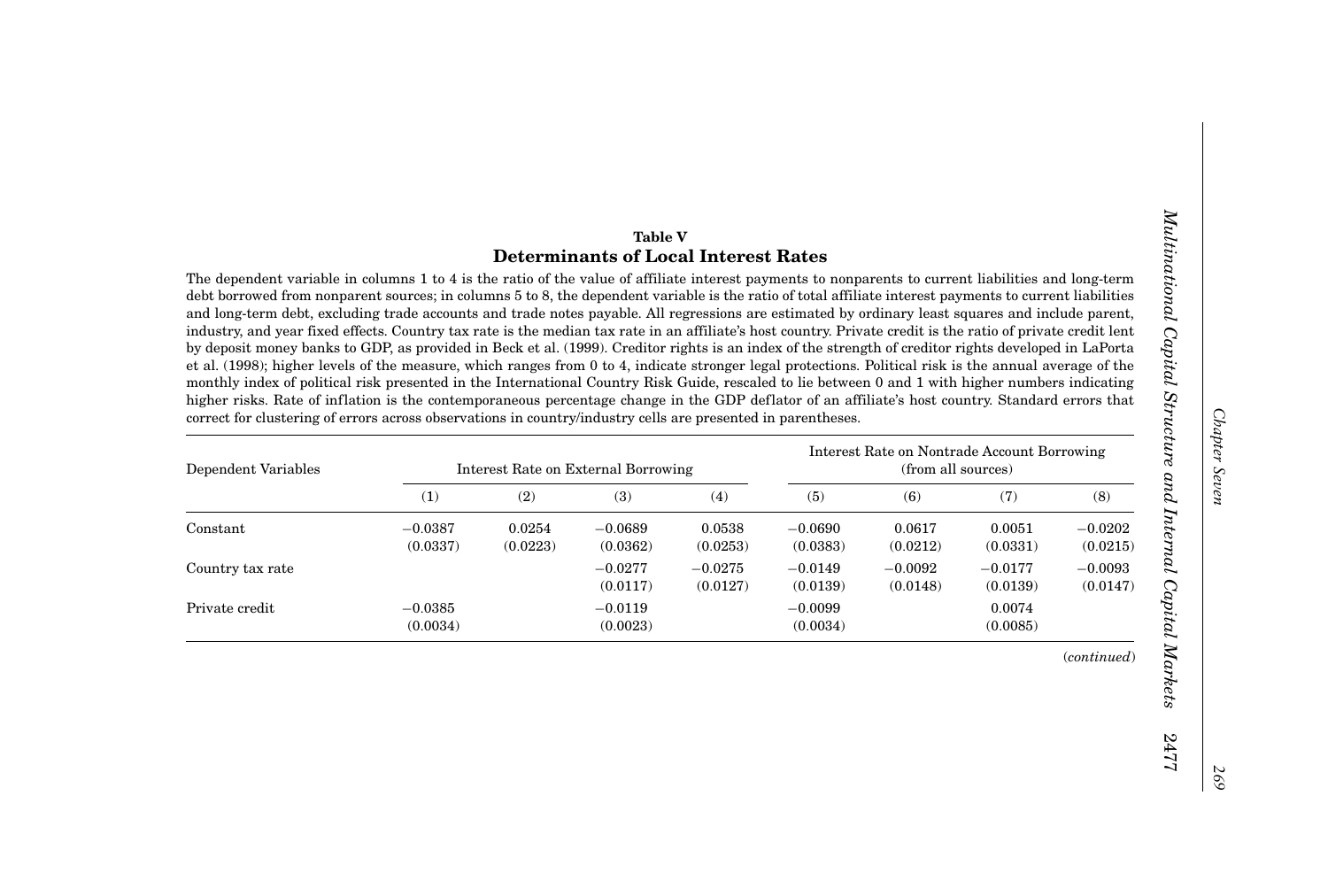|                                                            |                  |                       |                                     | <b>Table V</b> —Continued |                    |                                                                   |                       |                                  |  |
|------------------------------------------------------------|------------------|-----------------------|-------------------------------------|---------------------------|--------------------|-------------------------------------------------------------------|-----------------------|----------------------------------|--|
| Dependent Variables                                        |                  |                       | Interest Rate on External Borrowing |                           |                    | Interest Rate on Nontrade Account Borrowing<br>(from all sources) |                       |                                  |  |
|                                                            | (1)              | (2)                   | (3)                                 | (4)                       | (5)                | (6)                                                               | (7)                   | (8)                              |  |
| Creditor rights                                            |                  | $-0.0093$<br>(0.0008) |                                     | $-0.0071$<br>(0.0007)     |                    | $-0.0079$<br>(0.0009)                                             |                       | $-0.0033$<br>(0.0027)            |  |
| Share of debt from<br>external sources                     |                  |                       |                                     |                           |                    |                                                                   | 0.0267<br>(0.0089)    | The<br>0.0220<br>(0.0079)        |  |
| Share of debt from external<br>sources * private credit    |                  |                       |                                     |                           |                    |                                                                   | $-0.0213$<br>(0.0091) | Journal                          |  |
| Share of debt from external<br>sources $*$ creditor rights |                  |                       |                                     |                           |                    |                                                                   |                       | $-0.0056$<br>(0.0030)            |  |
| Political risk                                             |                  |                       | 0.1112<br>(0.0113)                  | 0.1662<br>(0.0136)        | 0.1243<br>(0.0145) | 0.1911<br>(0.0174)                                                | 0.1354<br>(0.0145)    | of Finance<br>0.2023<br>(0.0171) |  |
| Rate of inflation                                          |                  |                       | 0.0066<br>(0.0007)                  | 0.0064<br>(0.0007)        | 0.0064<br>(0.0008) | 0.0061<br>(0.0008)                                                | 0.0064<br>(0.0008)    | 0.0060<br>(0.0008)               |  |
| Parent, industry, and<br>year fixed effects?               | Y                | Y                     | Y                                   | Y                         | Y                  | Y                                                                 | Y                     | Y                                |  |
| No. of obs.<br>$R^2$                                       | 20,587<br>0.1791 | 19,687<br>0.1758      | 18,988<br>0.2338                    | 18,226<br>0.2569          | 19,023<br>0.2505   | 18,171<br>0.2692                                                  | 18,519<br>0.2524      | 17,747<br>0.2713                 |  |

| <b>Table V</b> —Continued |  |
|---------------------------|--|
|---------------------------|--|

2478

**270**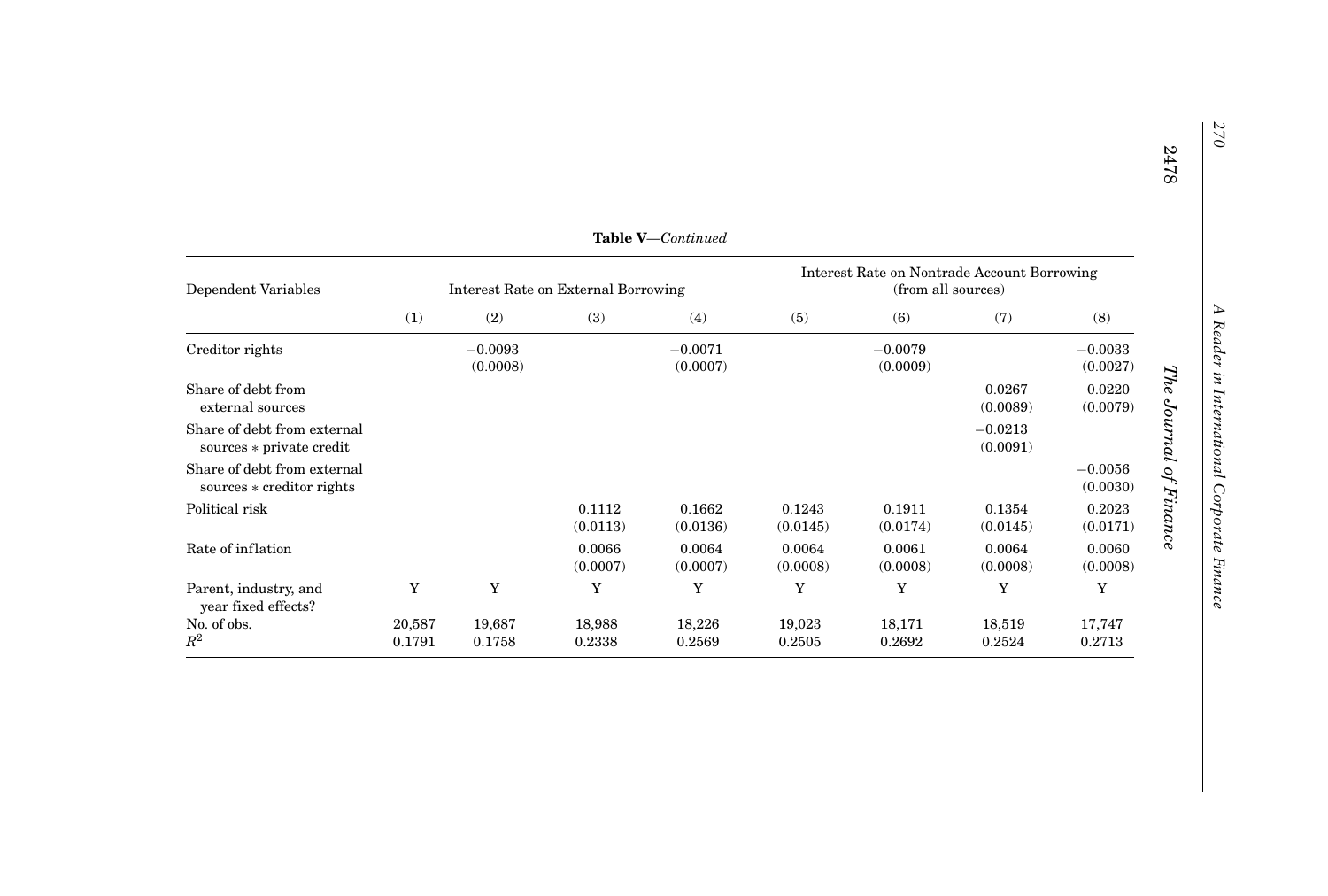than in the corresponding regressions reported in columns 1 and 2. Higher levels of political risk and inflation also significantly increase local borrowing rates.

The regressions presented in columns 1 to 4 of Table V indicate that interest rates are higher in countries with underdeveloped capital markets and poor creditor legal rights. It is noteworthy that, since parent company fixed effects are included as independent variables, these interest rate effects appear between affiliates of the same companies. This evidence is, however, subject to two limitations. The first is that the denominator of the interest rate variable is total liabilities, including trade credits on which explicit interest is seldom paid. As a result, measured interest rates are somewhat low and may vary between countries due to trade financing practices. The second limitation is that borrowing from external sources and borrowing from parent companies are treated symmetrically, which while statistically appropriate nonetheless obscures what might be an important distinction. Since creditor rights are considerably less important for intrafirm contracting than they are for contracts between unrelated parties, it follows that the interest rate effects of creditor rights (or capital market development) should be much smaller in the case of borrowing from parent companies.

Columns 5 to 8 of Table V report estimated coefficients from regressions designed to address these issues. The dependent variable is again the interest rate, in this case constructed as the ratio of total affiliate interest payments to other current liabilities and long-term debt, excluding trade accounts. The estimated capital market effects obtained using this dependent variable, reported in columns 5 and 6 of Table V, have the same signs and almost exactly the same magnitudes as those obtained using the first interest rate variable and reported in columns 3 and 4 of Table V.

Data limitations make it impossible to measure average interest rates paid to external sources when the denominator of the calculated interest rate excludes trade account debt. It is nonetheless possible to evaluate circuitously the difference between interest rates on parent loans and external loans, and the effect of capital market conditions on this difference, using a measure of interest rates that does not include trade account debt. Columns 7 and 8 of Table V present estimated coefficients from regressions in which the dependent variable is the same as that in the regressions reported in columns 5 and 6, but adds two independent variables: the share of debt from external sources<sup>17</sup> and the interaction between this share and measures of capital market development or creditor rights. If the wedge between the costs of borrowing from external sources and borrowing from parents increases as capital market measures deteriorate, two patterns should emerge. First, the coefficient on the share of debt from external sources should be positive, indicating that when measures of creditor legal protections or credit market development are at extreme low values, affiliates pay higher interest rates on loans from external sources relative to borrowing from

<sup>17</sup> The share of debt from nonparent sources equals one minus the ratio of current liabilities and long-term debt owed to the parent to total current liabilities and long-term debt.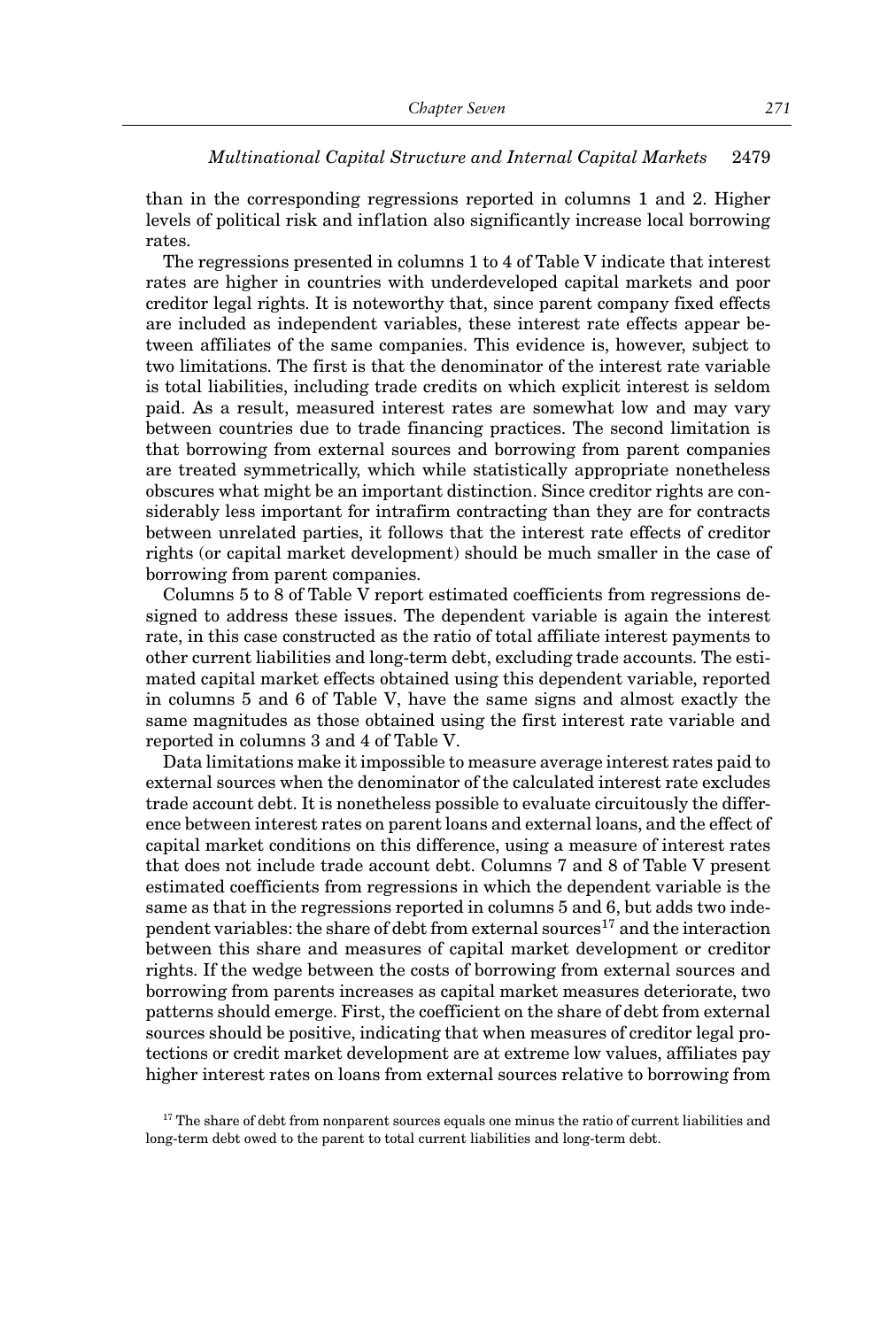parents. Second, the coefficient on the interaction between the share of debt from external sources and measures of credit market development should be negative, signifying that the wedge between external and internal borrowing costs declines as credit markets improve.

The results indicate that greater borrowing from external sources is associated with higher interest rates where capital markets are poorly developed or creditor rights are weak. For example, the 0.0220 coefficient on the share of debt from nonparent sources reported in column 8 indicates that external debt carries 2.20% higher interest rates than does borrowing from parents in countries with creditor rights' indices of zero. The −0.0056 coefficient on the interaction of creditor rights and nonparent debt share in the same column implies that the higher interest rates associated with external relative to parent borrowing decline as creditor rights strengthen, disappearing at highest level of the creditor rights' index. The estimated effects of capital market development and creditor rights not interacted with the share of external debt do not differ significantly from zero in the equations reported in columns 7 and 8, suggesting that borrowing from parent companies is no more expensive due to these capital market considerations.

It is possible to apply these results to measure the extent to which changes in the composition of borrowing can be traced to differences in interest rates induced by credit market conditions. The regressions presented in Table VI identify the degree to which borrowing from external sources and borrowing from parent companies ref lect interest rate differences. The left panel (columns 1 to 4) of Table VI presents regressions in which the dependent variable is external borrowing/assets, while the right panel (columns 5 to 8) presents regressions in which the dependent variable is borrowing from the parent/assets. The independent variable of most interest in these regressions is the interest rate on external borrowing. Columns 2 to 4 and 6 to 8 report estimated coefficients from instrumental variable regressions in which measures of creditor rights and capital market development are used as instruments for interest rates.<sup>18</sup> The advantage of specifying these equations as instrumental variable regressions is that doing so makes it possible to trace the effect of capital market conditions on the cost of external borrowing and its subsequent impact on leverage obtained from external sources and parent companies. In order for measures of creditor rights and credit market conditions to be valid instruments in the specifications in Table VI, they must affect external and parent lending only through their impact on costs of external borrowing.<sup>19</sup>

<sup>&</sup>lt;sup>18</sup> *F*-tests of the significance of the first-stage specifications, which are similar to those shown in the left-hand panel of Table V, are all significant at the 1% level.

<sup>&</sup>lt;sup>19</sup> This condition for the validity of the instruments corresponds to the intuition that costs of external borrowing fully ref lect the variation in capital market conditions. If instead, credit markets are rationed, then credit market conditions could have a direct effect on external borrowing that is not fully mediated by interest rates. In this case, the estimated coefficients on the interest rate on external borrowing in specifications using external borrowing as a dependent variable would be biased downward and would overstate the extent to which affiliates avoid external borrowing in response to interest costs. However, as discussed in footnote 15, it is very unlikely that adverse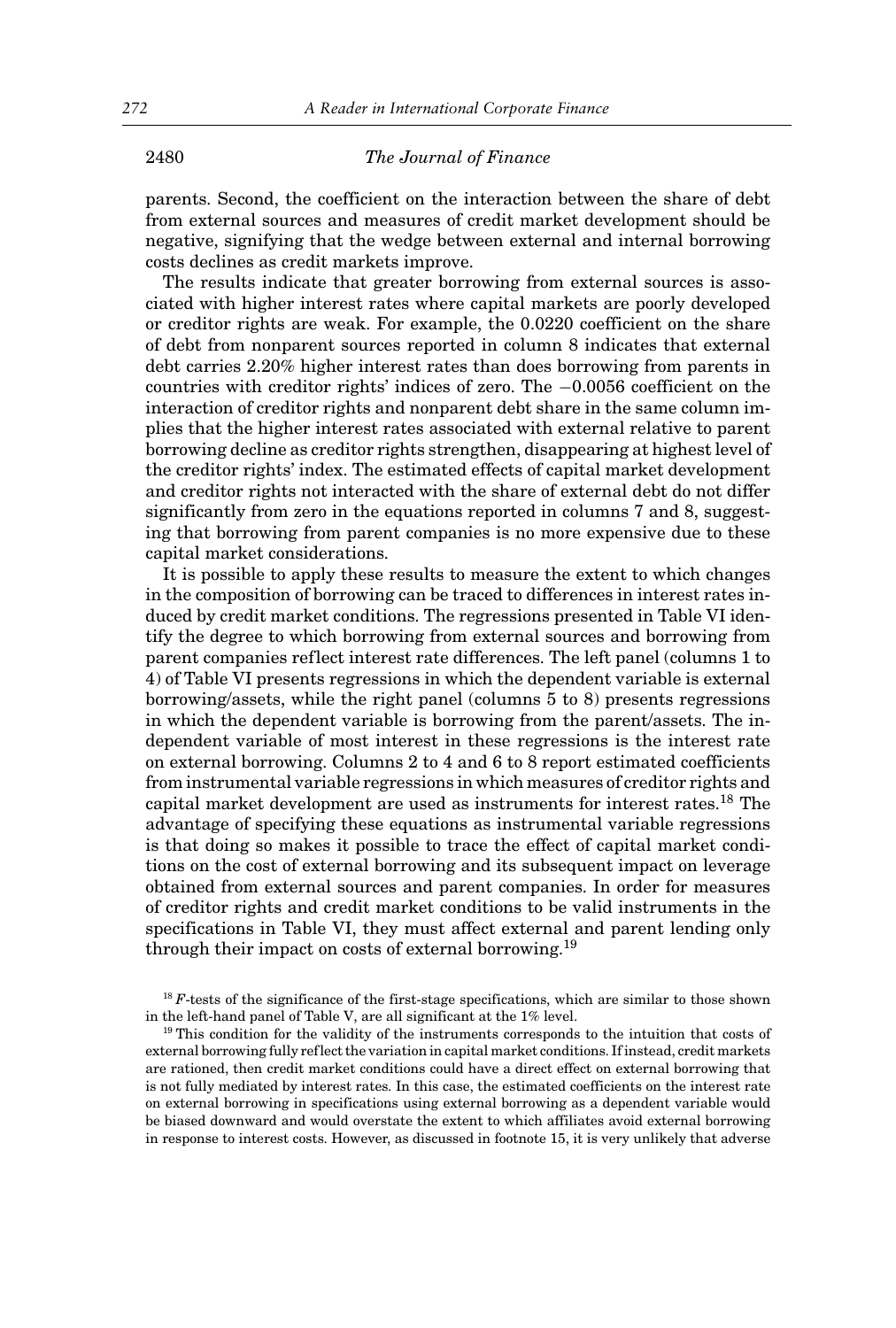### **Table VI**

### **The Responsiveness of External and Parent Debt to External Interest Rates**

The dependent variable in columns 1 to 4 is the ratio of current liabilities and long-term debt an affiliate borrows from nonparent sources to total affiliate assets; in columns 5 to 8, the dependent variable is the ratio of net current liabilities and long-term debt an affiliate borrows from its U.S. parent to total affiliate assets. The specifications in columns 1 and 5 are estimated by ordinary least squares, and all the specifications include parent, industry, and year fixed effects. The interest rate on external borrowing is the ratio of the value of affiliate interest payments to nonparents to current liabilities and long-term debt borrowed from nonparent sources. The specifications in columns 2 and 6 instrument for the interest rate on external borrowing using private credit. Private credit is the ratio of private credit lent by deposit money banks to GDP, as provided in Beck et al. (1999). The specifications in columns 3 and 7 instrument for the interest rate on external borrowing using creditor rights. Creditor rights is an index of the strength of creditor rights developed in LaPorta et al. (1998); higher levels of the measure, which ranges from 0 to 4, indicate stronger legal protections. The specification in columns 4 and 8 instrument for interest rate on external borrowing using both private credit and creditor rights. Country tax rate is the median tax rate in an affiliate's host country. Net PPE/assets is the ratio of affiliate net property, plant, and equipment to total affiliate assets. EBITDA/assets is the ratio of affiliate earnings before interest, taxes, depreciation, and amortization to total affiliate assets. Log of sales is the natural log of affiliate sales. Political risk is the annual average of the monthly index of political risk presented in the International Country Risk Guide, rescaled to lie between 0 and 1 with higher numbers indicating higher risks. Rate of inf lation is the contemporaneous percentage change in the GDP def lator of an affiliate's host country. Growth options is the compound annual growth rate of total affiliate sales in an affiliate's country and industry until the following benchmark year. Standard errors are presented in parentheses, and in columns 1 and 5 these errors correct for clustering of errors across observations in country/industry cells.

| Dependent Variables |           |                     | External Borrowing/Assets |           |          | Borrowing from the Parent/Assets |          |          |  |
|---------------------|-----------|---------------------|---------------------------|-----------|----------|----------------------------------|----------|----------|--|
|                     | $\bf(1)$  | $\scriptstyle{(2)}$ | (3)                       | (4)       | (5)      | (6)                              | (7)      | (8)      |  |
| Constant            | $-0.4545$ | $-0.4801$           | $-0.4878$                 | $-0.4919$ | 0.2203   | 0.3871                           | 0.2441   | 0.3605   |  |
|                     | (0.1751)  | (0.4724)            | (0.4509)                  | (0.4758)  | (0.1600) | (0.4107)                         | (0.2079) | (0.3493) |  |
| Interest rate on    | 0.0107    | $-1.1999$           | $-0.8523$                 | $-1.3209$ | 0.2544   | 1.6832                           | 0.4887   | 0.8337   |  |
| external borrowing  | (0.0286)  | (0.5368)            | (0.2332)                  | (0.2480)  | (0.0274) | (0.4712)                         | (0.1795) | (0.1830) |  |
| Country tax rate    | 0.2240    | 0.1775              | 0.2259                    | 0.1590    | 0.0844   | 0.1306                           | 0.0887   | 0.1178   |  |
|                     | (0.0303)  | (0.0266)            | (0.0224)                  | (0.0259)  | (0.0242) | (0.0228)                         | (0.0171) | (0.0190) |  |

(*continued*)

*Multinational Capital Structure and Internal Capital Markets*

Multinational Capital Structure and Internal Capital Markets

2481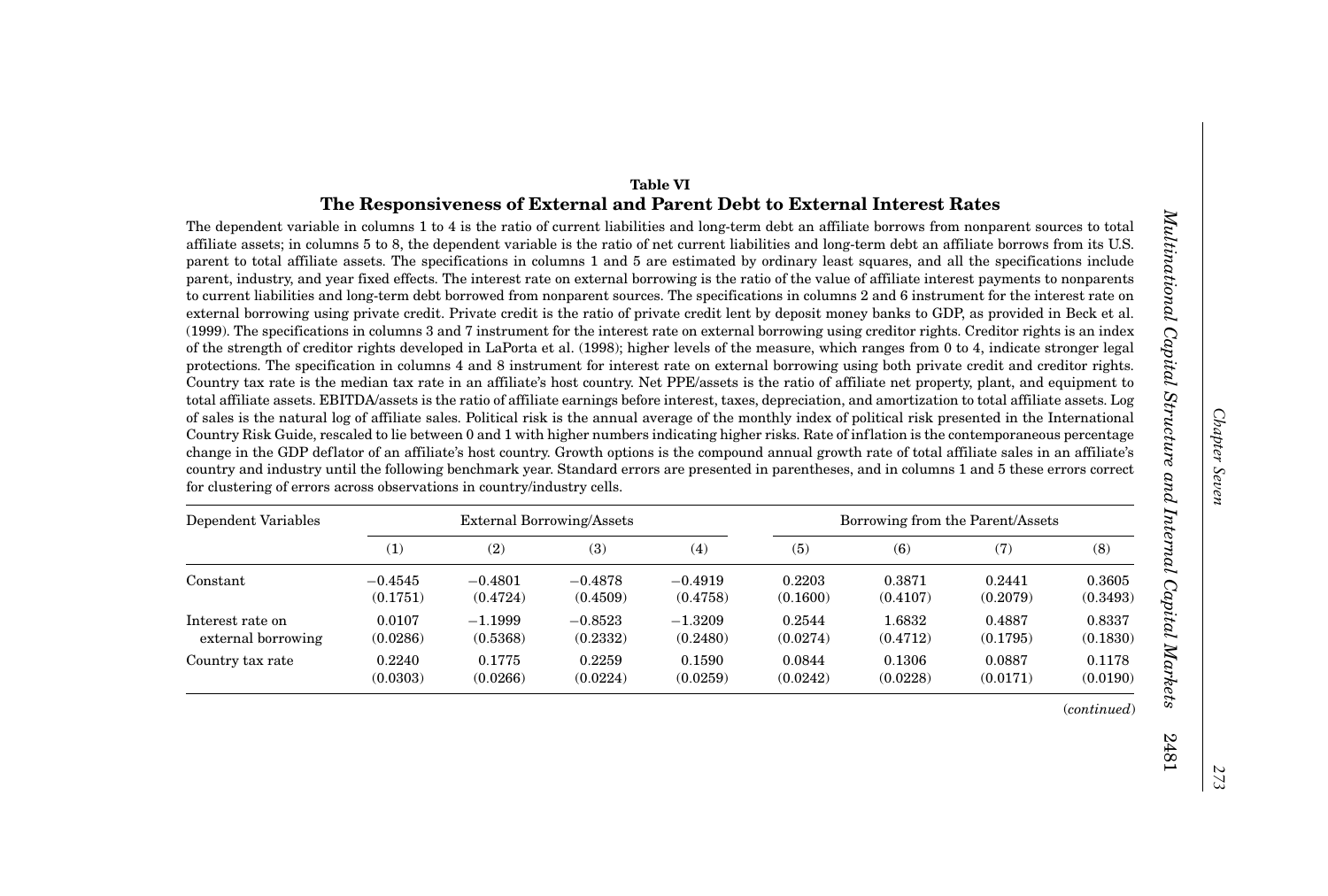| <b>Table VI</b> —Continued                   |                                  |                       |                       |                       |                                  |                       |                       |                       |
|----------------------------------------------|----------------------------------|-----------------------|-----------------------|-----------------------|----------------------------------|-----------------------|-----------------------|-----------------------|
| Dependent Variables                          | <b>External Borrowing/Assets</b> |                       |                       |                       | Borrowing from the Parent/Assets |                       |                       |                       |
|                                              | (1)                              | (2)                   | (3)                   | (4)                   | (5)                              | (6)                   | (7)                   | (8)                   |
| Net PPE/assets                               | $-0.0266$<br>(0.0168)            | 0.0372<br>(0.0325)    | 0.0224<br>(0.0184)    | 0.0412<br>(0.0193)    | 0.0881<br>(0.0153)               | 0.0018<br>(0.0283)    | 0.0581<br>(0.0140)    | 0.0402<br>(0.0141)    |
| EBITDA/assets                                | $-0.2553$<br>(0.0164)            | $-0.2629$<br>(0.0122) | $-0.2672$<br>(0.0117) | $-0.2729$<br>(0.0126) | $-0.2087$<br>(0.0126)            | $-0.2031$<br>(0.0103) | $-0.2034$<br>(0.0088) | $-0.2006$<br>(0.0091) |
| Log of sales                                 | 0.0038<br>(0.0022)               | 0.0055<br>(0.0019)    | 0.0050<br>(0.0017)    | 0.0058<br>(0.0018)    | $-0.0034$<br>(0.0019)            | $-0.0062$<br>(0.0016) | $-0.0040$<br>(0.0013) | $-0.0048$<br>(0.0013) |
| Political risk                               | 0.0309<br>(0.0274)               | 0.2283<br>(0.0827)    | 0.2271<br>(0.0482)    | 0.3482<br>(0.0535)    | 0.0372<br>(0.0204)               | $-0.1714$<br>(0.0724) | $-0.0174$<br>(0.0370) | $-0.0953$<br>(0.0393) |
| Rate of inflation                            | $-0.0026$<br>(0.0007)            | 0.0051<br>(0.0036)    | 0.0030<br>(0.0017)    | 0.0055<br>(0.0018)    | $-0.0008$<br>(0.0006)            | $-0.0105$<br>(0.0032) | $-0.0024$<br>(0.0013) | $-0.0044$<br>(0.0013) |
| Growth options                               | 0.0388<br>(0.0170)               | 0.0369<br>(0.0157)    | 0.0143<br>(0.0162)    | 0.0162<br>(0.0171)    | $-0.0293$<br>(0.0144)            | $-0.0230$<br>(0.0135) | $-0.0311$<br>(0.0123) | $-0.0263$<br>(0.0125) |
| Parent, industry, and<br>year fixed effects? | Y                                | Y                     | Y                     | Y                     | Y                                | Y                     | Y                     | Y                     |
| IV w/private credit?                         | N                                | Y                     | N                     | Y                     | N                                | Y                     | N                     | Y                     |
| IV w/creditor rights?                        | $\mathbf N$                      | N                     | Y                     | Y                     | N                                | N                     | Y                     | Y                     |
| No. of obs.<br>$R^2$                         | 18,404<br>0.2977                 | 17,912                | 17,335                | 16,962                | 18,469<br>0.2978                 | 17,975                | 17,399                | 17,026                |

274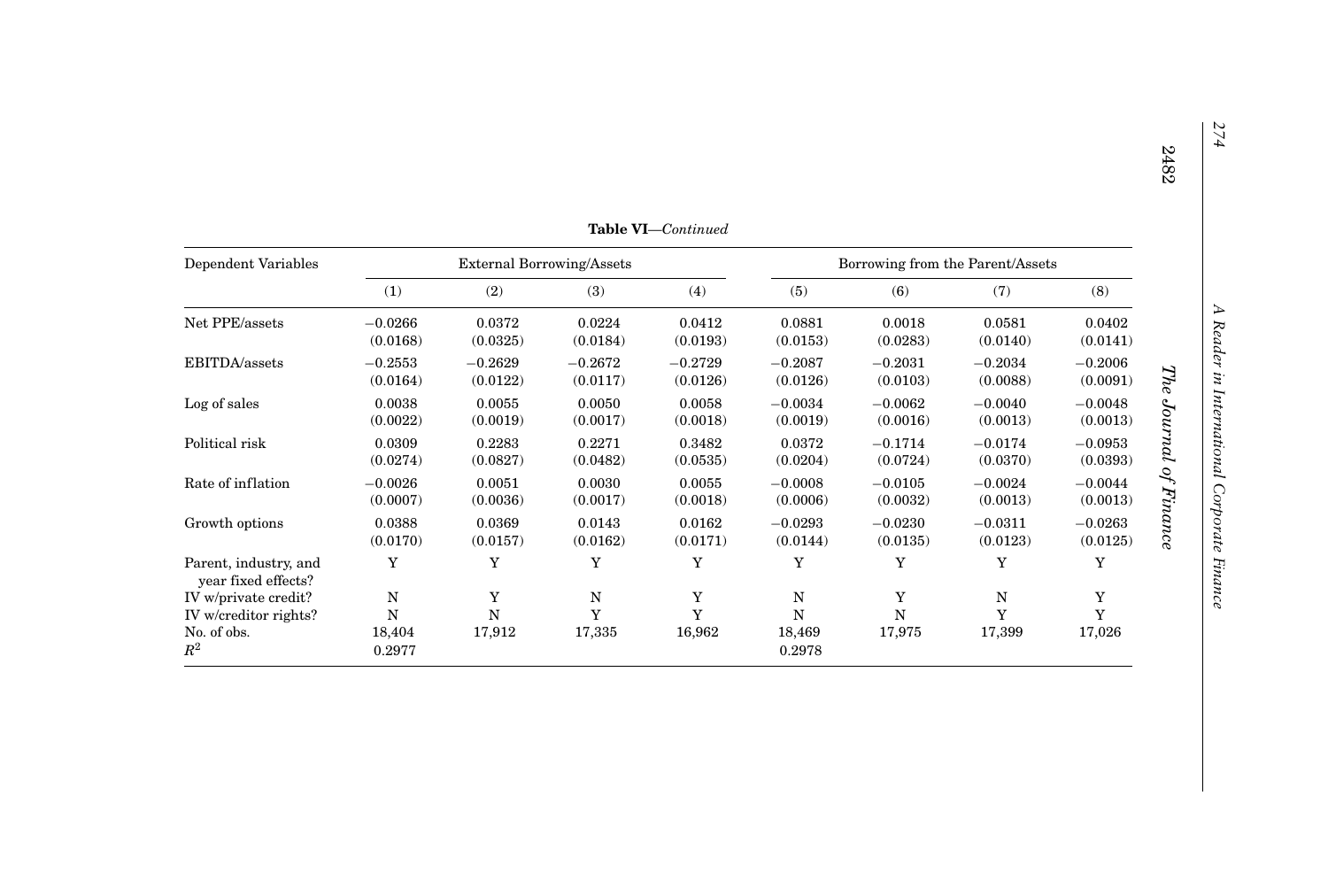The results indicate that borrowing is highly responsive to interest rate differences induced by credit market conditions. The OLS regressions reported in column 1 of Table VI show little impact of interest rates on external borrowing, but this is neither surprising nor particularly informative, given the potential endogeneity of interest rates to borrowing levels. The instrumental variables results reported in columns 2 and 6 indicate that multinational firms reduce external borrowing and increase parent borrowing in response to higher interest rates driven by reduced capital market depth. One percent higher interest rates due to capital market underdevelopment are associated with 1.2% reduced external borrowing and 1.7% greater parent borrowing, as a fraction of total assets. The use of creditor rights as an instrument in the regressions reported in columns 3 and 7 produces somewhat smaller, but otherwise similar results. In these regressions, 1% higher interest rates due to poor creditor rights are associated with 0.9% reduced external borrowing and 0.5% greater parent borrowing, as a fraction of total assets. Finally, the use of both instruments suggests that 1% higher interest rates due to legal and capital market conditions are associated with 1.3% reduced external borrowing and 0.8% greater parent borrowing, as a fraction of total assets. The smaller estimated magnitude of the interest rate effect on parent borrowing implies that substitution of parent for external debt, while considerable, is incomplete—which is consistent with the results reported in Tables III and IV.

Estimated coefficients on control variables included in the regressions reported in Table VI are consistent with the substitutability of parent and external debt. While other variables have coefficients of the same sign in the regressions for parent and external borrowing, multinational parents are particularly likely to lend to smaller affiliates (as measured by sales) that may have difficulty borrowing locally. Affiliates borrow more externally and less internally in high-inflation countries. Assuming that external debt is more likely denominated in local currencies, greater external borrowing and reduced parent borrowing in high-inf lation countries is consistent with the common claim that affiliates hedge inflation risk through greater local borrowing.<sup>20</sup> Similarly, estimated coefficients on the political risk index in the instrumental variables regressions suggest that multinational firms hedge political risk through greater external borrowing and somewhat reduced borrowing from the parent.

credit market conditions would increase borrowing from parent companies except through their effects on external borrowing. As a result, estimates of the coefficient on the interest rate on external borrowing in specifications using internal borrowing as an independent variable are unlikely to ref lect possible shortcomings of the instruments.

 $20$  The estimated effect of inflation on the composition of borrowing in Table VI differs from that in Table III. Given that the results in Table III do not explicitly control for interest rates and that interest rates are positively correlated with inflation rates, the instrumental variables setting provided in Table VI is more appropriate for inferring the effect of inf lation on borrowing levels.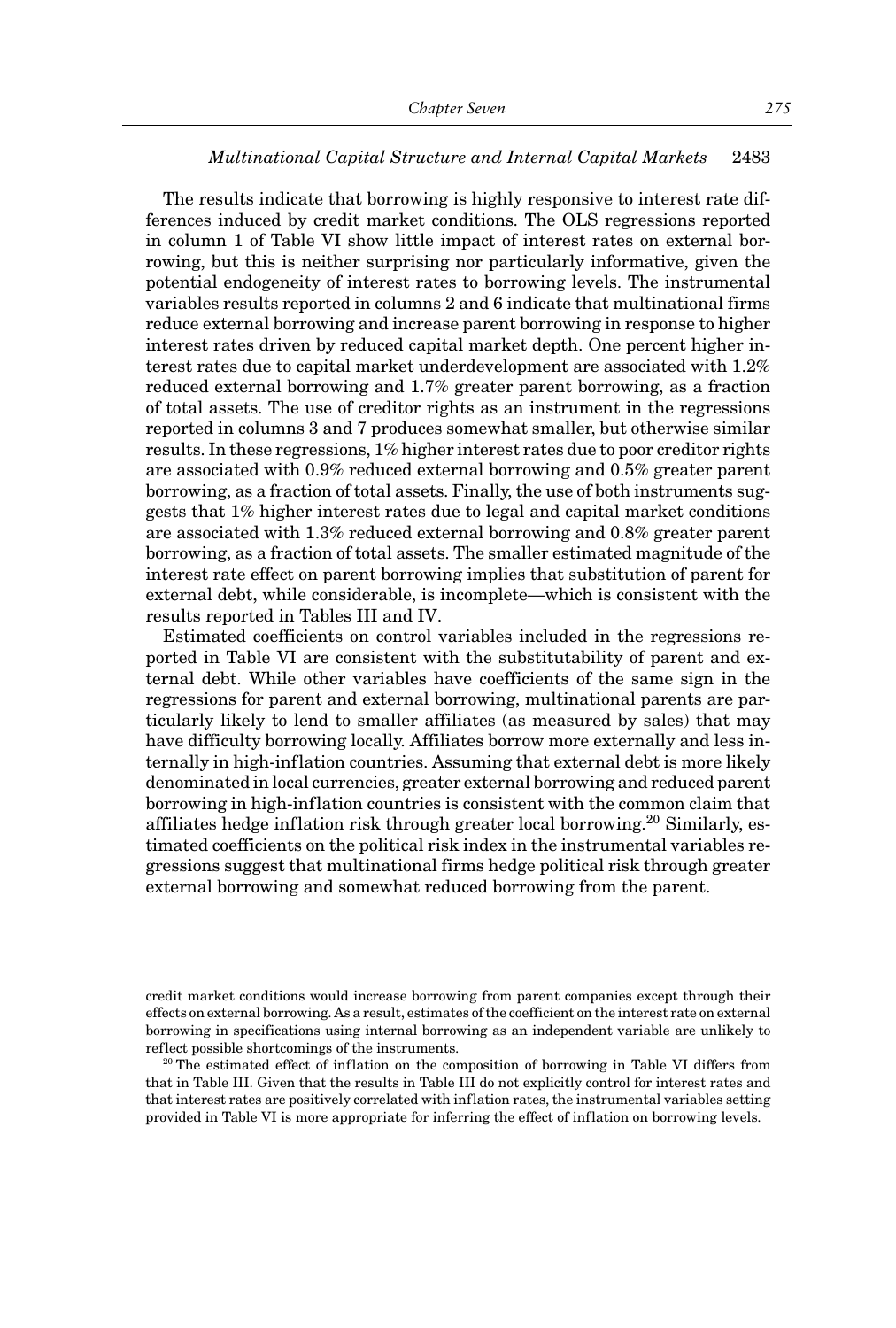### **IV. Conclusions**

Understanding the causes and consequences of differences between external and internal costs of finance—whether they arise from informational asymmetries, government policies, poor contracting environments, or agency problems—is an important agenda in finance. While theory illuminates many possible responses of capital structure to cost differences, the empirical literature has struggled with the limited institutional variation available to study these determinants of financing choices. Even identifying the responsiveness of firms to the tax advantage of debt has proven challenging, much of the best evidence coming from subtle differences introduced by firms transiting between taxable and tax-loss status. One of the advantages of examining these issues across countries is that doing so permits the use of rich variation in tax rates and government policies. The common difficulty that cross-country studies encounter in comparing the behavior of heterogeneous firms whose actions are measured using very different accounting conventions is greatly attenuated by analyzing variation in the financing choices of affiliates of the same U.S. multinational parent operating in countries with varied tax incentives and capital market conditions.

Certain patterns appear consistently in the results. Higher tax rates increase the use of debt from all sources, with borrowing from parent firms exhibiting greater responsiveness to tax rate differences than borrowing from external sources. Affiliates borrow less from external sources and more from their parents in countries with underdeveloped credit markets and weak creditor protections, greater parent lending replacing approximately three-quarters of the reduction in external borrowing. Interest rates on external borrowing are higher, and differences between interest rates on external and parent borrowing greater, in countries with underdeveloped credit markets and weak creditor protections. Differences in the use of external and parent debt can be traced to differences in interest rates on external debt induced by legal protections and credit market conditions.

These findings not only offer evidence of the tax and capital market determinants of capital structure but also illustrate factors influencing the choice between external and internal finance. While the centrality of internal finance to investment is widely appreciated, the allocation of funding within a firm is not well understood. This paper illustrates that firms use internal capital markets opportunistically when external finance is costly and when there are tax arbitrage opportunities.

The results also suggest that their internal capital markets give multinational firms significant advantages over local firms where credit markets are poorly developed. Local firms that borrow from external sources face high costs of debt in countries with shallow capital markets or weak creditor rights. Although weak credit markets also reduce external borrowing by multinational firms, affiliates are able to compensate by borrowing more from parent companies. The use of internal capital markets to attenuate the impact of adverse local economic conditions appears in other contexts, such as when host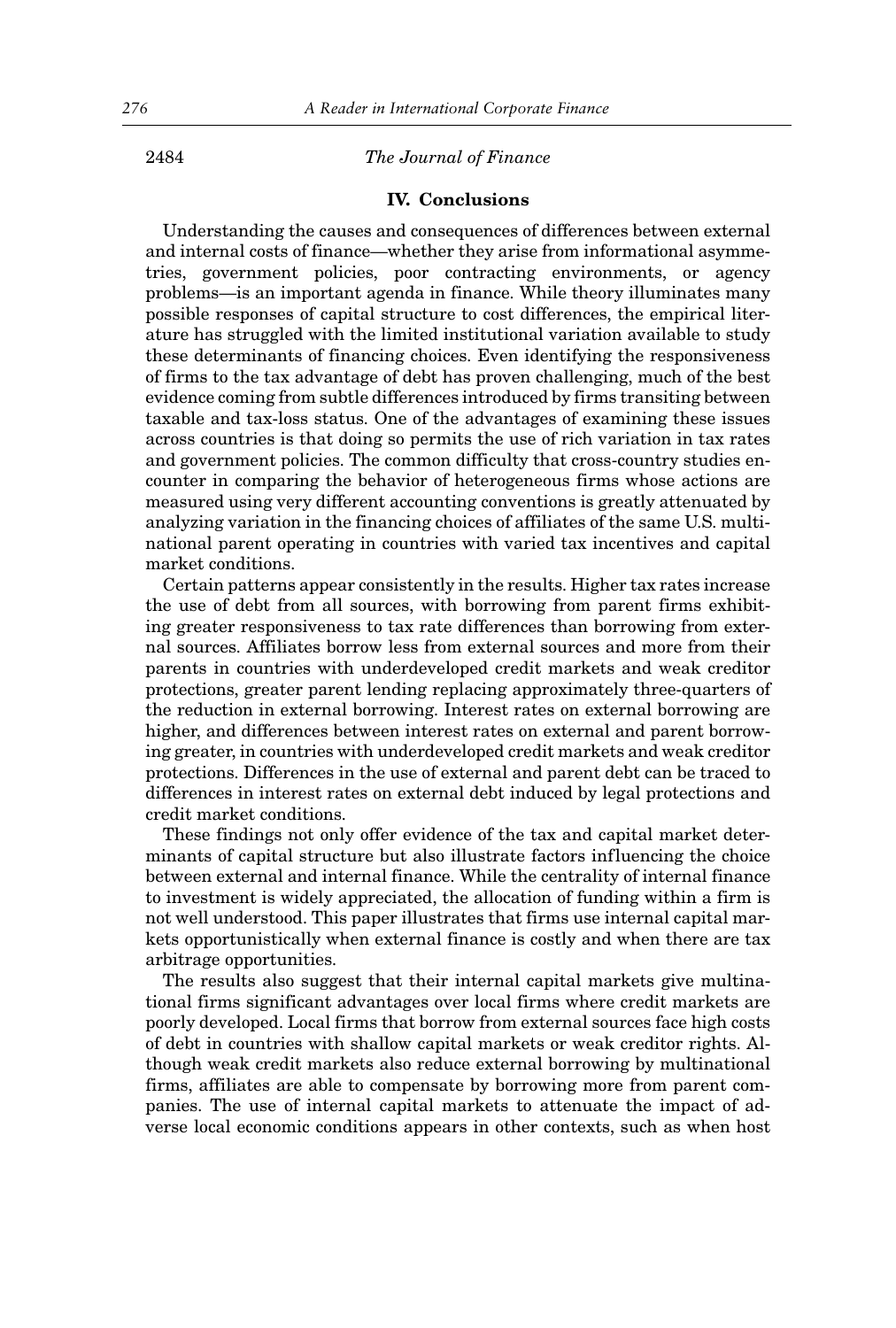countries impose capital controls (Desai et al. (2004)). The ability to substitute internal funds for external funds gives multinational firms opportunities not available to local competitors with more limited access to global capital markets.

### **REFERENCES**

- Allayannis, George, Gregory W. Brown, and Leora F. Klapper, 2003,Capital structure and financial risk: Evidence from foreign debt use in East Asia, *Journal of Finance* 58, 2667–2710.
- Altshuler, Rosanne, and Harry Grubert, 2003, Repatriation taxes, repatriation strategies and multinational financial policy, *Journal of Public Economics* 87, 73–107.
- Auerbach, Alan J., 2002, Taxation and corporate financial policy, in Alan J. Auerbach, and Martin Feldstein, eds.: *Handbook of Public Economics Volume III* (North-Holland, New York).
- Bebchuck, Lucian Ayre, and Andrew T. Guzman, 1999, An economic analysis of transnational bankruptcies, *Journal of Law and Economics* 42, 775–806.
- Beck, Thorsten, Asli Demirguc-Kunt, and Ross Levine, 1999, A new database on financial development and structure, mimeo.
- Blanchard, Olivier Jean, Florencio Lopez-de-Silanes, and Andrei Shleifer, 1994, What do firms do with cash windfalls?, *Journal of Financial Economics* 36, 337–360.
- Booth, Laurence, Varouj Aivazian, Asli Demirguc-Kunt, and Vojislav Maksimovic, 2001, Capital structures in developing countries, *Journal of Finance* 56, 87–130.
- Chowdry, Bhagwan, and Joshua D. Coval, 1998, Internal financing of multinational subsidiaries: Debt vs. equity, *Journal of Corporate Finance* 4, 87–106.
- Chowdry, Bhagwan, and Vikram Nanda, 1994, Internal financing of multinational subsidiaries: Parent debt vs. external debt, *Journal of Corporate Finance* 1, 259–281.
- Demirguc-Kunt, Asli, and Vojislav Maksimovic, 1998, Law, finance, and firm growth, *Journal of Finance* 53, 2107–2137.
- Desai, Mihir A., C. Fritz Foley, and James R. Hines Jr., 2001, Repatriation taxes and dividend distortions, *National Tax Journal* 54, 829–851.
- Desai, Mihir A., C. Fritz Foley, and James R. Hines Jr., 2003, A multinational perspective on capital structure choice and internal capital markets, NBER Working Paper No. 9715.
- Desai, Mihir A., C. Fritz Foley, and James R. Hines Jr., 2004, Capital controls, liberalization and foreign direct investment, NBER Working Paper No. 10337.
- Desai, Mihir A., and James R. Hines Jr., 1999, 'Basket' cases: Tax incentives and international joint venture participation by American multinational firms, *Journal of Public Economics* 71, 379–402.
- Duffee, Gregory R., 2002, Term premia and interest rate forecasts in affine models, *Journal of Finance* 57, 405–443.
- Eichengreen, Barry, and Ashoka Mody, 2000a, What explains spreads on emerging market debt? in Sebastian Edwards, ed.: *Capital Flows and the Emerging Economies: Theory, Evidence, and Controversies* (The University of Chicago Press, Chicago).
- Eichengreen, Barry, and Ashoka Mody, 2000b, Would collective action clauses raise borrowing costs? NBER Working Paper No. 7458.
- Fama, Eugene F., and Kenneth R. French, 1998, Taxes, financing decisions and firm value, *Journal of Finance* 53, 819–843.
- Froot, Kenneth A., and James R. Hines, Jr., 1995, Interest allocation rules, financing patterns, and the operations of U.S. multinationals, in Martin Feldstein, James R. Hines Jr., and R. Glenn Hubbard, eds.: *The Effect of Taxation on Multinational Corporations* (University of Chicago Press, Chicago).
- Gitlin, Richard A., and Evan D. Flaschen, 1987, The international void in the law of multinational bankruptcies, *Business Law* 42, 307–323.
- Graham, John R., 1996, Debt and the marginal tax rate, *Journal of Financial Economics* 41, 41– 73.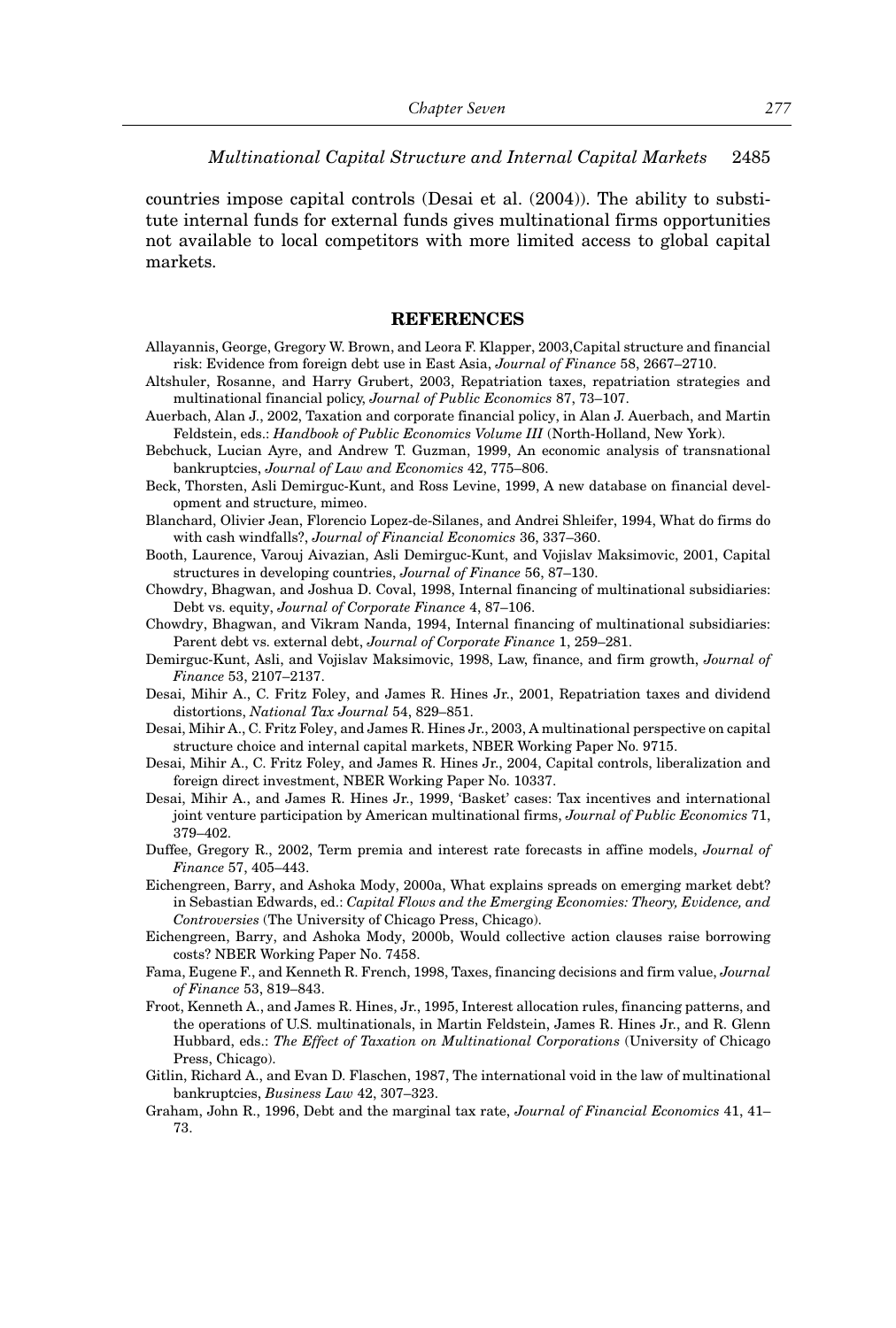- Graham, John R., 1999, Do personal taxes affect corporate financing decisions?, *Journal of Public Economics* 73, 147–185.
- Graham, John R., 2000, How big are the tax benefits of debt?, *Journal of Finance* 55, 1901–1941.
- Graham, John R., 2003, Taxes and corporate finance: A review, *Review of Financial Studies* 16, 1074–1128.
- Graham, John R., and Campbell R. Harvey, 2001, The theory and practice of corporate finance: Evidence from the field, *Journal of Financial Economics* 60, 187–243.
- Graham, John R., Michael L. Lemmon, and James S. Schallheim, 1998, Debt, leases, taxes, and the endogeneity of corporate tax status, *Journal of Finance* 53, 131–162.
- Hines, James R. Jr., 1994, Credit and deferral as international investment incentives, *Journal of Public Economics* 55, 323–347.
- Hines, James R. Jr., 1999, Lessons from behavioral responses to international taxation, *National Tax Journal* 52, 305–322.
- Hines, James R. Jr., and Eric M. Rice, 1994, Fiscal paradise: Foreign tax havens and American business, *Quarterly Journal of Economics* 109, 149–182.
- Hodder, James E., and Lemma W. Senbet, 1990, International capital structure equilibrium, *Journal of Finance* 45, 1495–1517.
- Hubbard, R. Glenn, and Darius Palia, 1999, A reexamination of the conglomerate merger wave in the 1960s: An internal capital markets view, *Journal of Finance* 54, 1131–1152.
- Kaplan, Steven N., and Luigi Zingales, 1997, Do investment–cashflow sensitivities provide useful measures of financing constraints?, *Quarterly Journal of Economics* 112, 169–216
- Kedia, Simi, and Abon Mozumdar, 2003, Foreign currency denominated debt: An empirical examination, *Journal of Business* 76, 521–546
- King, Robert G., and Ross Levine, 1993, Finance and growth: Schumpeter might be right, *Quarterly Journal of Economics* 108, 713–737.
- La Porta, Rafael, Florencio Lopez-de-Silanes, Andrei Shleifer, and Robert W. Vishny, 1997, Legal determinants of external finance, *Journal of Finance* 52, 1131–1155.
- La Porta, Rafael, Florencio Lopez-de-Silanes, Andrei Shleifer, and Robert W. Vishny, 1998, Law and finance, *Journal of Political Economy* 106, 1113–1155.
- Lamont, Owen, 1997, Cash flow and investment: Evidence from internal capital markets, *Journal of Finance* 52, 83–109.
- Mackie-Mason, Jeffrey K., 1990, Do taxes affect corporate financing decisions?, *Journal of Finance* 45, 1471–1493.
- Mataloni, Raymond J. Jr., 1995, A guide to BEA Statistics on U.S. Multinational Companies, *Survey of Current Business* 75, 38–53.
- Meyer, John R., and Edwin Kuh, 1957, *The Investment Decision: An Empirical Study* (Harvard University Press, Cambridge, MA).
- Miller, Merton H., 1977, Debt and taxes, *Journal of Finance* 32, 261–275.
- Myers, Stewart, John McConnell, Alice Peterson, Dennis Soter, and Joel Stern, 1998, Vanderbilt University Roundtable on the capital structure puzzle, *Journal of Applied Corporate Finance* 11, 8–24.
- Newberry, Kaye J., 1998, Foreign tax credit limitations and capital structure decisions, *Journal of Accounting Research* 36, 157–166.
- Newberry, Kaye J., and Dan S. Dhaliwal, 2001, Cross-jurisdictional income shifting by U.S. multinationals: Evidence from international bond offerings, *Journal of Accounting Research* 39, 643–662.
- Noe, Thomas H., 2000, Creditor rights and multinational capital structure, Working paper, Tulane University.
- Novaes, Walter, 1998, Political risk and capital structure choice of foreign subsidiaries: An empirical analysis, Working paper, University of Washington.
- Powers, Timothy E., 1993, The model international insolvency co-operation act: A 21st century proposal for international insolvency co-operation, in *Multinational Commercial Insolvency*, American Bar Association.
- Rajan, Raghuram G., and Luigi Zingales, 1995, What do we know about capital structure? Some evidence from international data, *Journal of Finance* 50, 1421–1460.